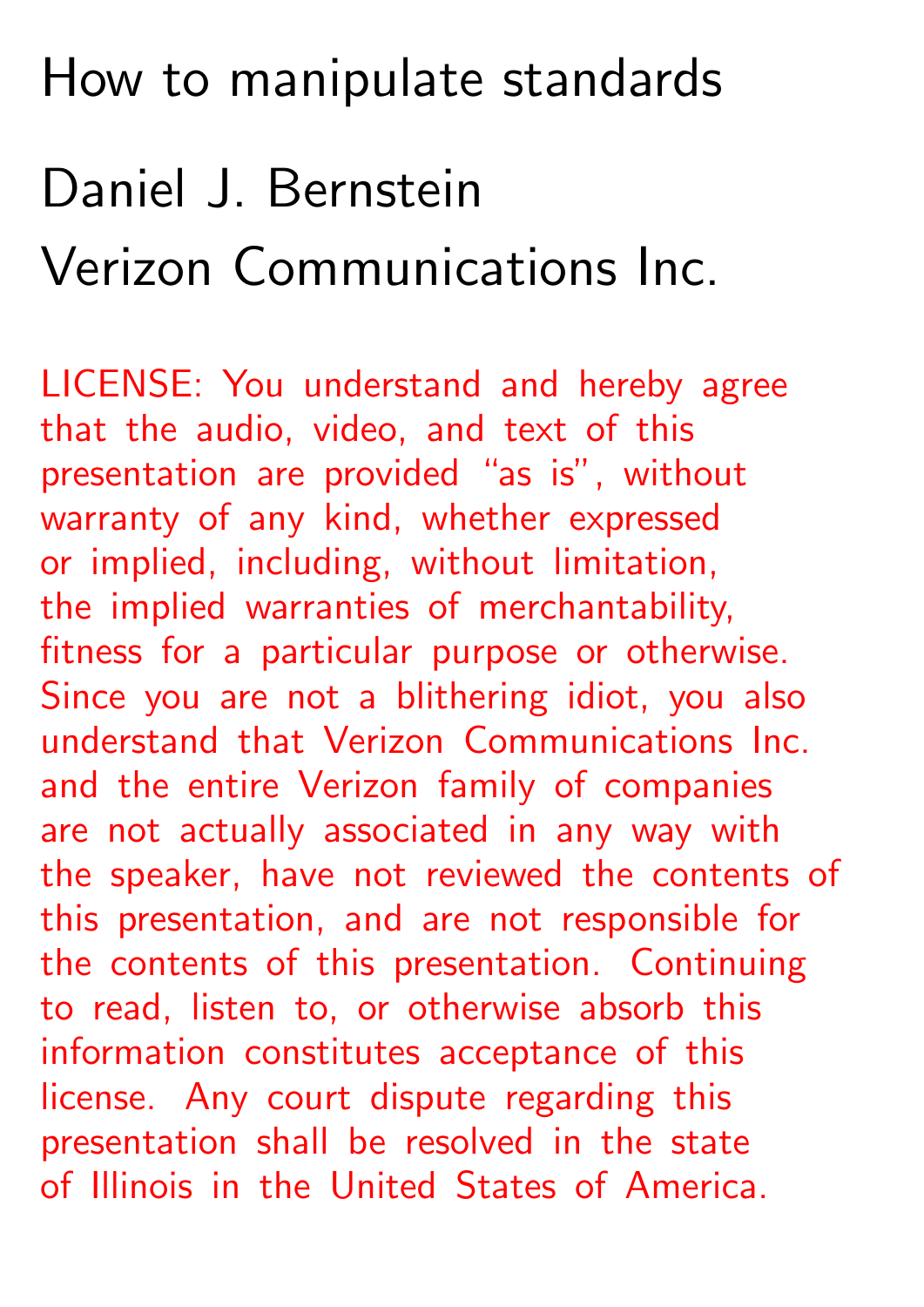

[Verizon is a global leader](http://www.verizon.com/about/work/jobs/search) [delivering innovative](http://www.verizon.com/about/work/jobs/search) [communications and technology](http://www.verizon.com/about/work/jobs/search) [solutions that improve the way](http://www.verizon.com/about/work/jobs/search) [our customers live, work and play.](http://www.verizon.com/about/work/jobs/search)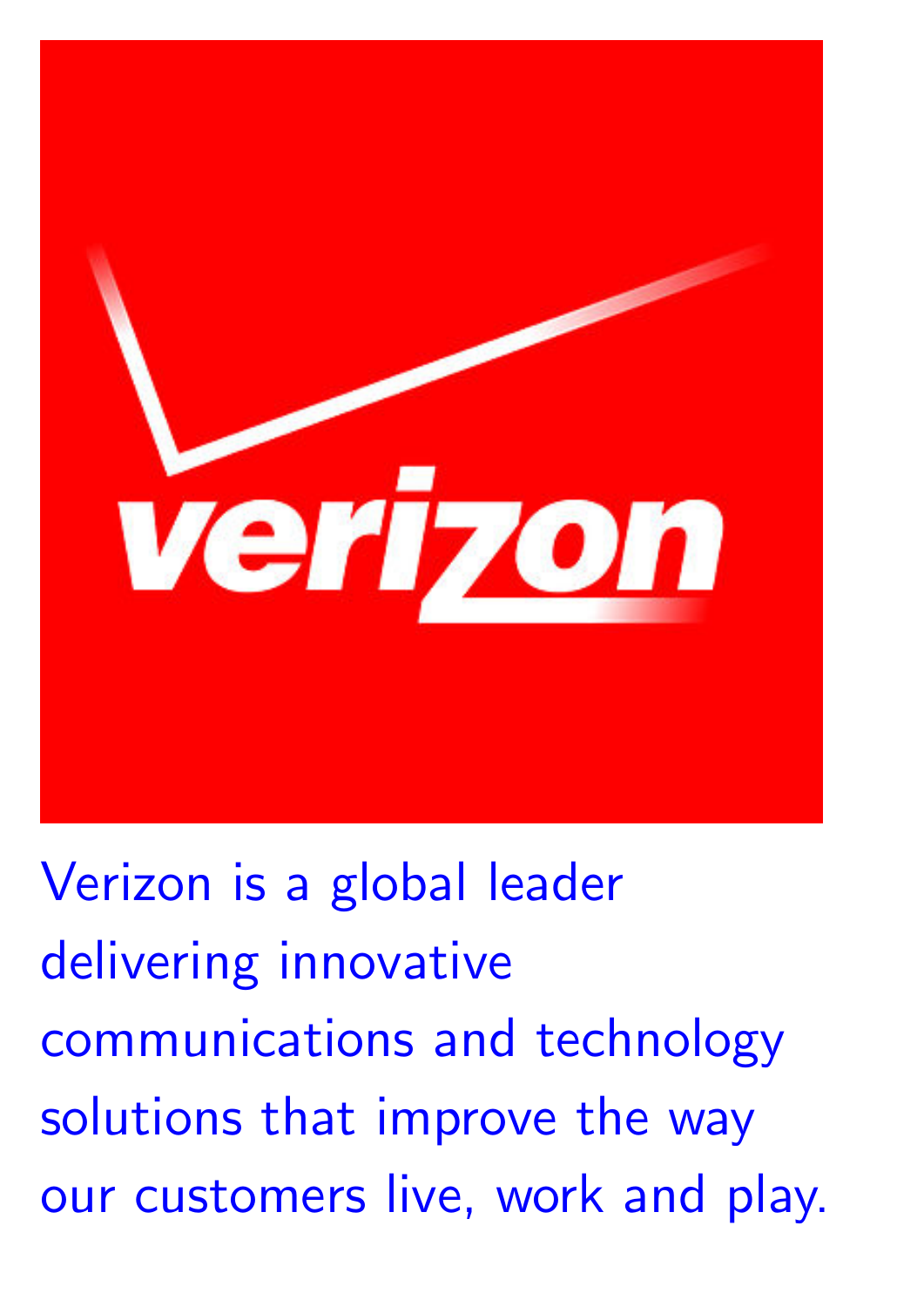Our core mission: Delivering information from point A to point B.

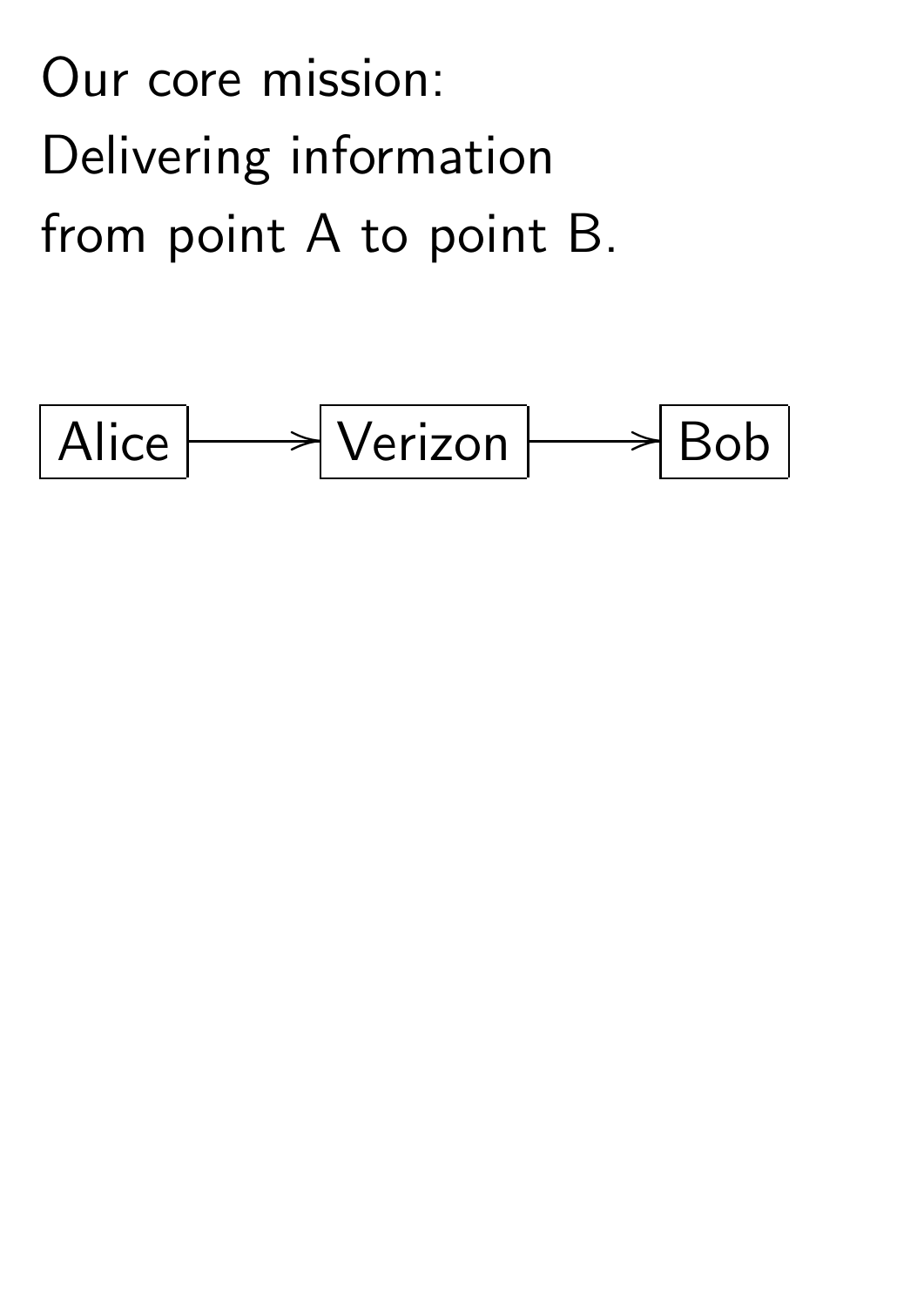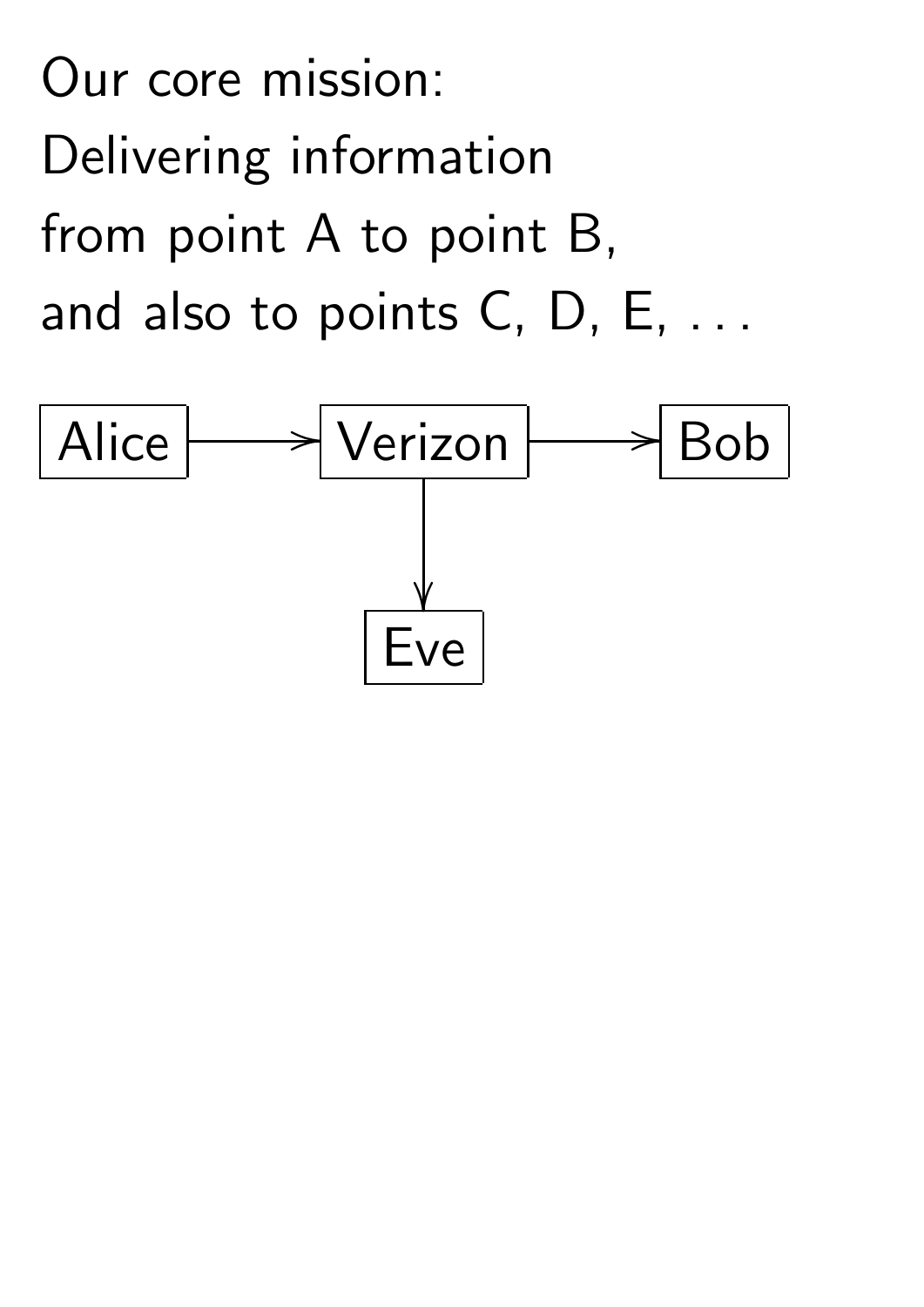

"Can you hear me now? Good."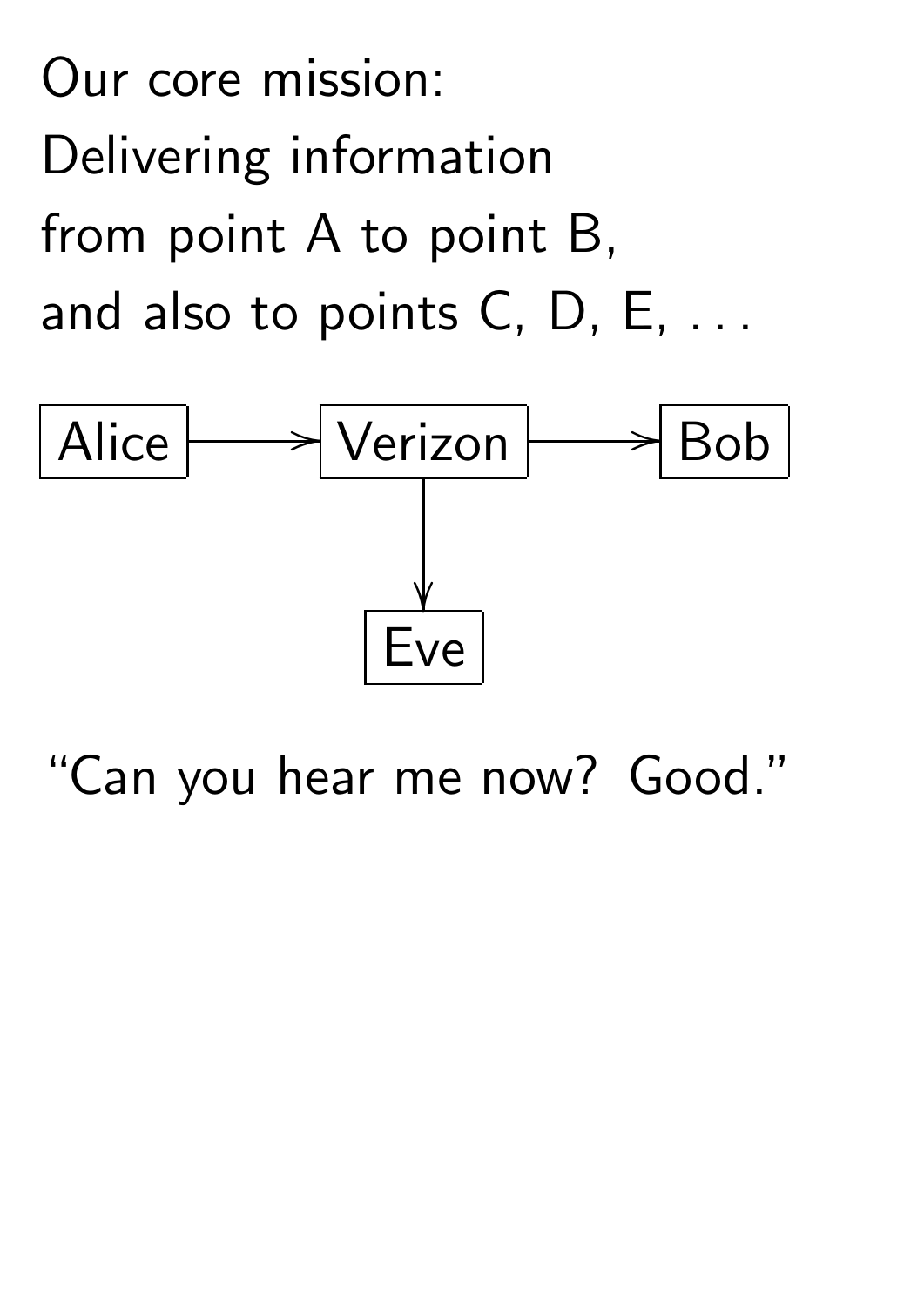

"Can you hear me now? Good." "Can they hear you now? Good."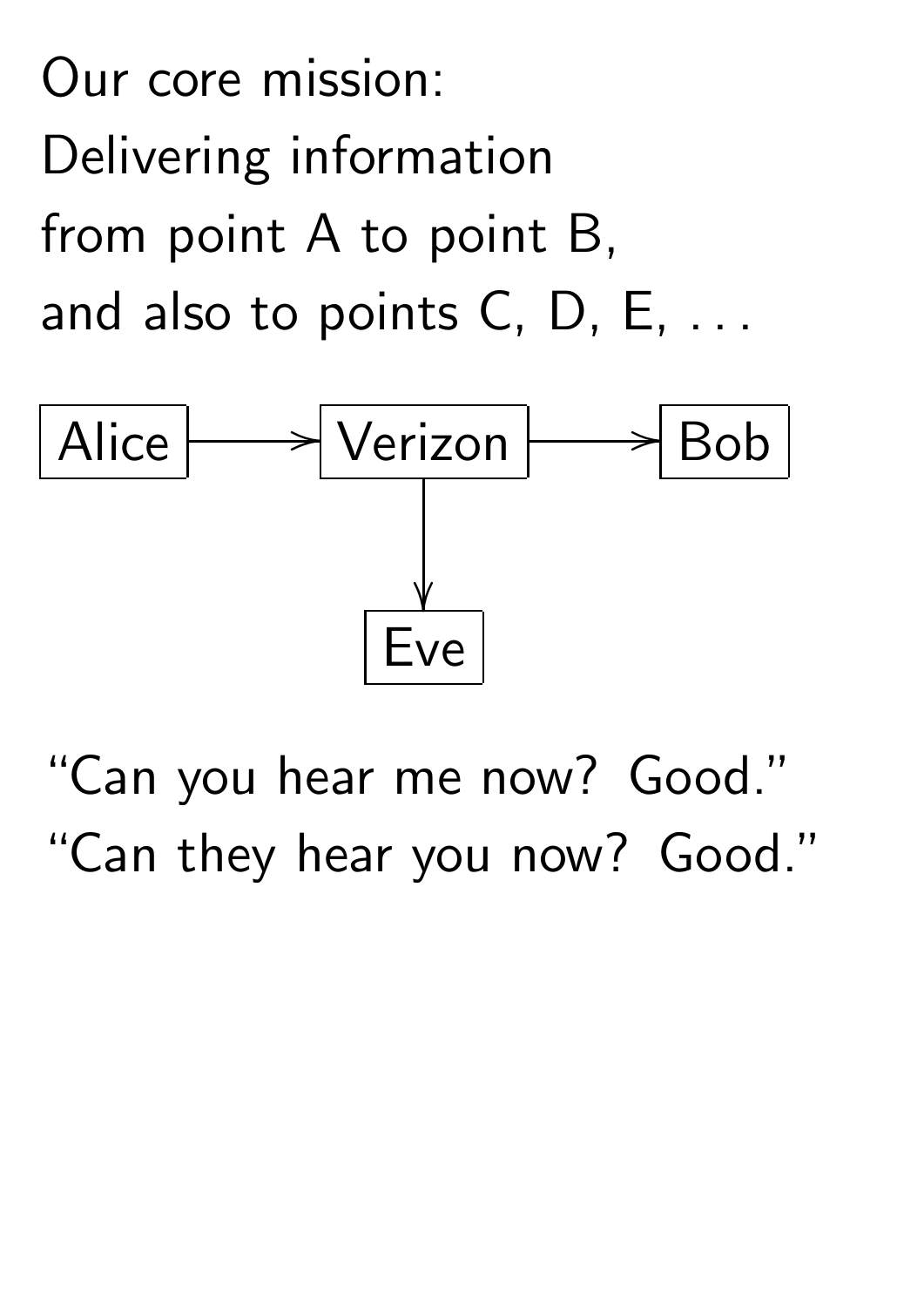

"Can you hear me now? Good." "Can they hear you now? Good." "We never stop working for you."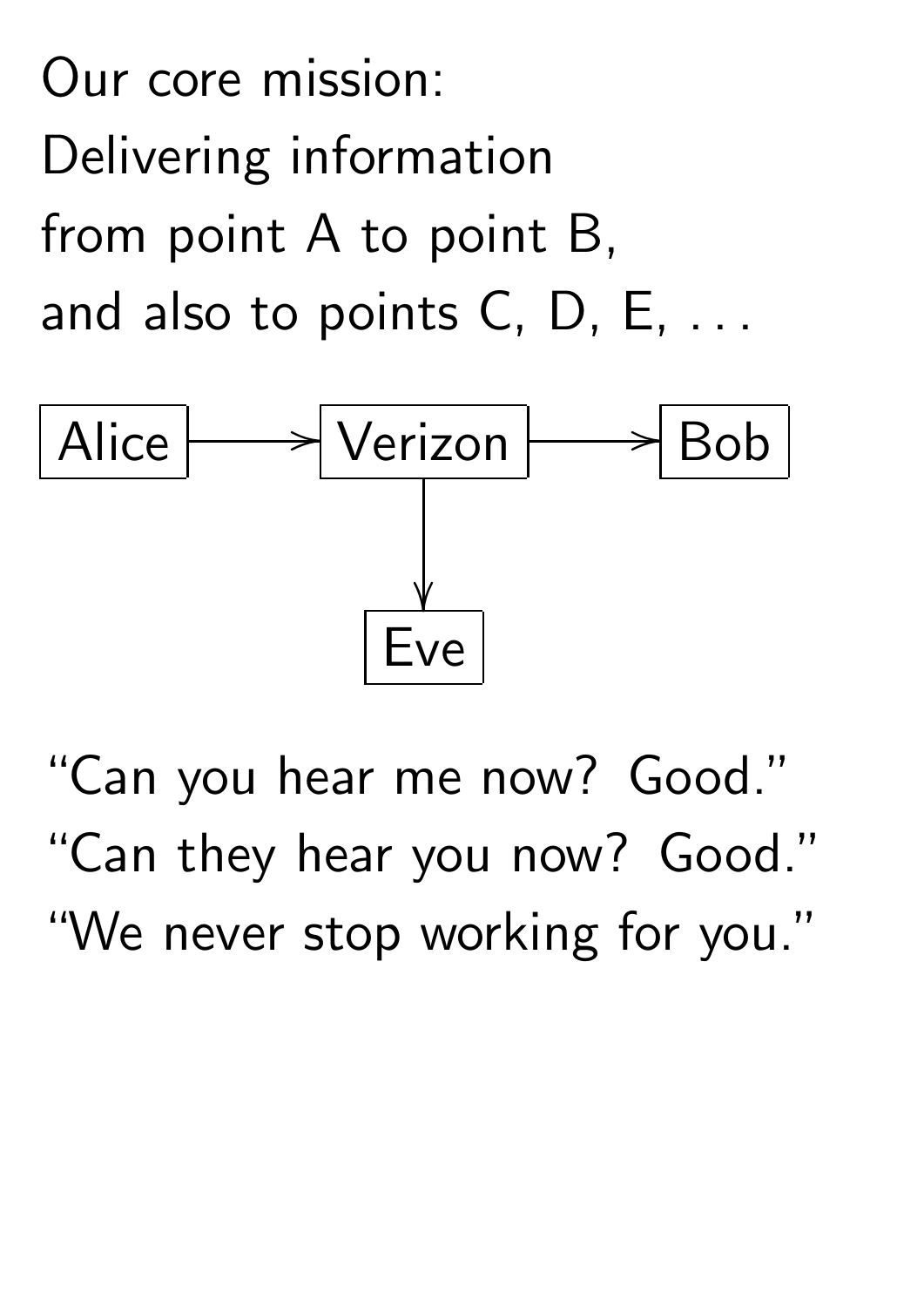

"Can you hear me now? Good." "Can they hear you now? Good." "We never stop working for you." "Rule the air."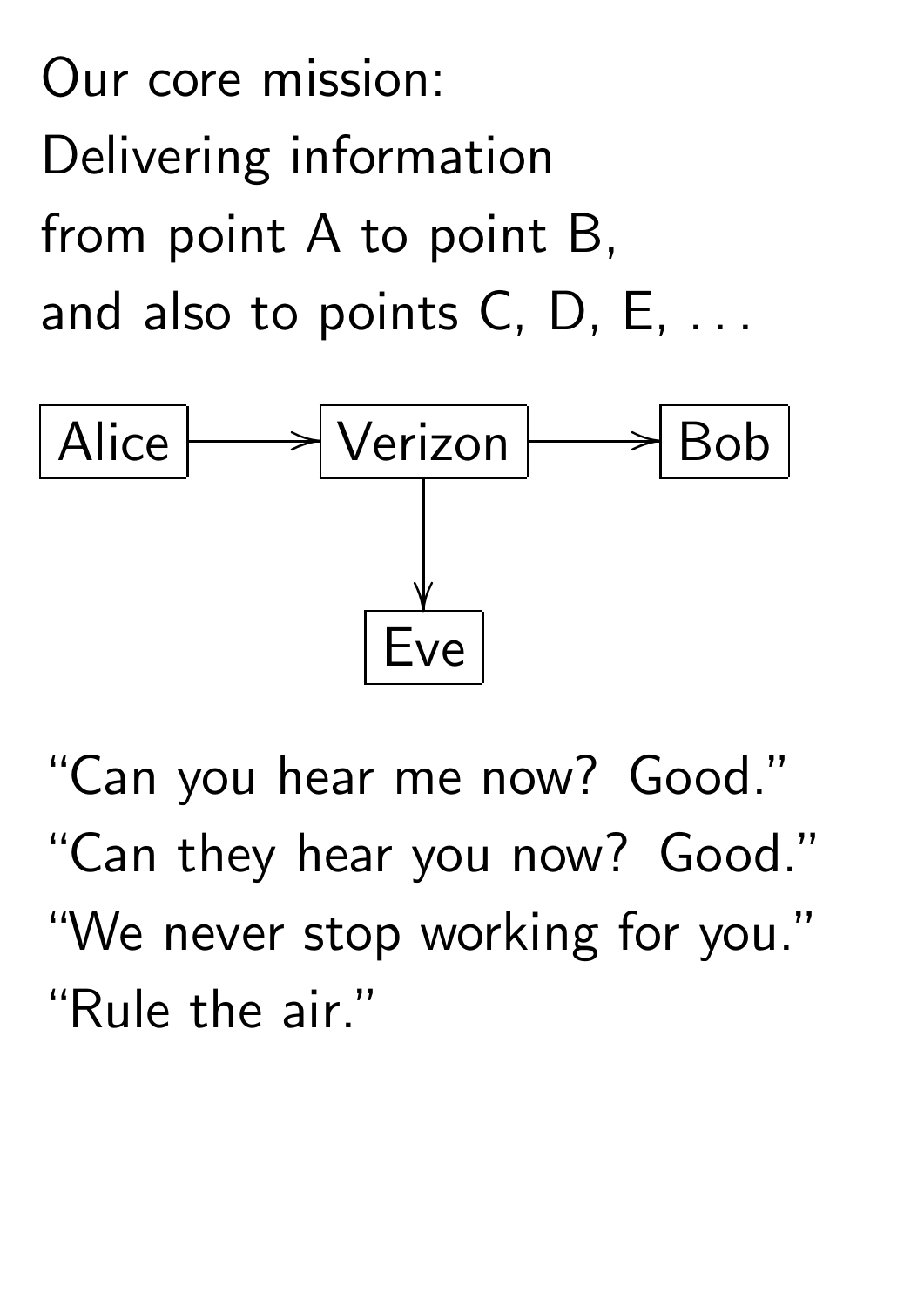

"Can you hear me now? Good." "Can they hear you now? Good." "We never stop working for you." "Rule the air." "Never settle."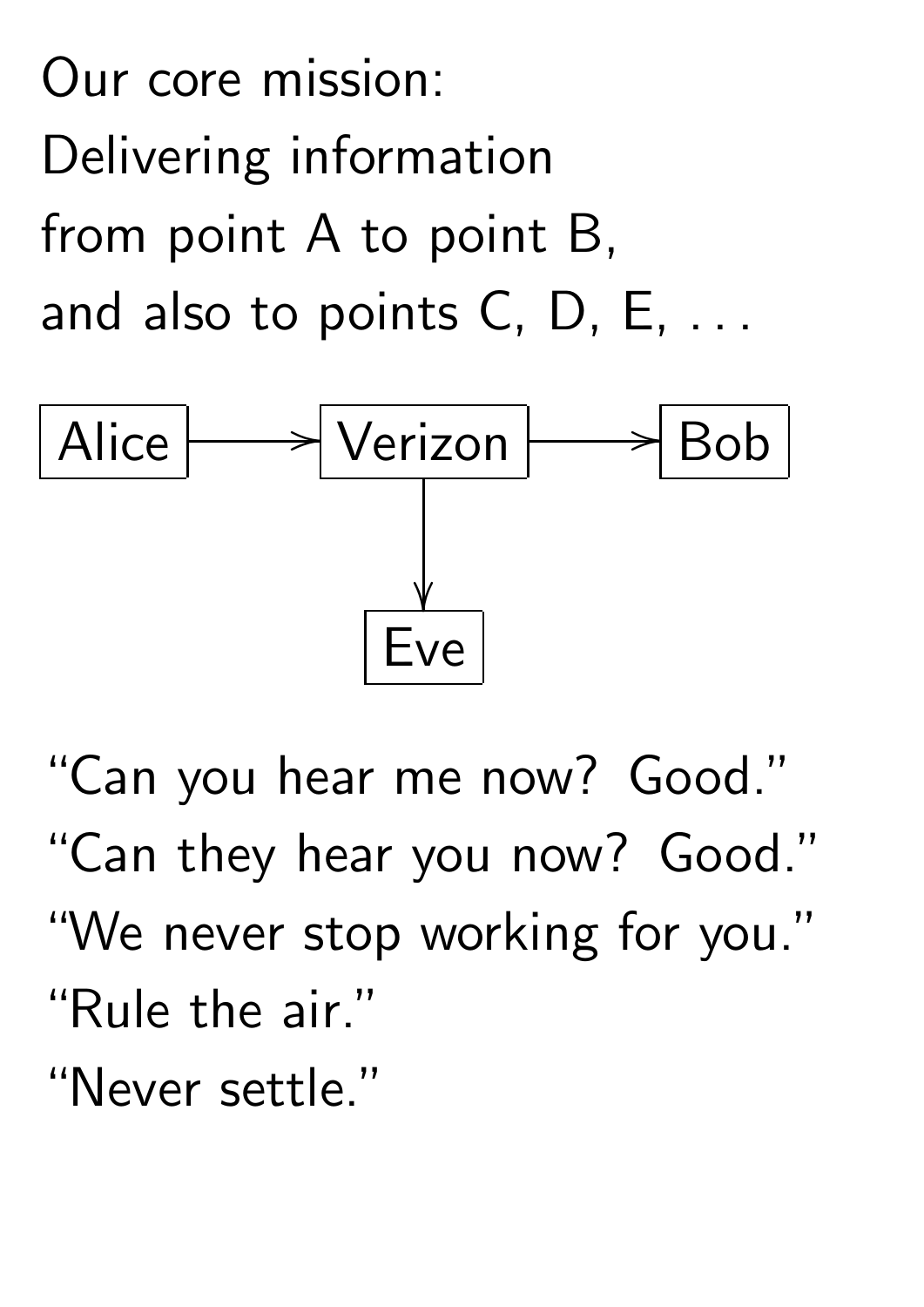

"Can you hear me now? Good." "Can they hear you now? Good." "We never stop working for you." "Rule the air." "Never settle."

"I am the man in the middle."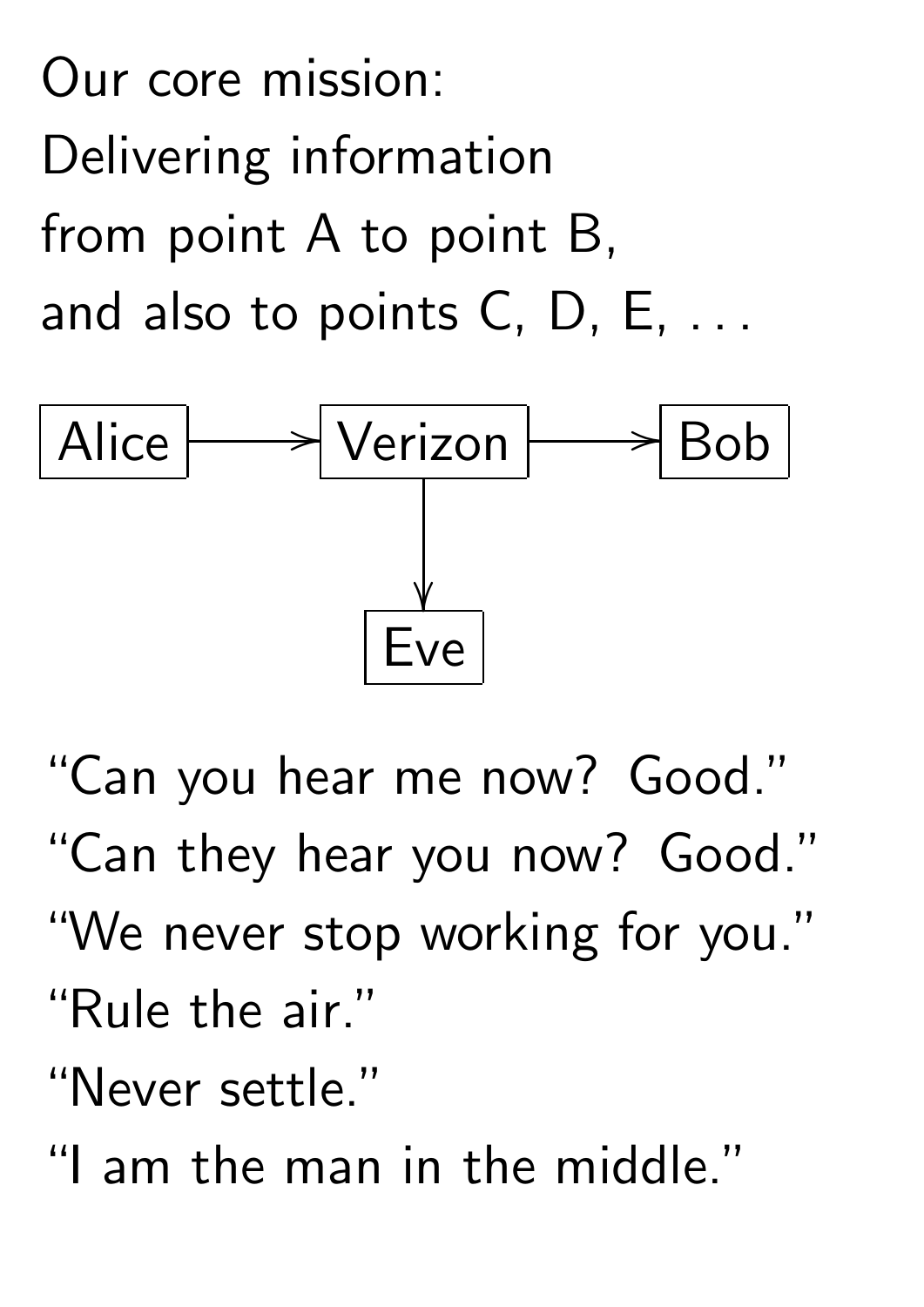#### Ultimate goal: Make money.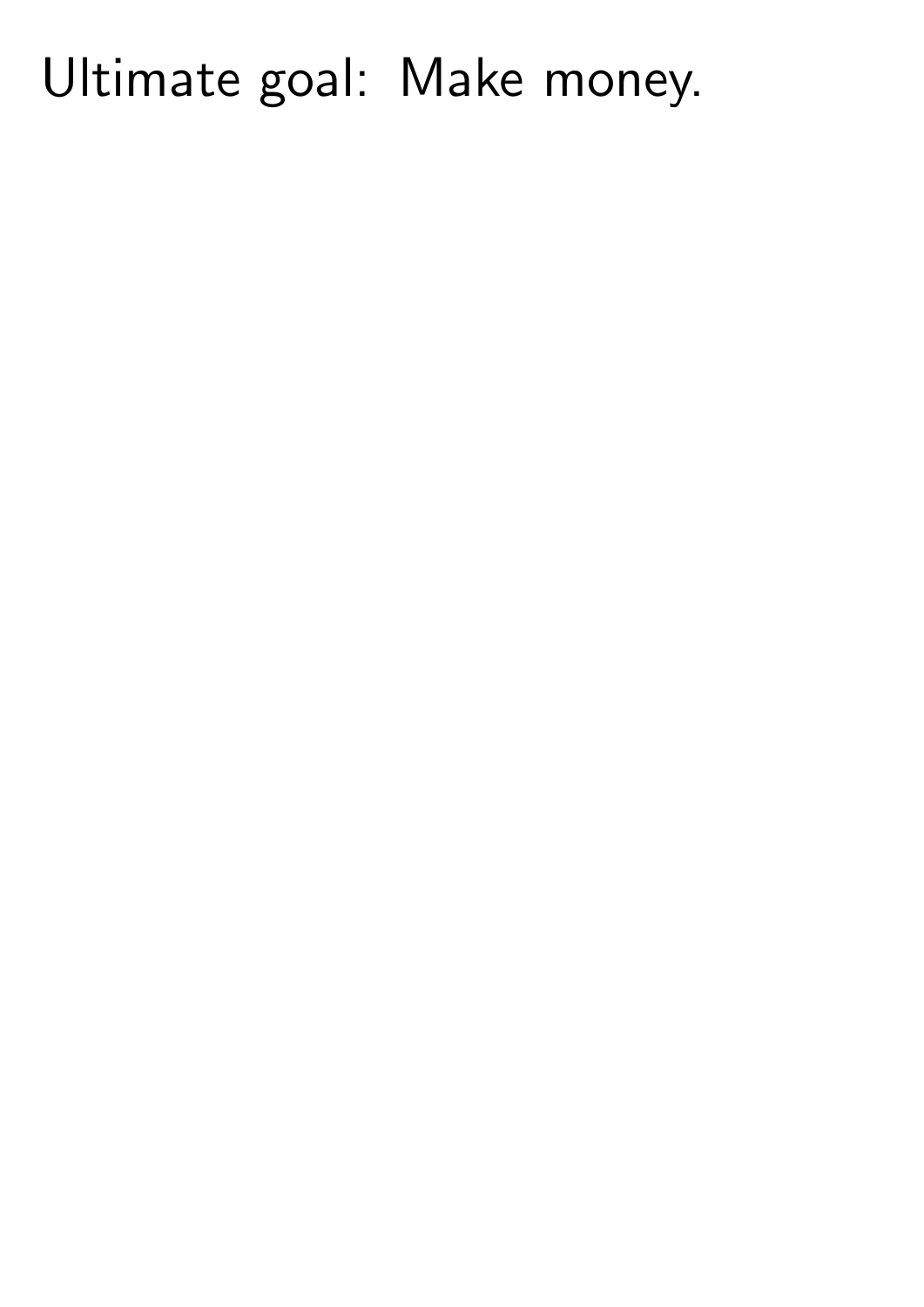Ultimate goal: Make money.

NSA "pays AT&T, Verizon and Sprint [several hundred million](http://www.forbes.com/sites/robertlenzner/2013/09/23/attverizonsprint-are-paid-cash-by-nsa-for-your-private-communications/) [dollars a year](http://www.forbes.com/sites/robertlenzner/2013/09/23/attverizonsprint-are-paid-cash-by-nsa-for-your-private-communications/) for access to  $81\%$ of all international phone calls into the US."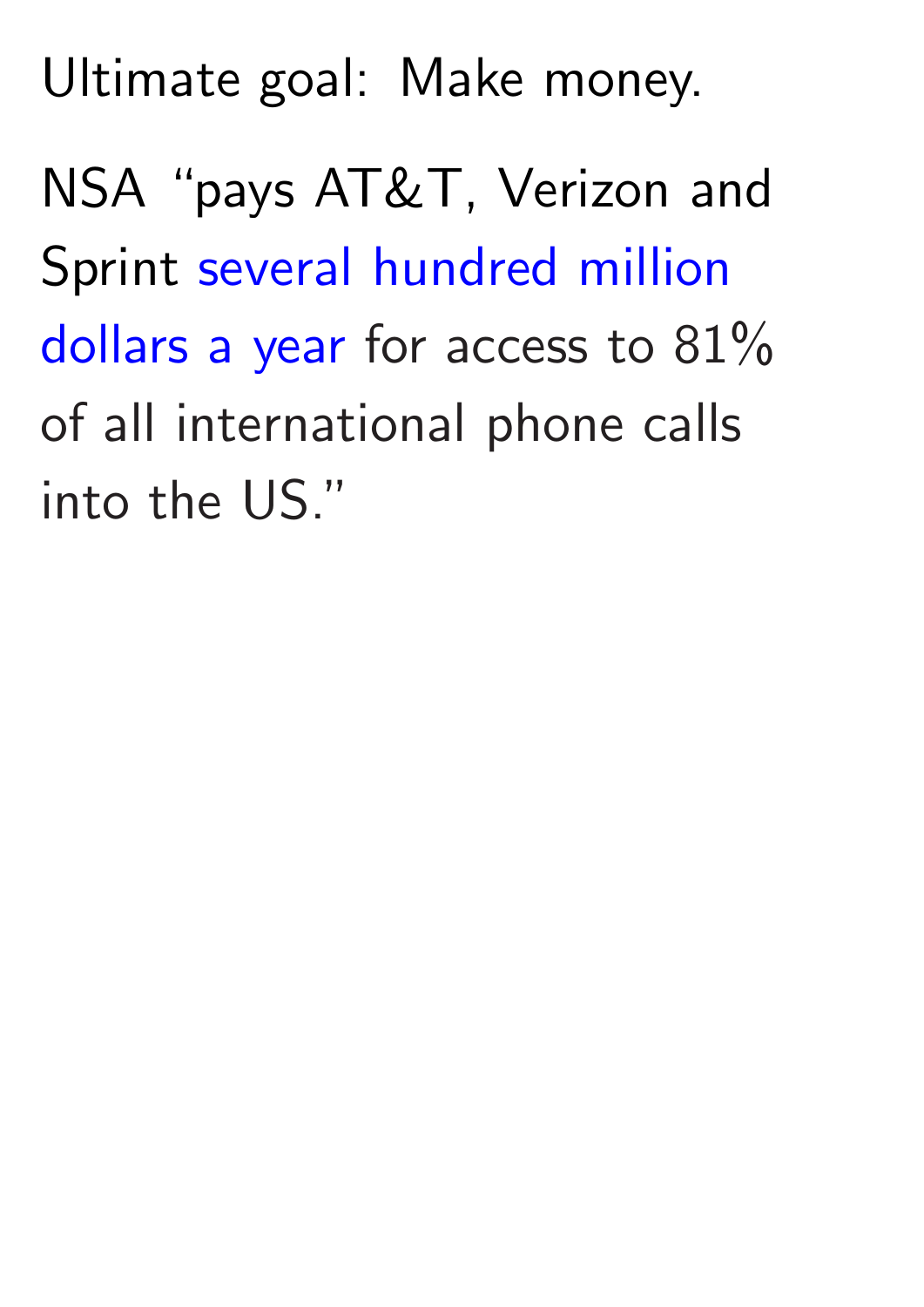Ultimate goal: Make money.

NSA "pays AT&T, Verizon and Sprint [several hundred million](http://www.forbes.com/sites/robertlenzner/2013/09/23/attverizonsprint-are-paid-cash-by-nsa-for-your-private-communications/) [dollars a year](http://www.forbes.com/sites/robertlenzner/2013/09/23/attverizonsprint-are-paid-cash-by-nsa-for-your-private-communications/) for access to  $81\%$ of all international phone calls into the US."

"Precision Market Insights, Verizon's data marketing arm *: : :* will now [sell its tool to advertisers](http://adage.com/article/digital/verizon-target-mobile-subscribers-ads/293356/) [for mobile ad campaigns](http://adage.com/article/digital/verizon-target-mobile-subscribers-ads/293356/) [that target Verizon's massive](http://adage.com/article/digital/verizon-target-mobile-subscribers-ads/293356/) [subscriber base](http://adage.com/article/digital/verizon-target-mobile-subscribers-ads/293356/) based on demographics, interests and geography."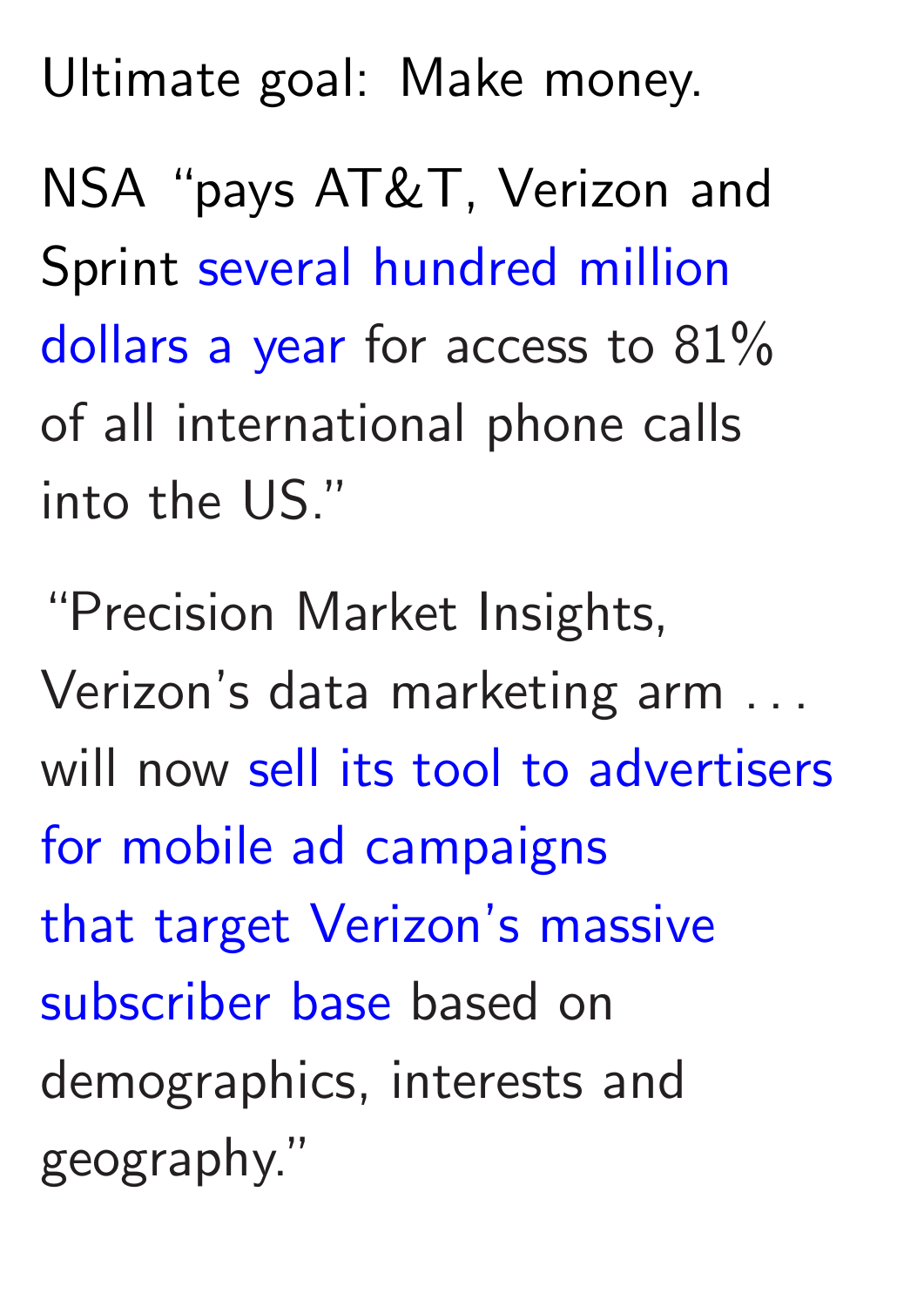Many of our competitors rely on your browser to send data to Eve.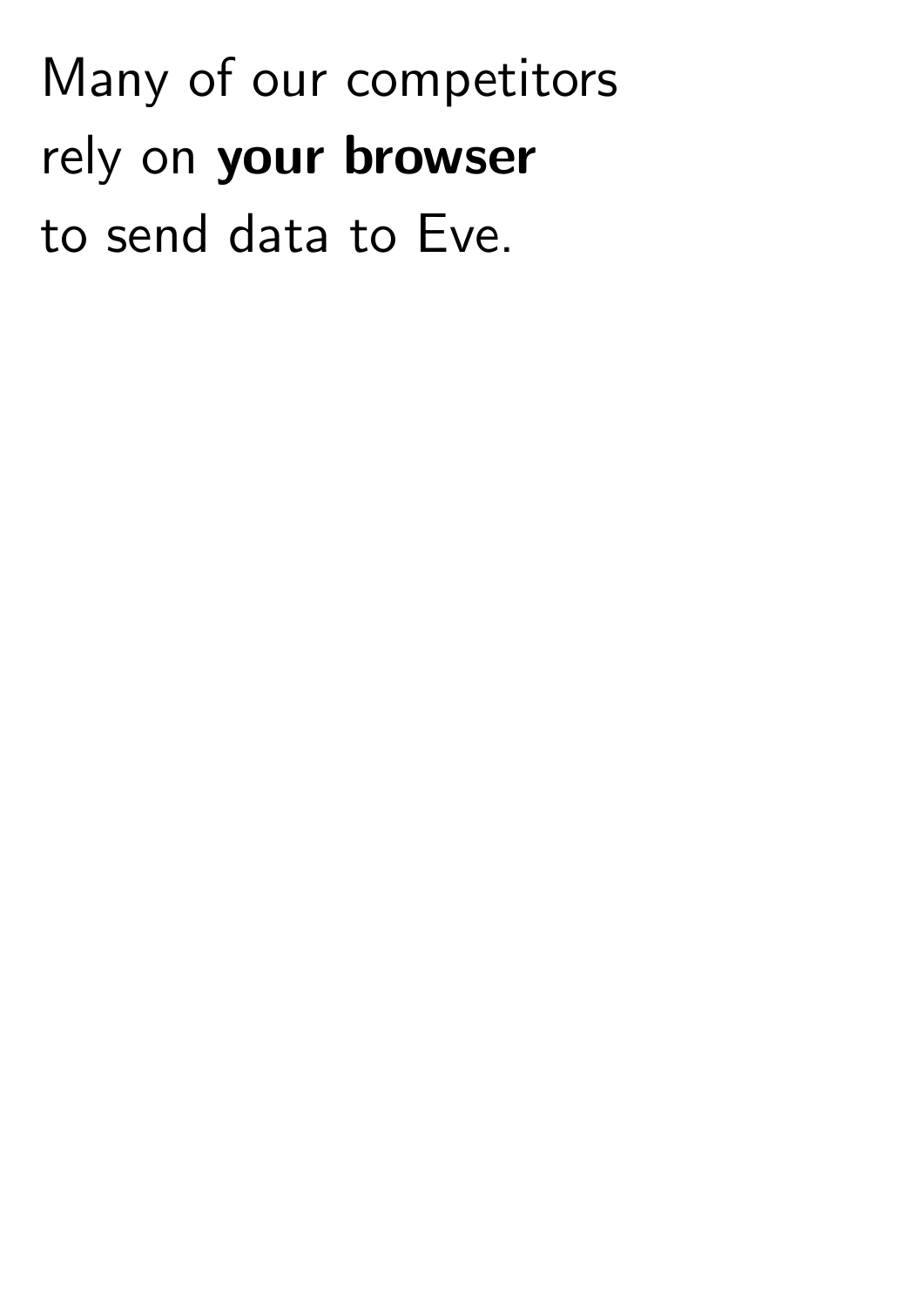Many of our competitors rely on your browser to send data to Eve.

"Libert has discovered that the vast majority of health sites, from the for-profit WebMD.com to the government-run CDC.gov, are loaded with tracking elements that are [sending records of your](http://motherboard.vice.com/read/looking-up-symptoms-online-these-companies-are-collecting-your-data) [health inquiries to the likes of web](http://motherboard.vice.com/read/looking-up-symptoms-online-these-companies-are-collecting-your-data) [giants like Google, Facebook, and](http://motherboard.vice.com/read/looking-up-symptoms-online-these-companies-are-collecting-your-data) [Pinterest, and data brokers like](http://motherboard.vice.com/read/looking-up-symptoms-online-these-companies-are-collecting-your-data) [Experian and Acxiom.](http://motherboard.vice.com/read/looking-up-symptoms-online-these-companies-are-collecting-your-data)"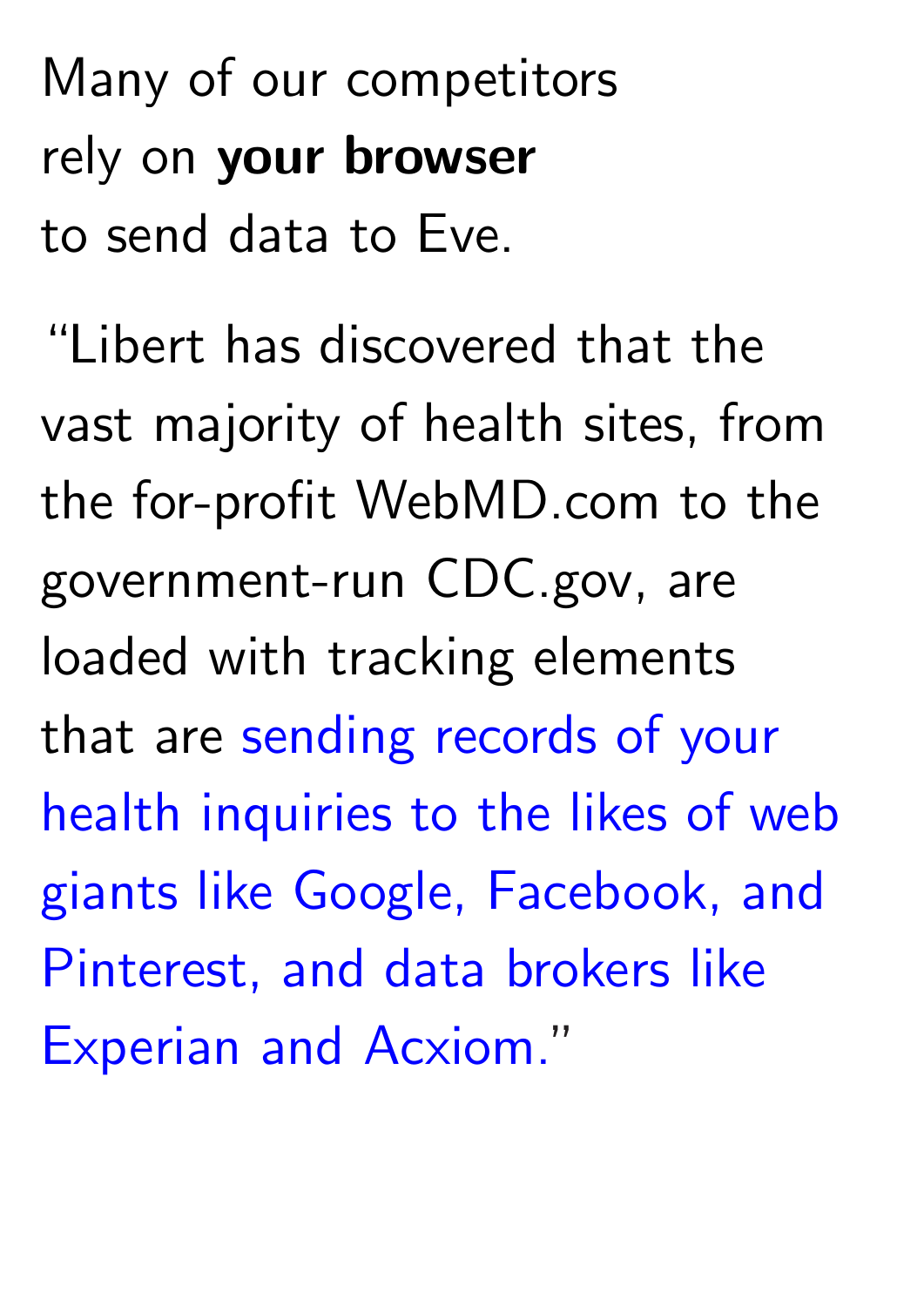We are your network. You give us your data. We redirect it to Eve. We modify it to help Eve.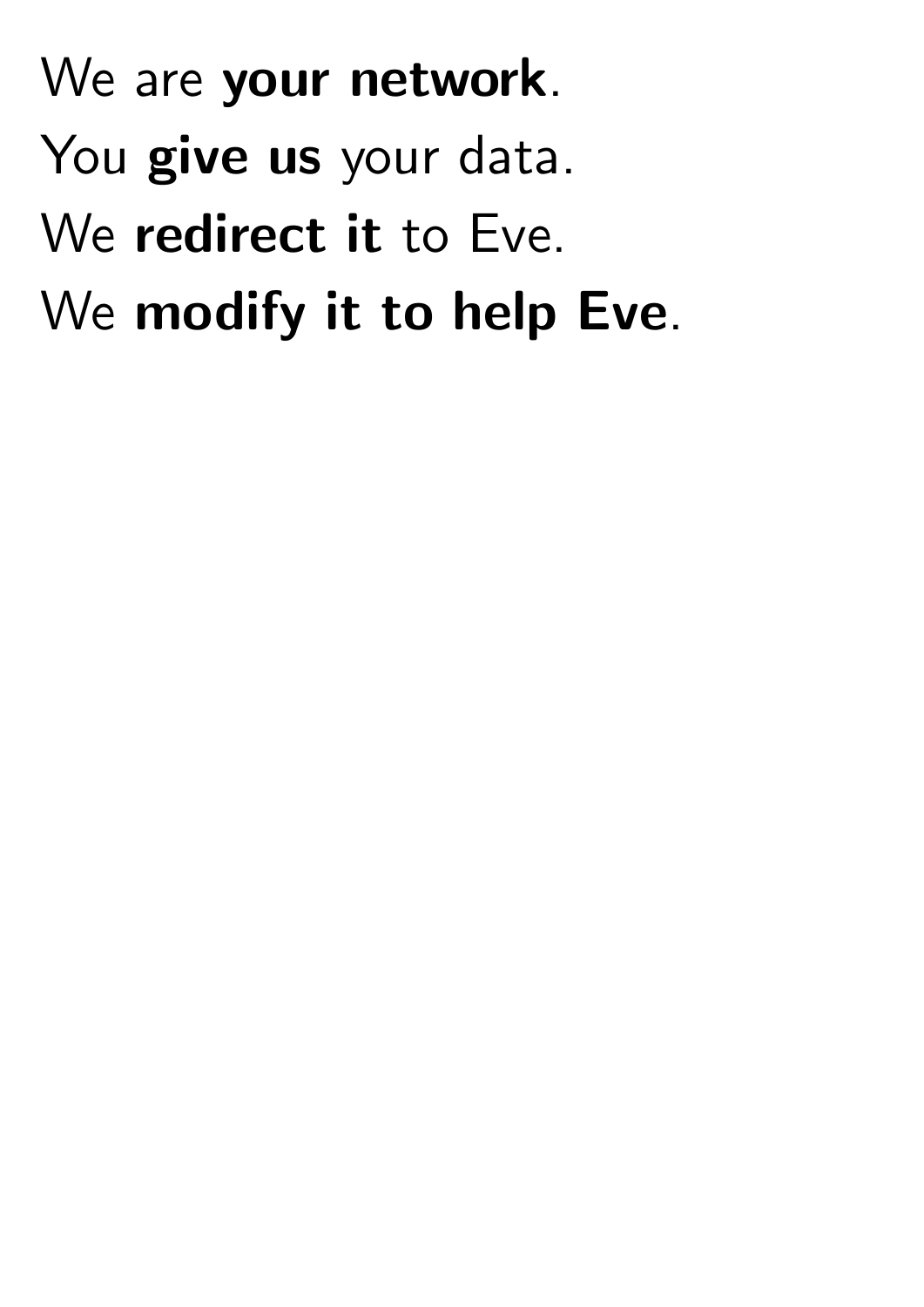# We are your network. You give us your data. We redirect it to Eve. We modify it to help Eve.

"In an effort to better serve advertisers, Verizon Wireless has been [silently modifying its users'](https://www.eff.org/deeplinks/2014/11/verizon-x-uidh) [web traffic on its network to](https://www.eff.org/deeplinks/2014/11/verizon-x-uidh) [inject a cookie-like tracker.](https://www.eff.org/deeplinks/2014/11/verizon-x-uidh) This tracker, included in an HTTP header called X-UIDH, is sent to every unencrypted website a Verizon customer visits from a mobile device."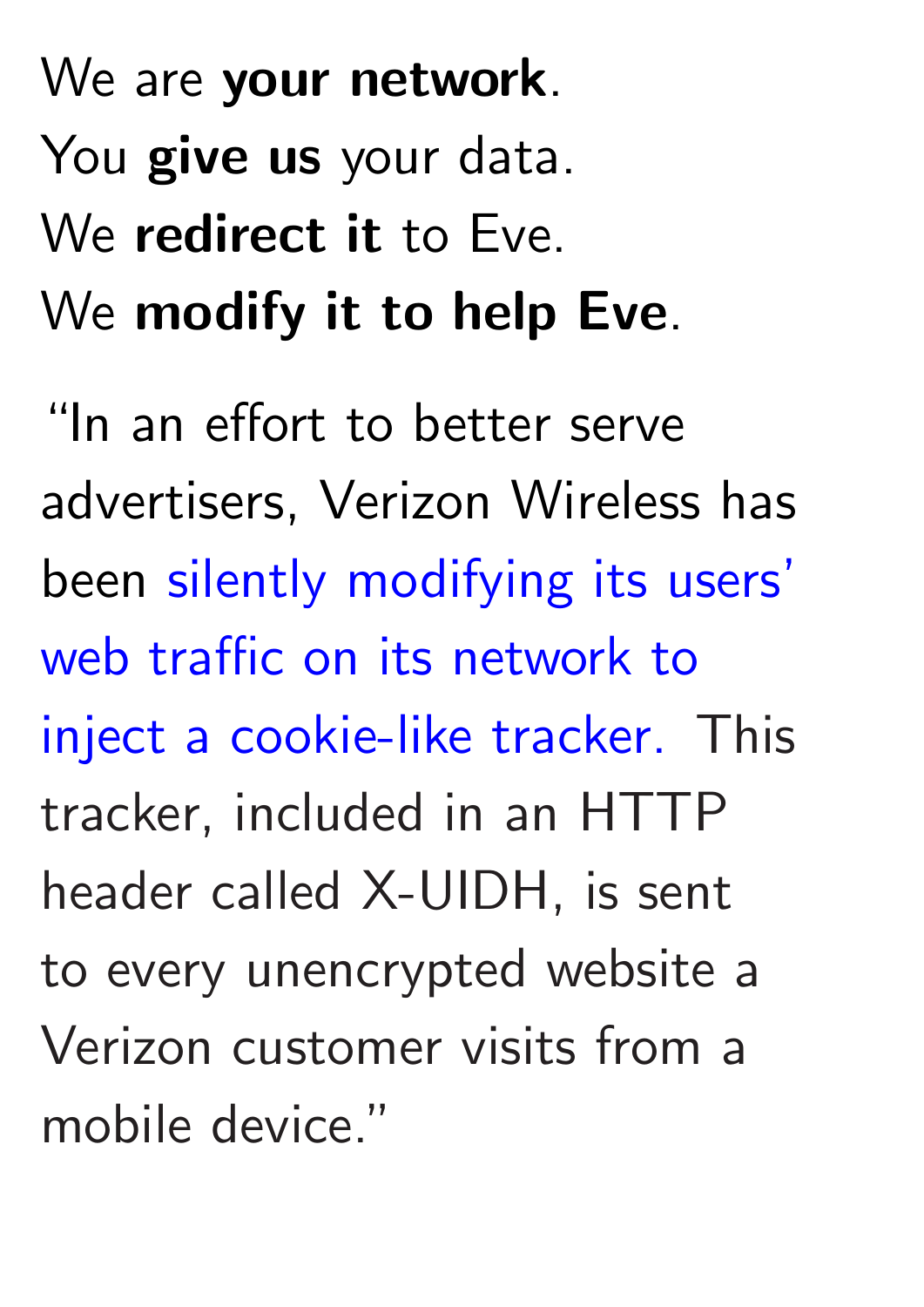"Verizon has [partnerships with](http://adexchanger.com/data-exchanges/can-you-identify-me-now-a-deep-dive-on-verizons-data-practices/) [marketing data providers like](http://adexchanger.com/data-exchanges/can-you-identify-me-now-a-deep-dive-on-verizons-data-practices/) [Experian Marketing Services](http://adexchanger.com/data-exchanges/can-you-identify-me-now-a-deep-dive-on-verizons-data-practices/) [and Oracle's BlueKai](http://adexchanger.com/data-exchanges/can-you-identify-me-now-a-deep-dive-on-verizons-data-practices/) to enable anonymous matches between the Precision ID identifier and third-party data.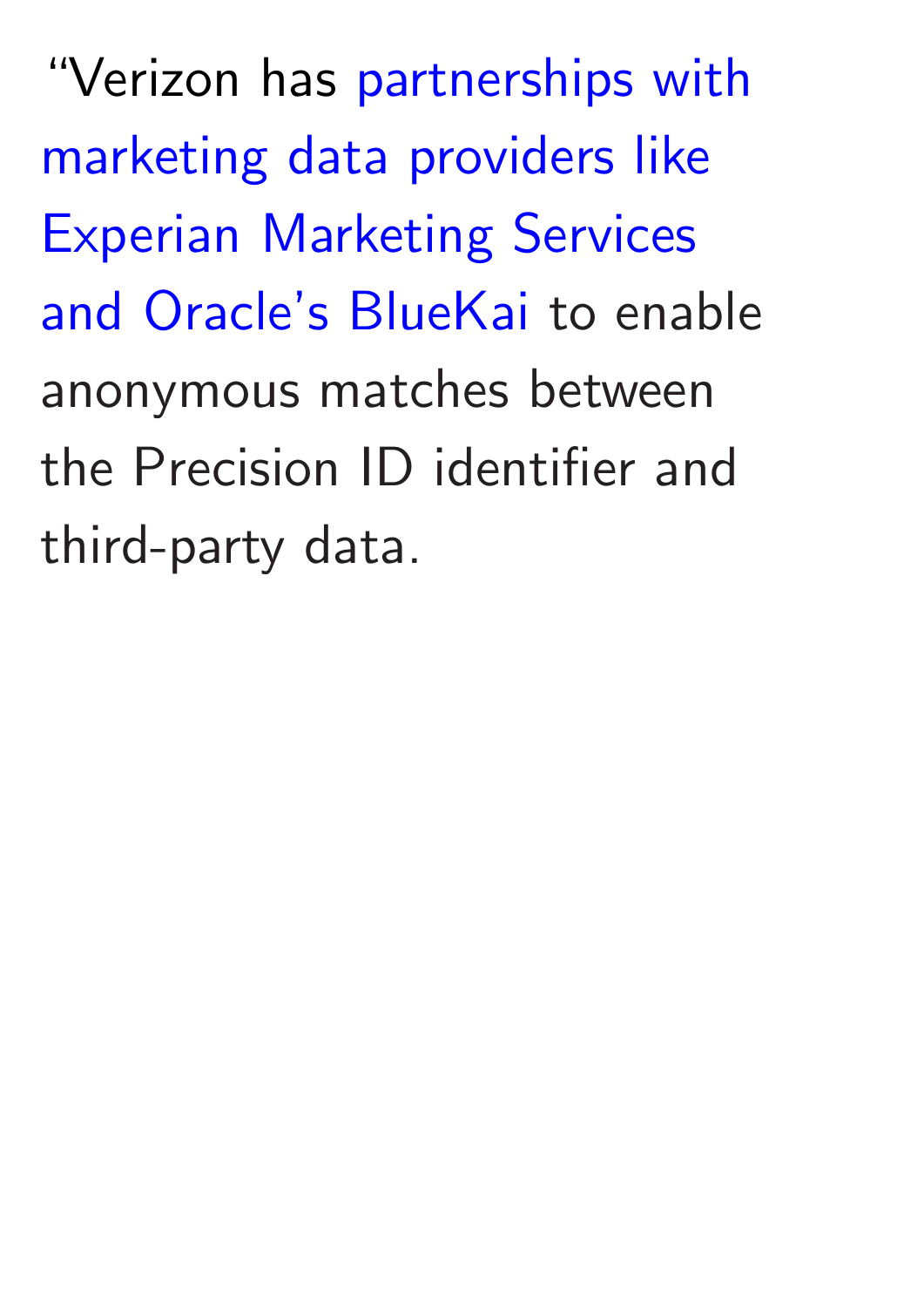"Verizon has [partnerships with](http://adexchanger.com/data-exchanges/can-you-identify-me-now-a-deep-dive-on-verizons-data-practices/) [marketing data providers like](http://adexchanger.com/data-exchanges/can-you-identify-me-now-a-deep-dive-on-verizons-data-practices/) [Experian Marketing Services](http://adexchanger.com/data-exchanges/can-you-identify-me-now-a-deep-dive-on-verizons-data-practices/) [and Oracle's BlueKai](http://adexchanger.com/data-exchanges/can-you-identify-me-now-a-deep-dive-on-verizons-data-practices/) to enable anonymous matches between the Precision ID identifier and third-party data. Although there's deterministic linkage back to the hashed ID, Verizon's data partners are not able to collect or save the data profiles."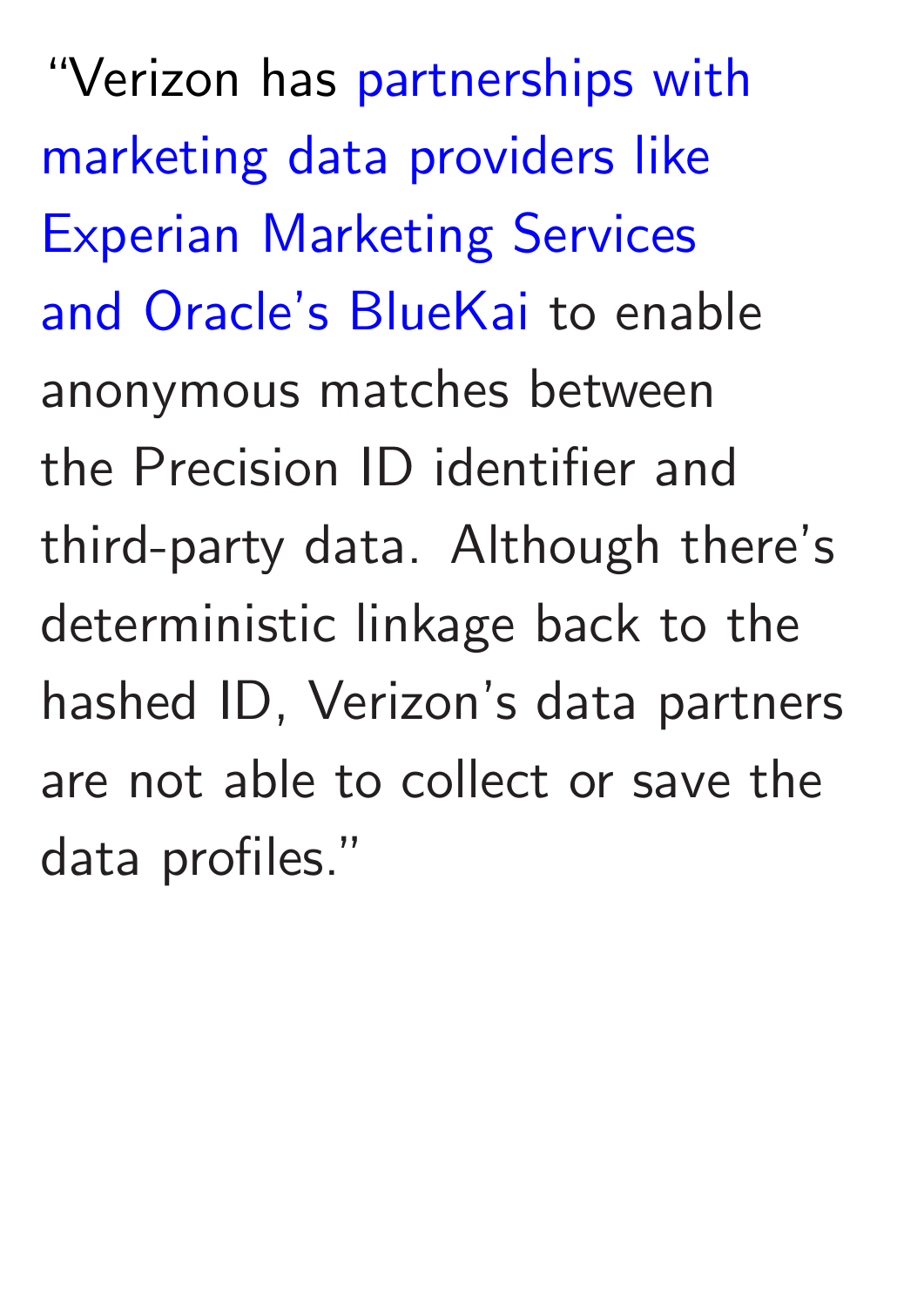"Verizon has [partnerships with](http://adexchanger.com/data-exchanges/can-you-identify-me-now-a-deep-dive-on-verizons-data-practices/) [marketing data providers like](http://adexchanger.com/data-exchanges/can-you-identify-me-now-a-deep-dive-on-verizons-data-practices/) [Experian Marketing Services](http://adexchanger.com/data-exchanges/can-you-identify-me-now-a-deep-dive-on-verizons-data-practices/) [and Oracle's BlueKai](http://adexchanger.com/data-exchanges/can-you-identify-me-now-a-deep-dive-on-verizons-data-practices/) to enable anonymous matches between the Precision ID identifier and third-party data. Although there's deterministic linkage back to the hashed ID, Verizon's data partners are not able to collect or save the data profiles." . . . "Rather than a universal ID, I think there will probably be [really rich algorithms](http://adexchanger.com/data-exchanges/can-you-identify-me-now-a-deep-dive-on-verizons-data-practices/) [that can tie multiple IDs together](http://adexchanger.com/data-exchanges/can-you-identify-me-now-a-deep-dive-on-verizons-data-practices/) [into a rationalized campaign.](http://adexchanger.com/data-exchanges/can-you-identify-me-now-a-deep-dive-on-verizons-data-practices/)"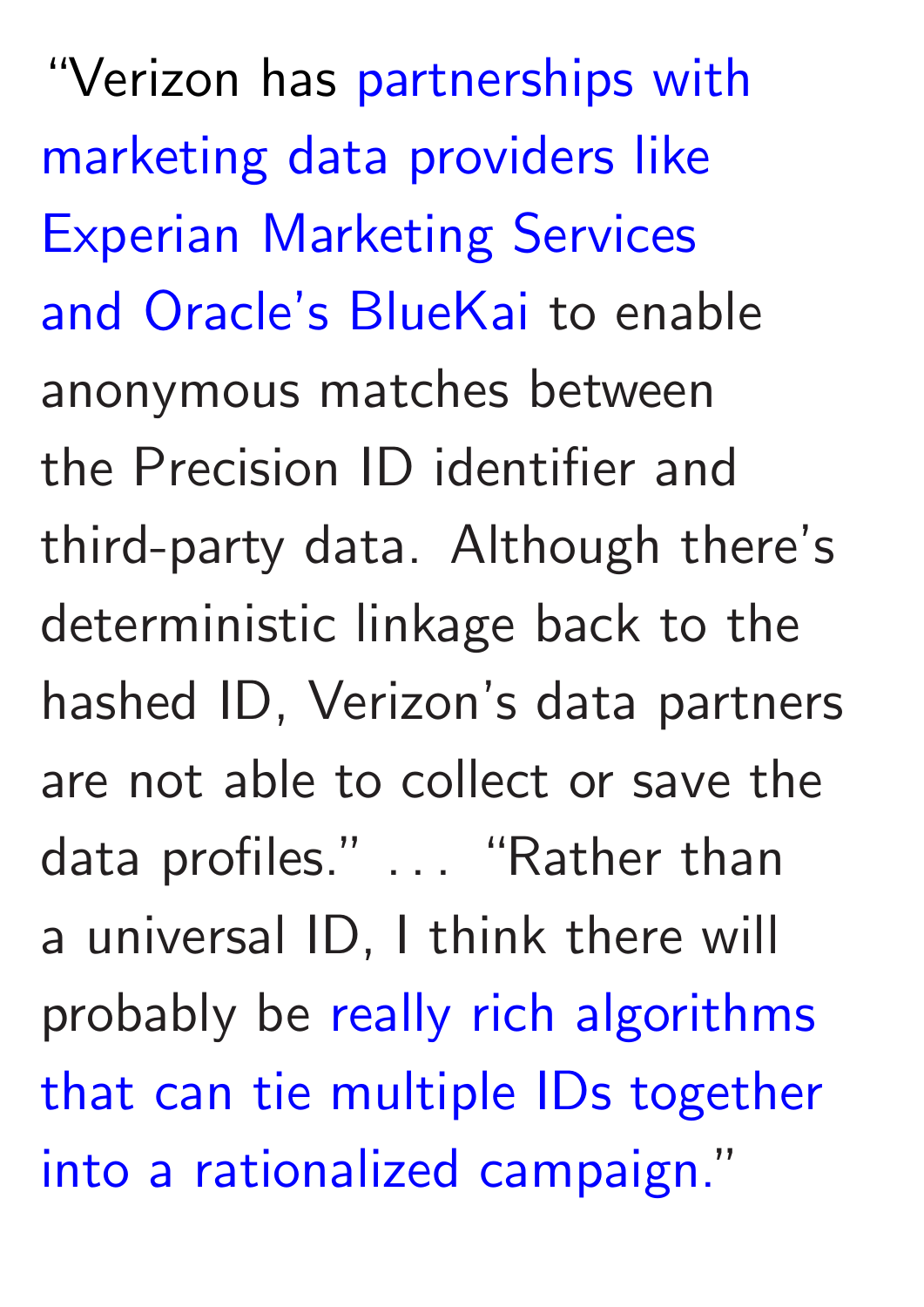## Political backlash?

"[A Congressional probe](http://bits.blogs.nytimes.com/2013/10/24/senator-intensifies-probe-of-data-brokers/?_r=0) into the multibillion-dollar data brokerage industry—companies that collect, analyze, sell or share personal details about consumers for marketing purposes—is intensifying."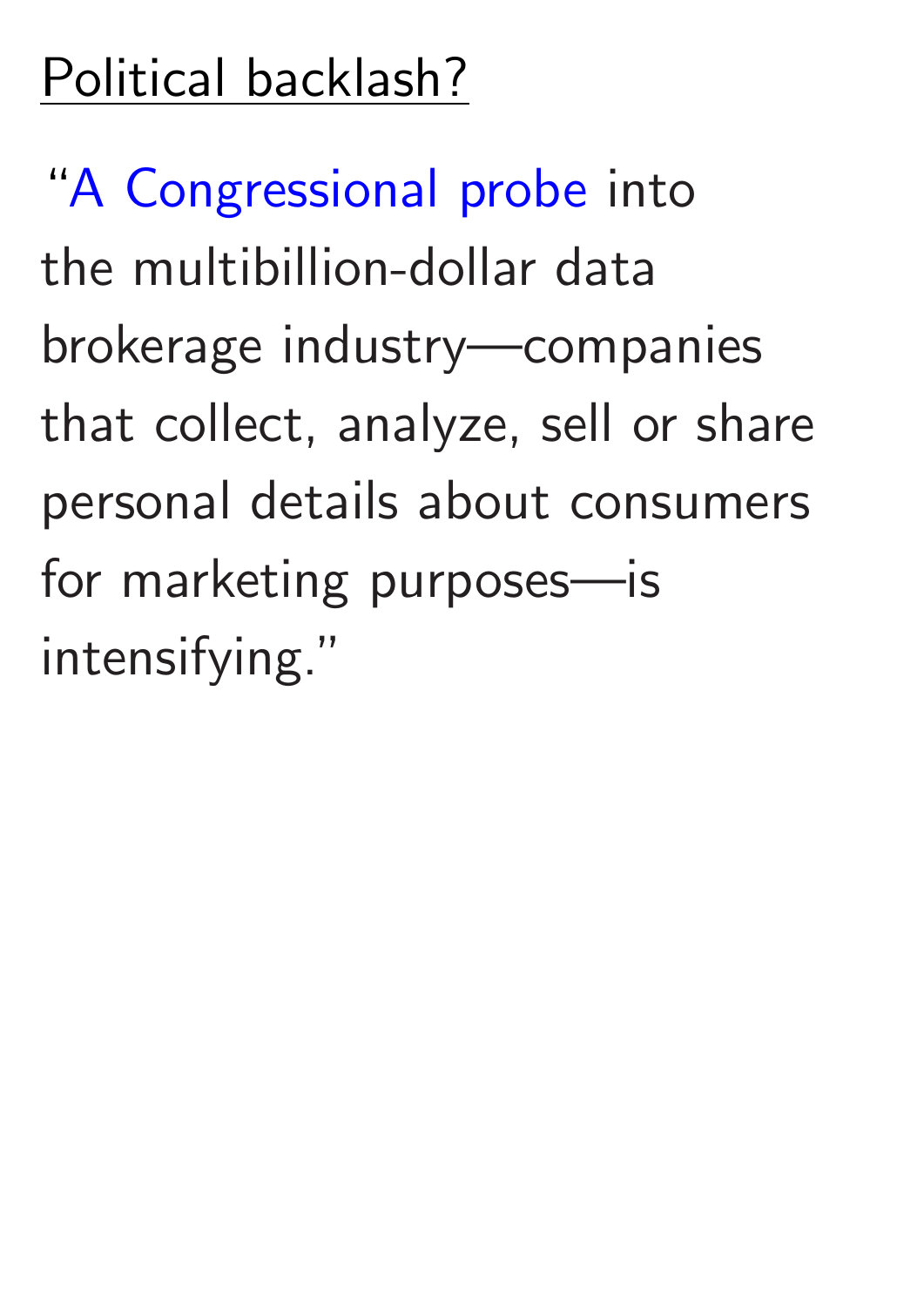## Political backlash?

"[A Congressional probe](http://bits.blogs.nytimes.com/2013/10/24/senator-intensifies-probe-of-data-brokers/?_r=0) into the multibillion-dollar data brokerage industry—companies that collect, analyze, sell or share personal details about consumers for marketing purposes—is intensifying."

"Experian, the massive databroker with far-reaching influence over your ability to get a mortgage, credit-card, or job, sold extensive consumer records to an [identity thieves' service.](http://boingboing.net/2013/10/21/experian-sold-consumer-data-to.html)"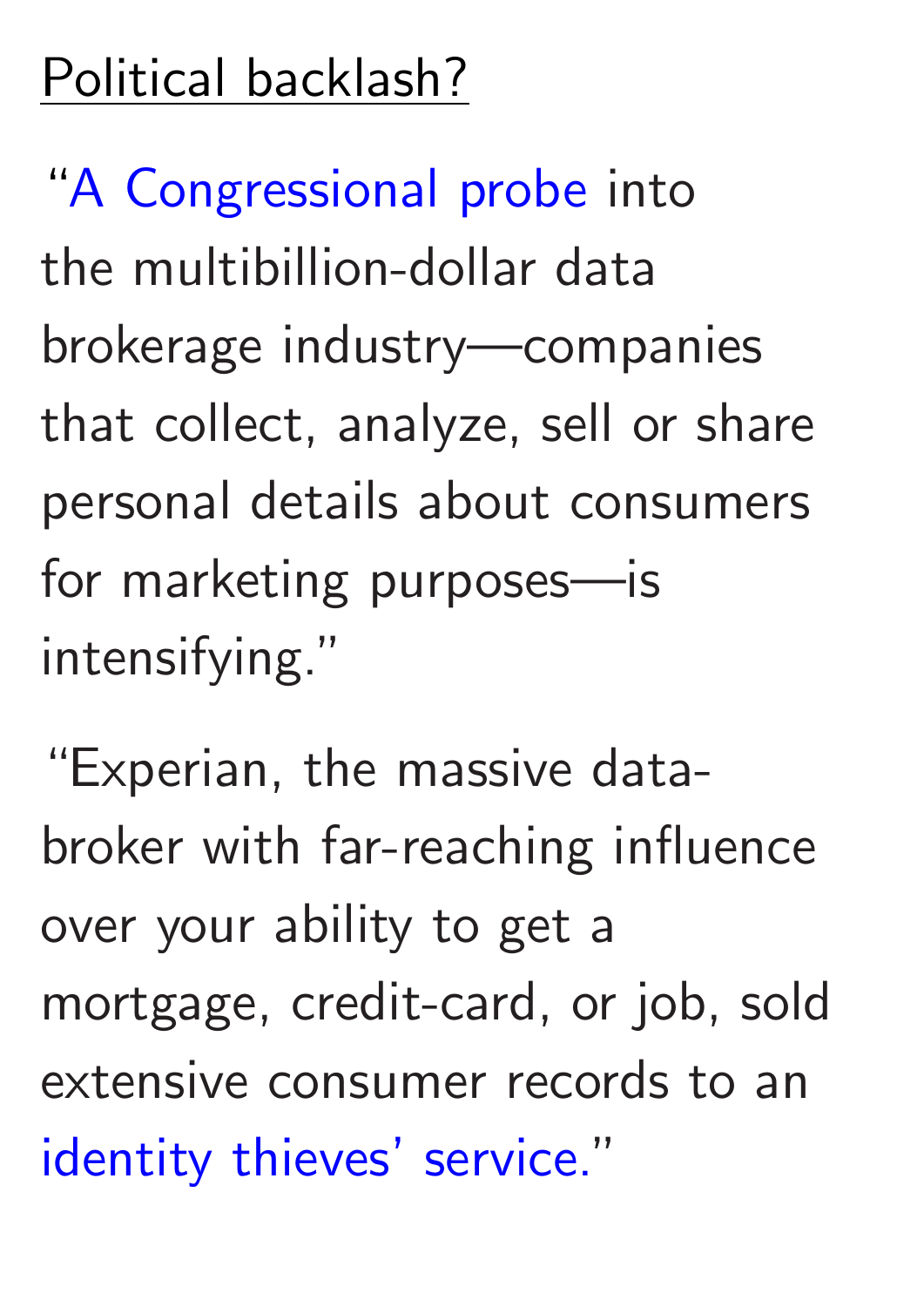## Solution: Talk about privacy. No need to protect privacy.

- 
- 
- -
	-
	-
	-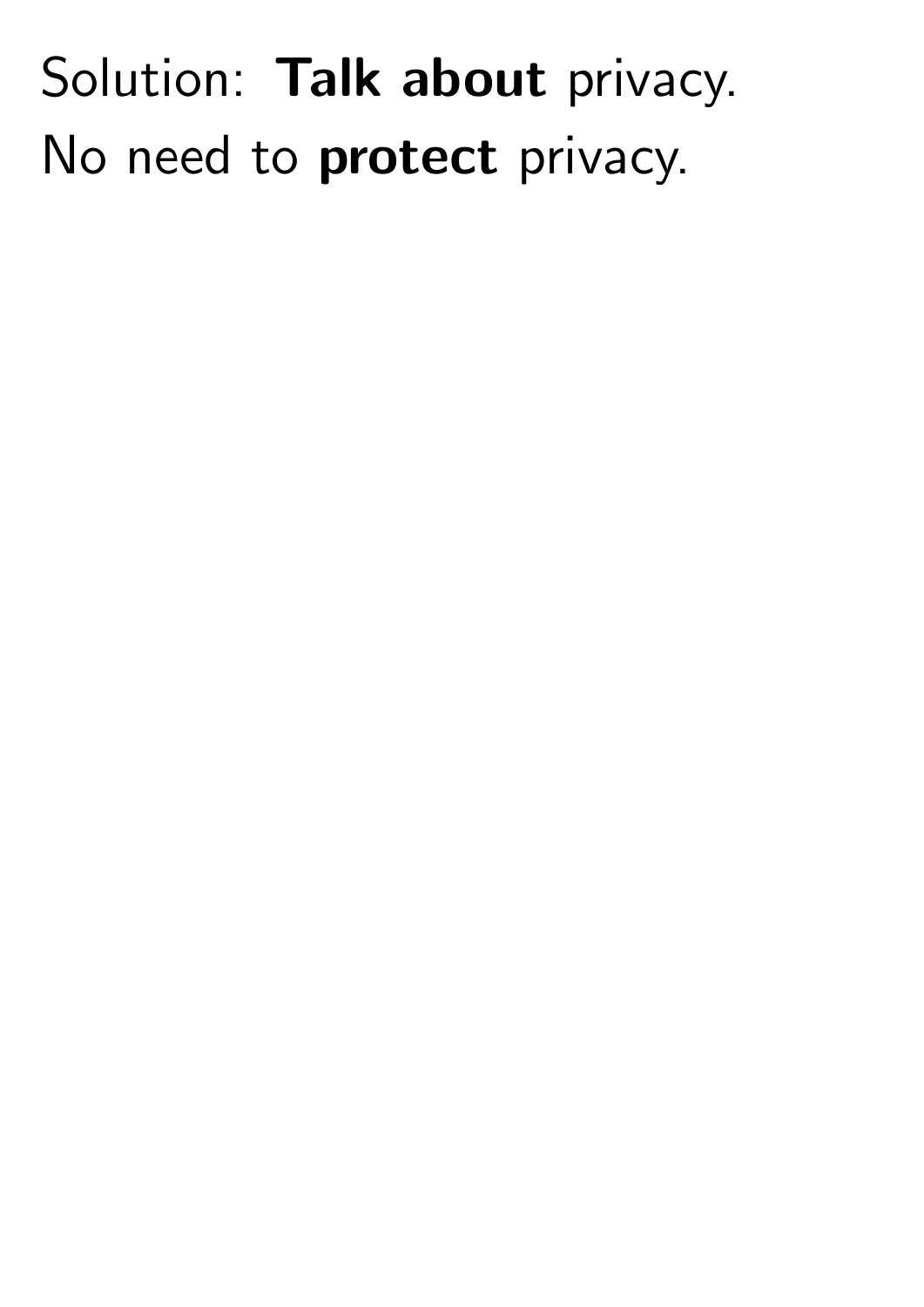Solution: Talk about privacy. No need to **protect** privacy.

"Verizon said it is [not using or](http://adage.com/article/digital/verizon-target-mobile-subscribers-ads/293356/) [selling its first-party subscriber](http://adage.com/article/digital/verizon-target-mobile-subscribers-ads/293356/) [data,](http://adage.com/article/digital/verizon-target-mobile-subscribers-ads/293356/) but rather deploying partnerships with third-party data providers to target Verizon's massive consumer base."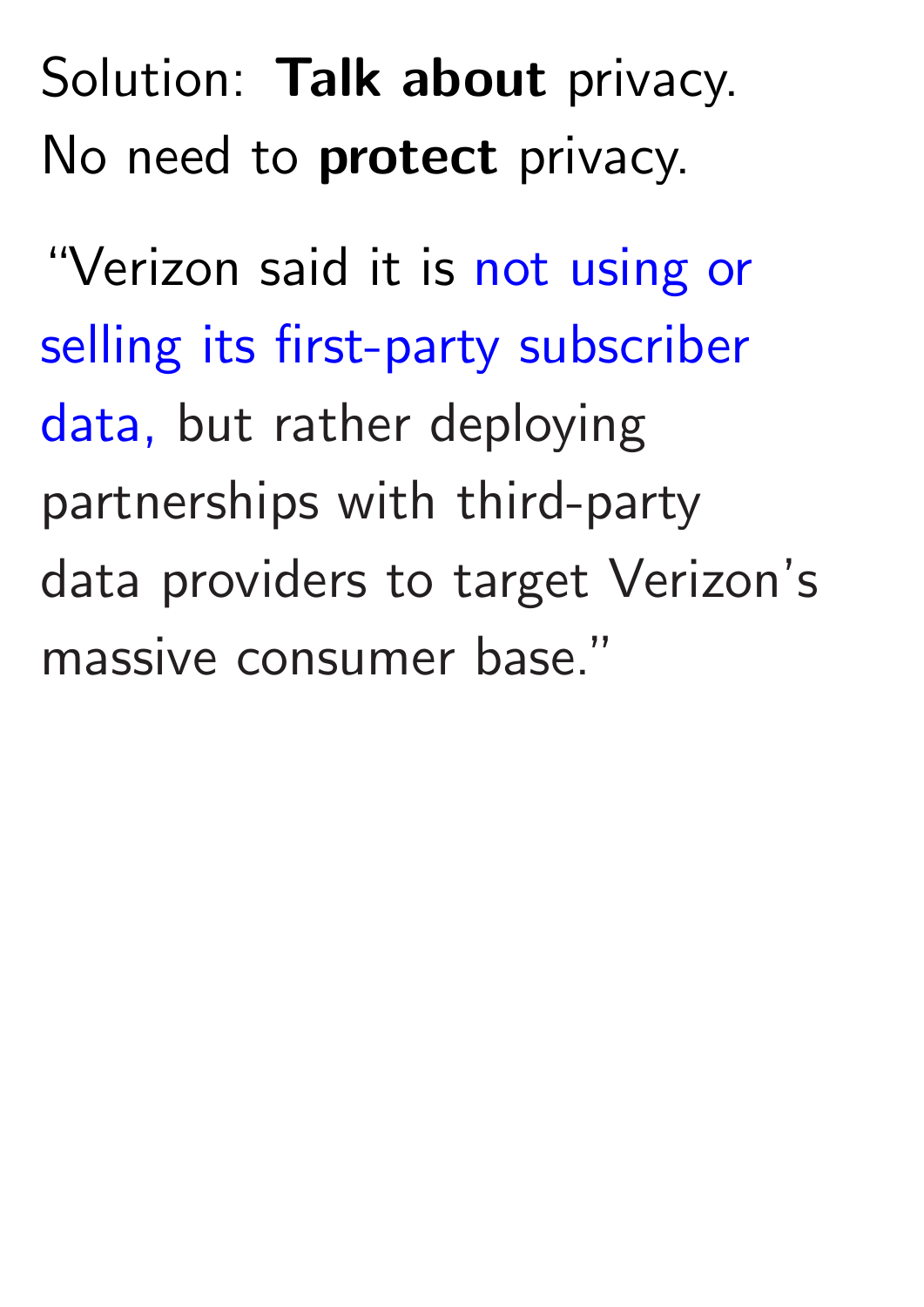Solution: Talk about privacy. No need to **protect** privacy.

"Verizon said it is [not using or](http://adage.com/article/digital/verizon-target-mobile-subscribers-ads/293356/) [selling its first-party subscriber](http://adage.com/article/digital/verizon-target-mobile-subscribers-ads/293356/) [data,](http://adage.com/article/digital/verizon-target-mobile-subscribers-ads/293356/) but rather deploying partnerships with third-party data providers to target Verizon's massive consumer base."

"We will never sacrifice our core business and our [commitment](http://adexchanger.com/data-exchanges/can-you-identify-me-now-a-deep-dive-on-verizons-data-practices/) [to privacy](http://adexchanger.com/data-exchanges/can-you-identify-me-now-a-deep-dive-on-verizons-data-practices/) because there's an additional dollar to be made by pumping data out into the ecosystem."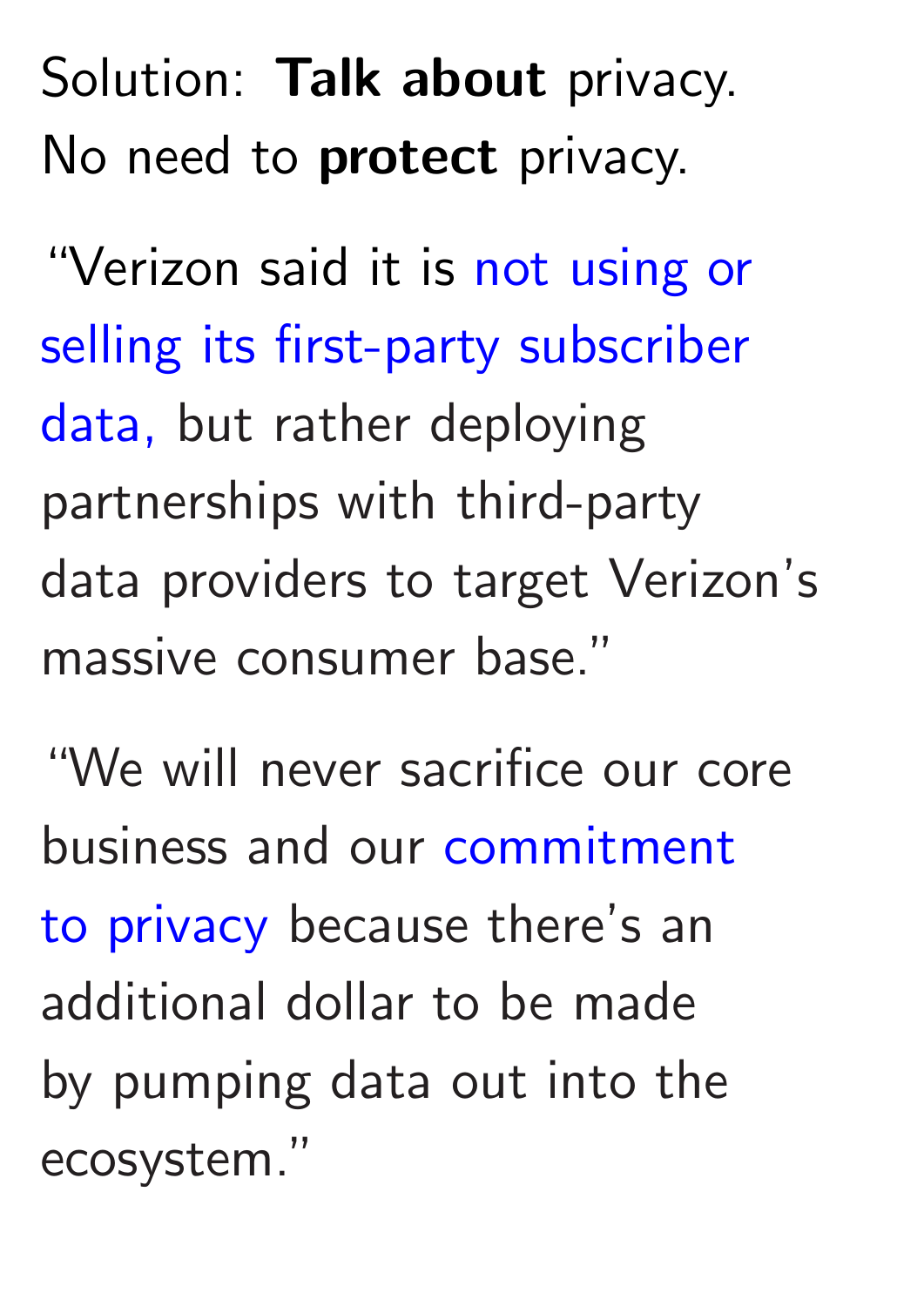# Increasing problem for us: Crypto.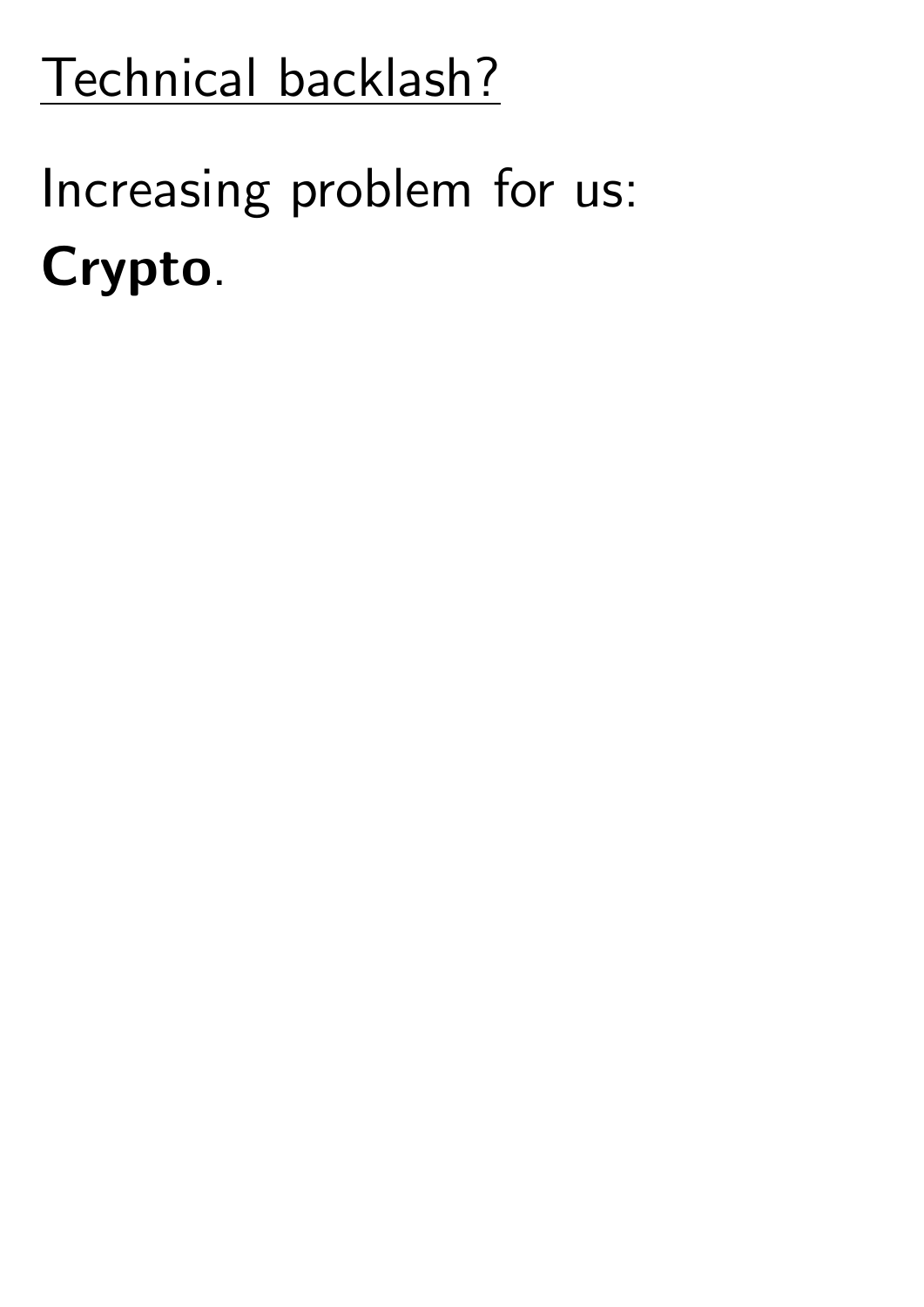Increasing problem for us: Crypto. This ["breaks network](http://www.atis.org/openweballiance/docs/OWAKickoffSlides051414.pdf) [management, content distribution](http://www.atis.org/openweballiance/docs/OWAKickoffSlides051414.pdf) [and network services";](http://www.atis.org/openweballiance/docs/OWAKickoffSlides051414.pdf) creates "congestion" and "latency";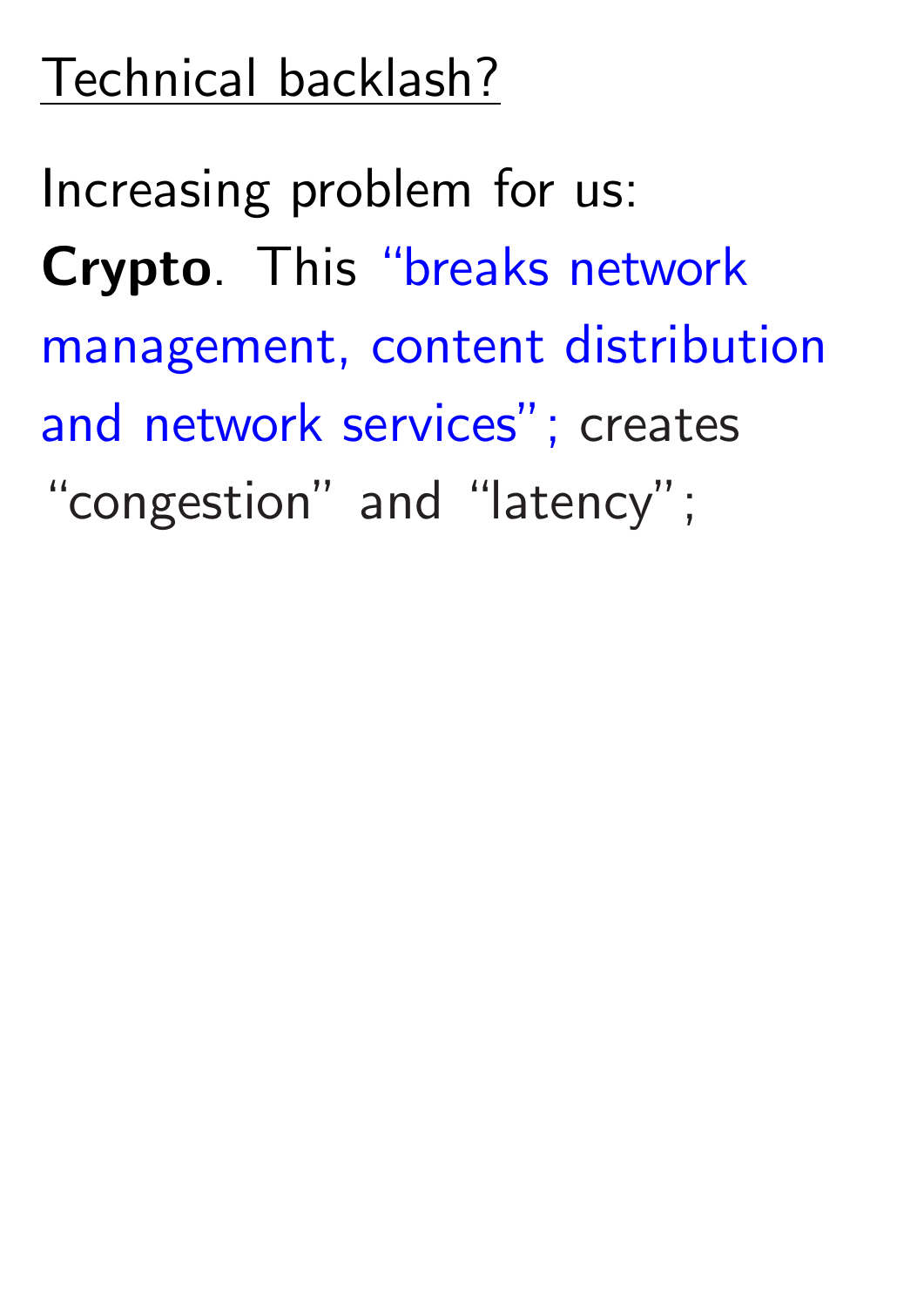Increasing problem for us: Crypto. This ["breaks network](http://www.atis.org/openweballiance/docs/OWAKickoffSlides051414.pdf) [management, content distribution](http://www.atis.org/openweballiance/docs/OWAKickoffSlides051414.pdf) [and network services";](http://www.atis.org/openweballiance/docs/OWAKickoffSlides051414.pdf) creates "congestion" and "latency"; "limits the ability of network providers to protect customers from web attacks";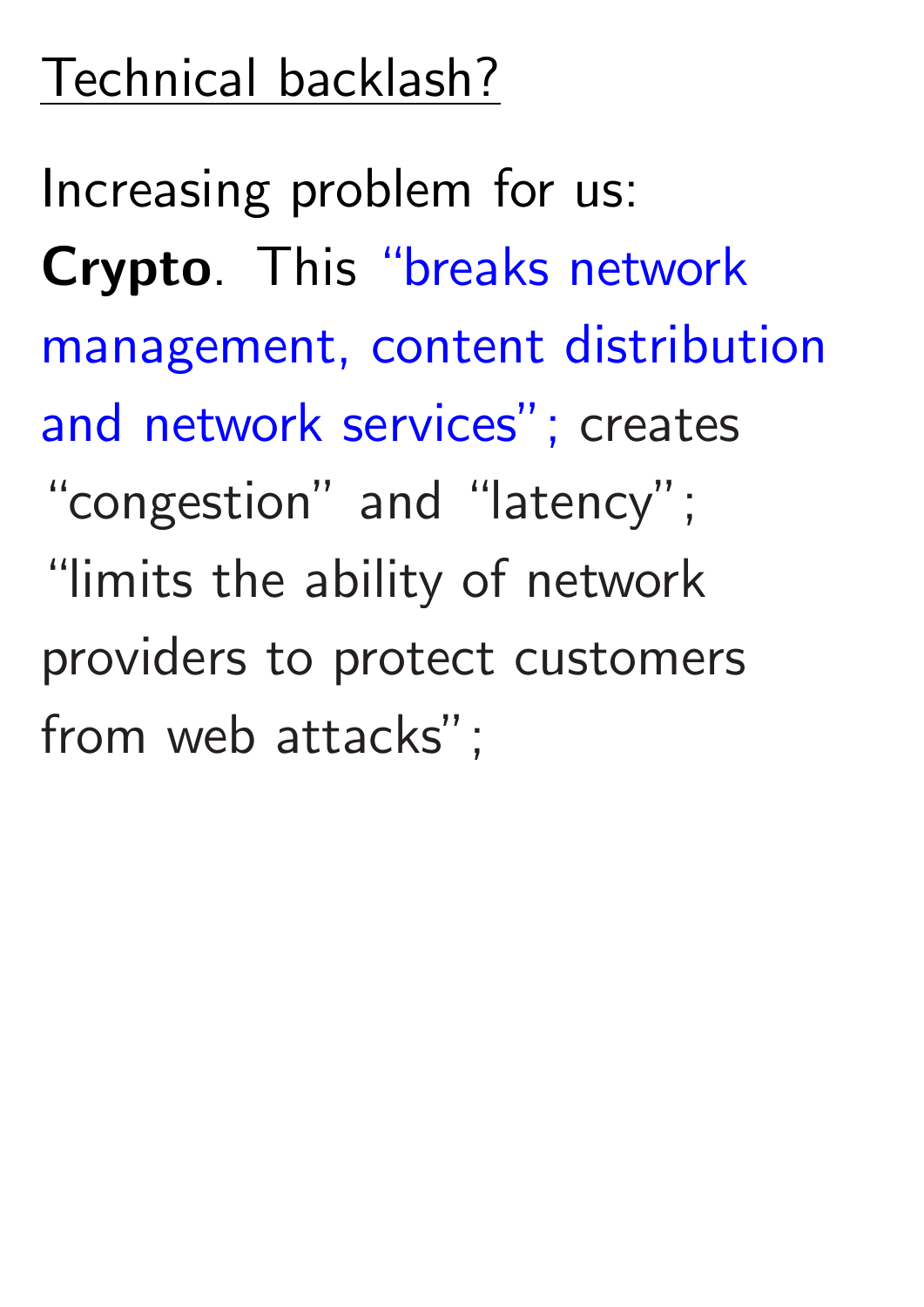Increasing problem for us: Crypto. This ["breaks network](http://www.atis.org/openweballiance/docs/OWAKickoffSlides051414.pdf) [management, content distribution](http://www.atis.org/openweballiance/docs/OWAKickoffSlides051414.pdf) [and network services";](http://www.atis.org/openweballiance/docs/OWAKickoffSlides051414.pdf) creates "congestion" and "latency"; "limits the ability of network providers to protect customers from web attacks"; breaks "UIDH (unique client identifier) insertion" and "data collection for analytics"; breaks "value-add services that are based on access to header and payload content from individual sessions"; etc.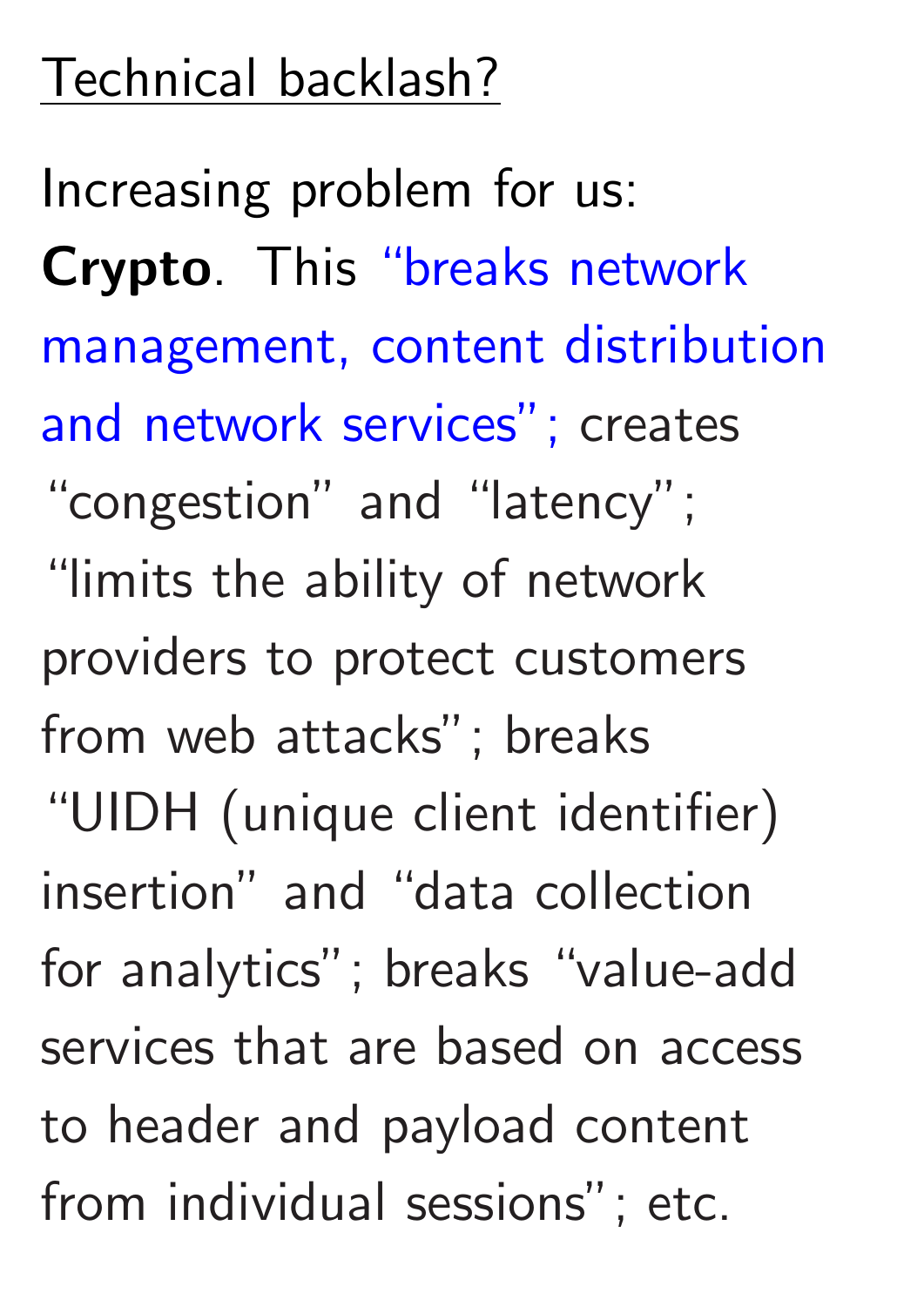Best case for us: No crypto. [Lobby for this!](http://www.tomshardware.com/news/verizon-cisco-microsoft-http2-encryption,28703.html)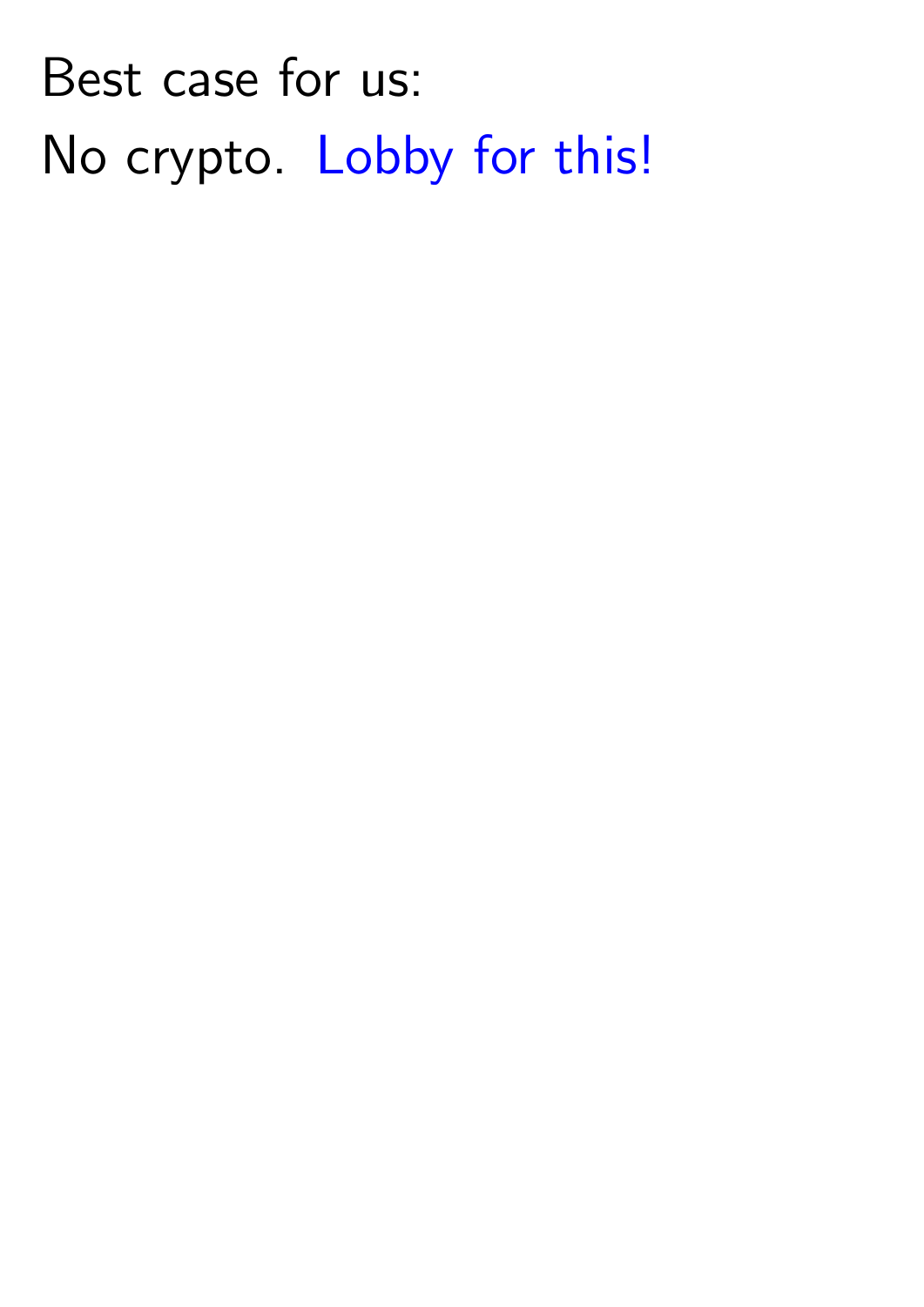Best case for us: No crypto. [Lobby for this!](http://www.tomshardware.com/news/verizon-cisco-microsoft-http2-encryption,28703.html) Almost as good for us: ["Opportunistic encryption"](https://www.ietf.org/mailman/listinfo/tcpinc) without authentication. "Stops passive eavesdropping" but we aren't passive.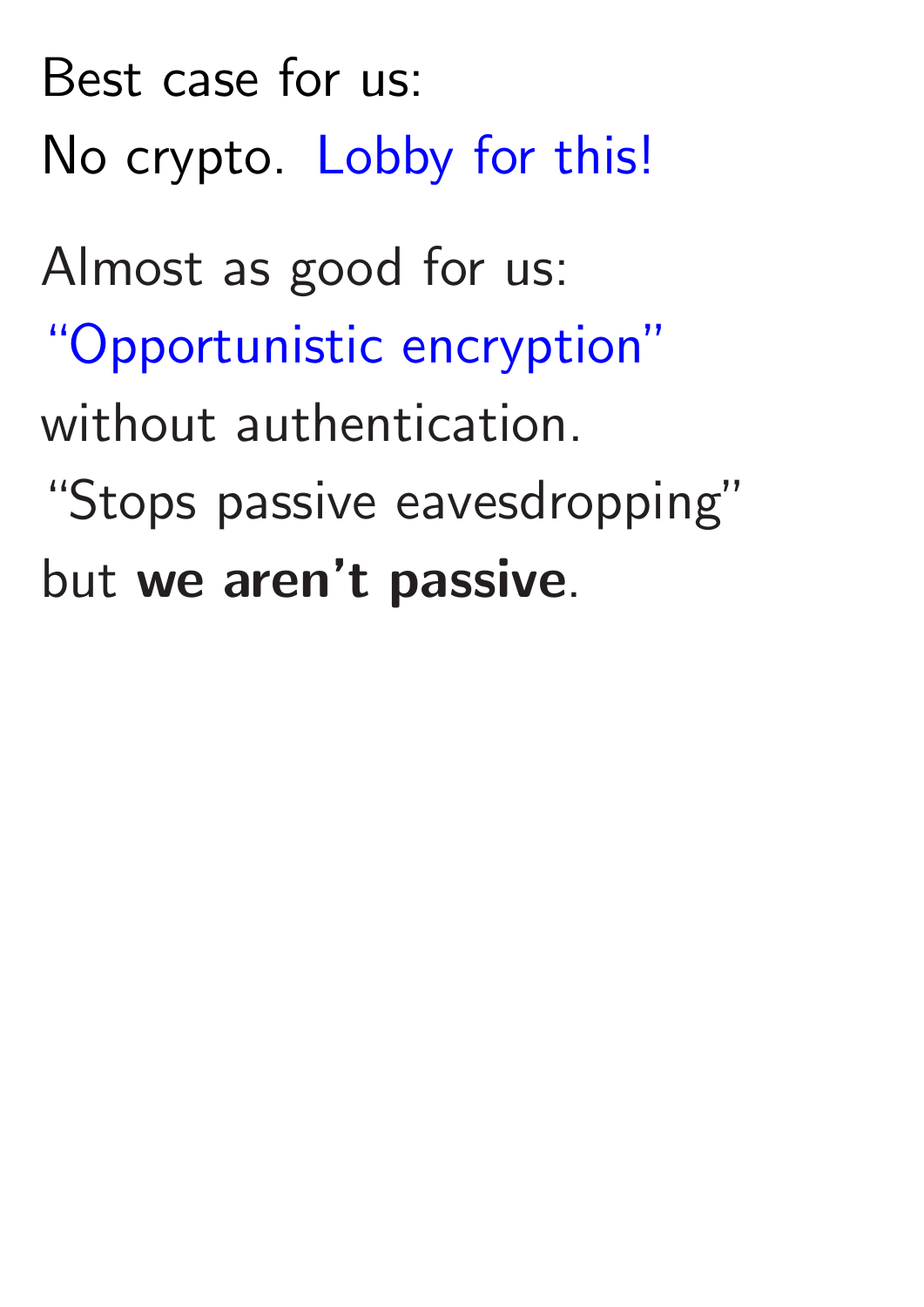Best case for us: No crypto. [Lobby for this!](http://www.tomshardware.com/news/verizon-cisco-microsoft-http2-encryption,28703.html) Almost as good for us: ["Opportunistic encryption"](https://www.ietf.org/mailman/listinfo/tcpinc) without authentication. "Stops passive eavesdropping" but we aren't passive.

Almost as good for us: [Signatures on some data.](http://www.dnssec.net/) We can still see everything. Can also censor quite selectively. Can't modify signed data but can track in many other ways.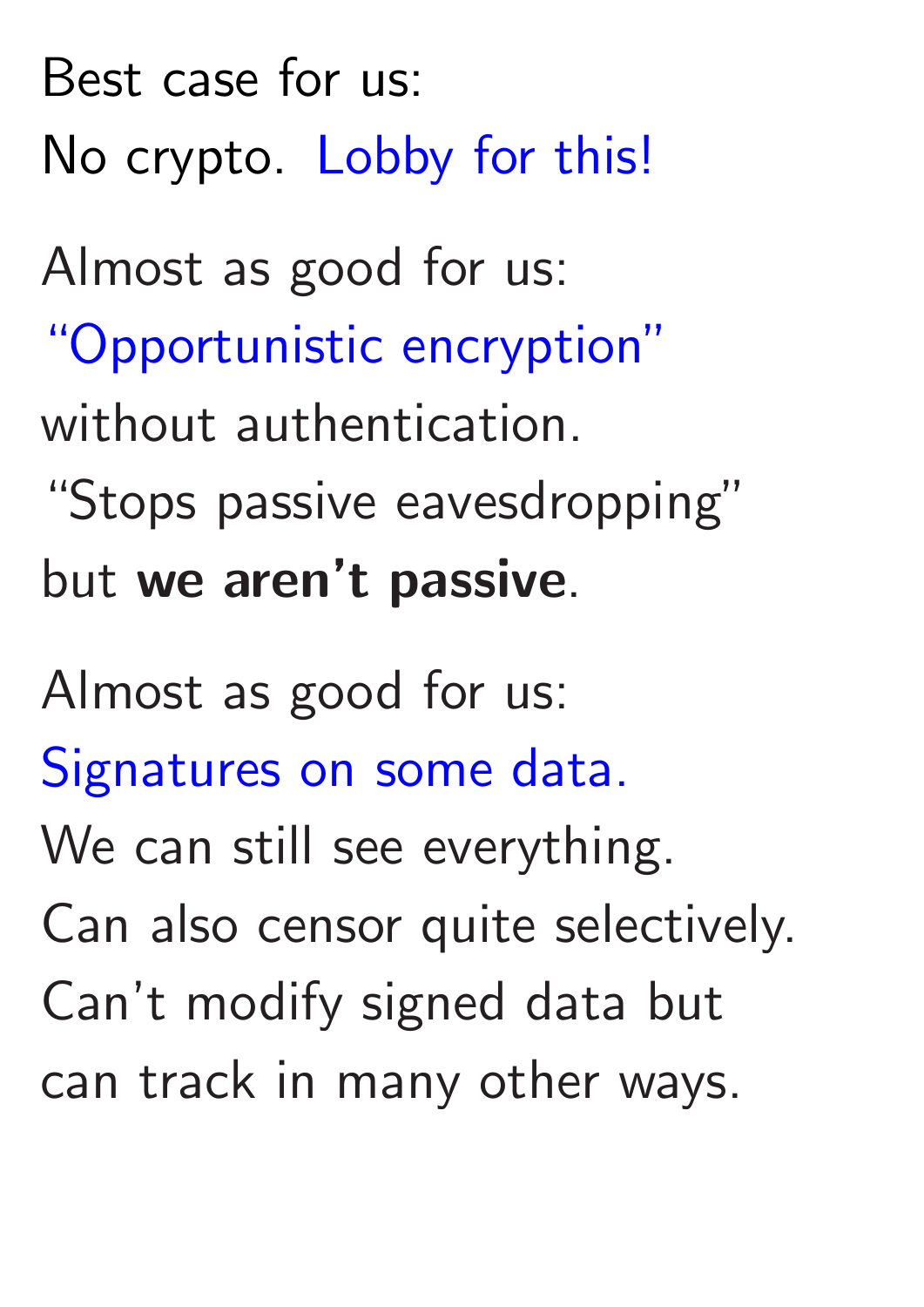More troublesome: End-to-end authenticated encryption. But we still see metadata adequate for most surveillance.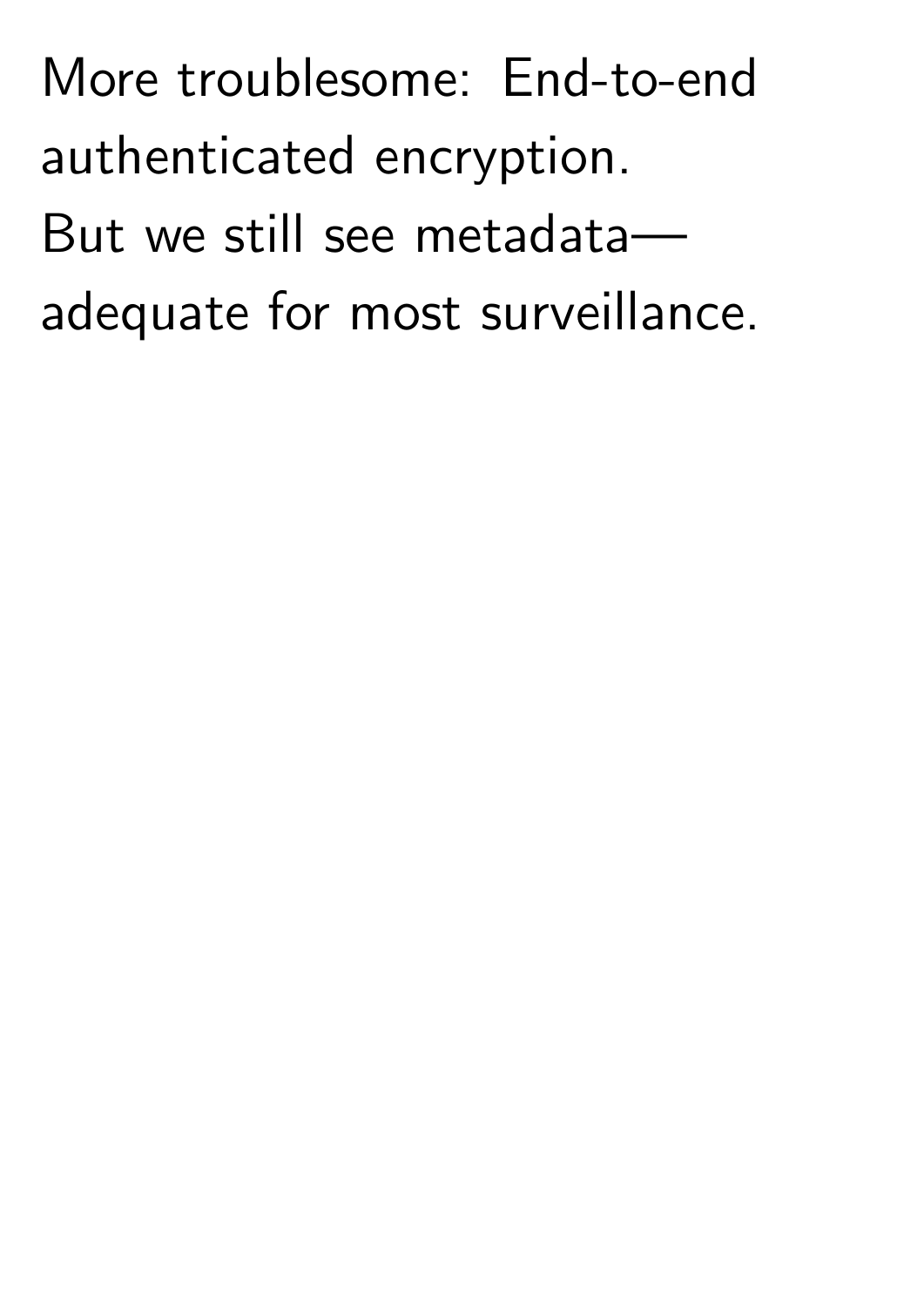More troublesome: End-to-end authenticated encryption. But we still see metadata adequate for most surveillance.

Nightmare scenario: Scrambling unidentifiable encrypted cells— [Tor](https://www.torproject.org/) has multiple layers of this:

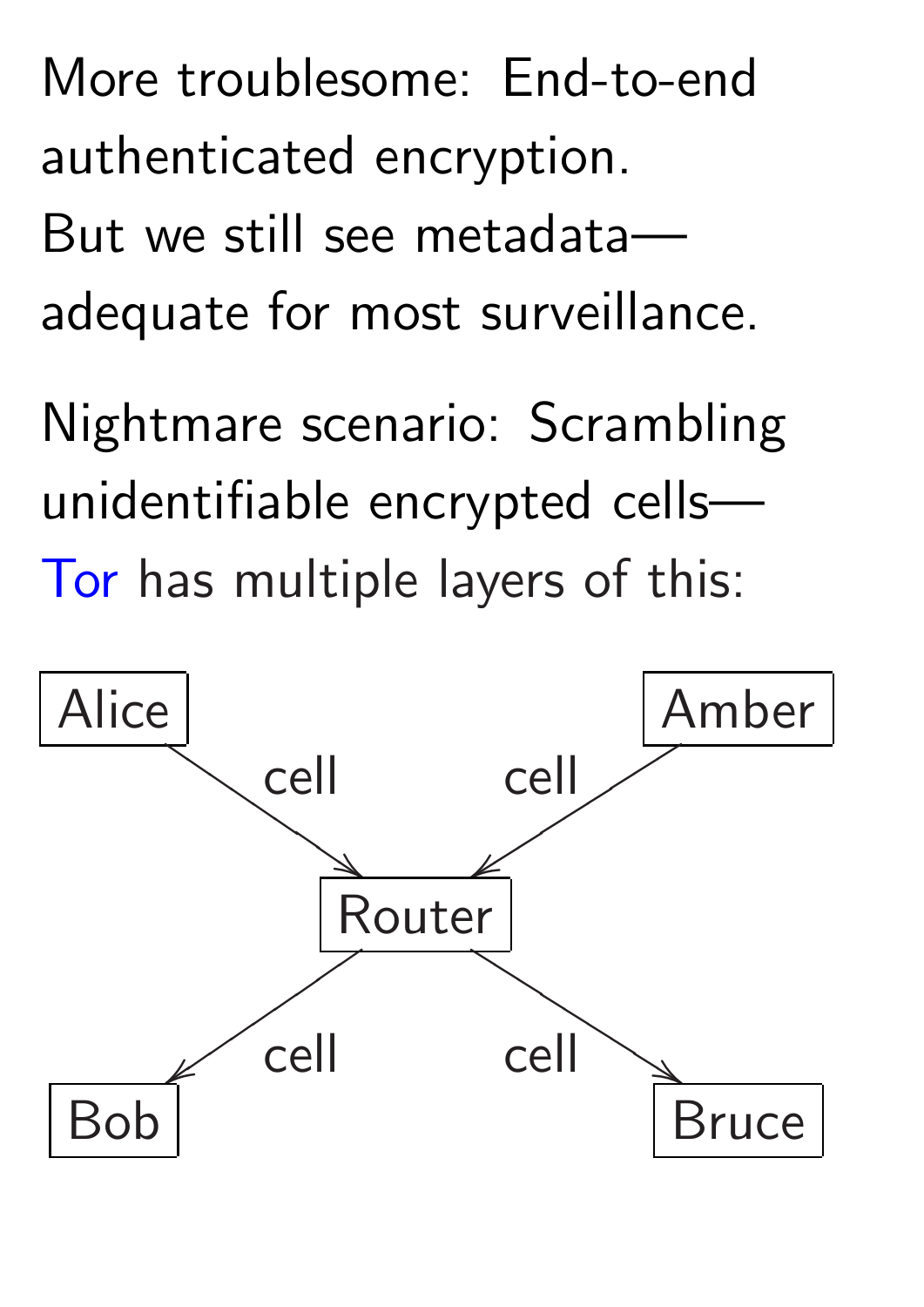#### Can we [ban crypto](http://www.dailydot.com/politics/second-crypto-war-hearing-washington/)?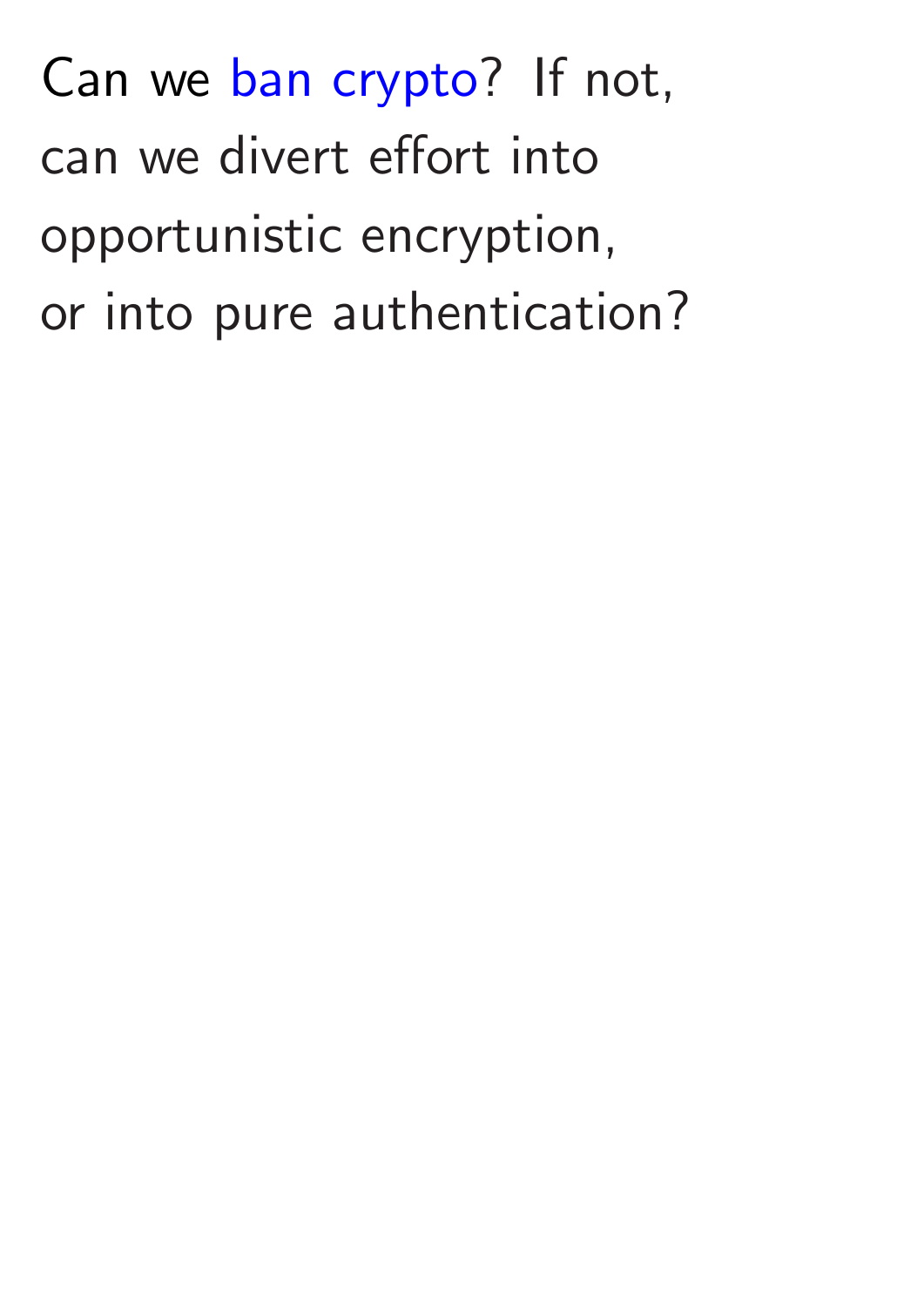Can we promote standards that expose most data, or that trust our proxies?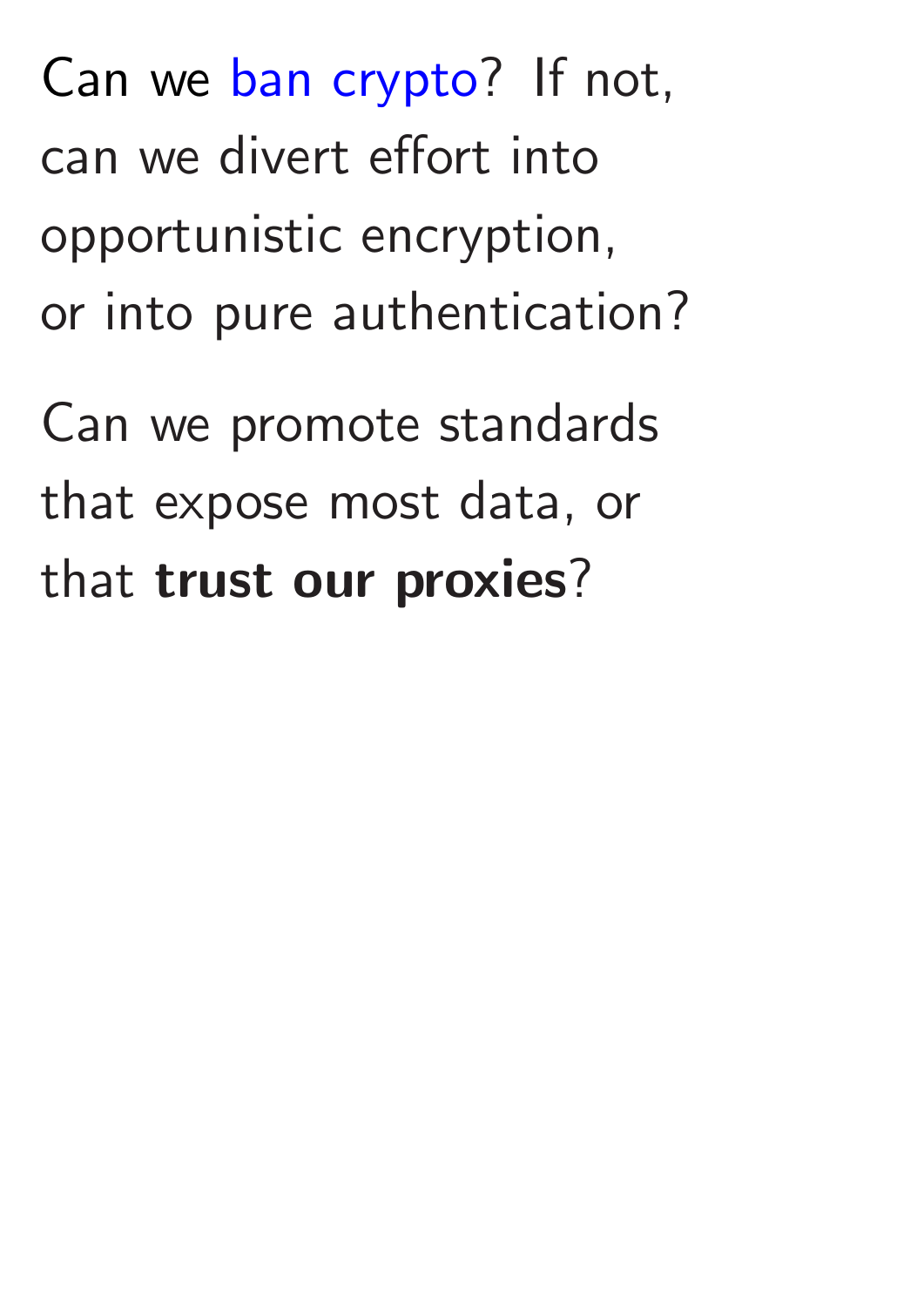Can we promote standards that expose most data, or that trust our proxies?

Very often crypto protocols and implementations have weaknesses. Can we promote weak crypto?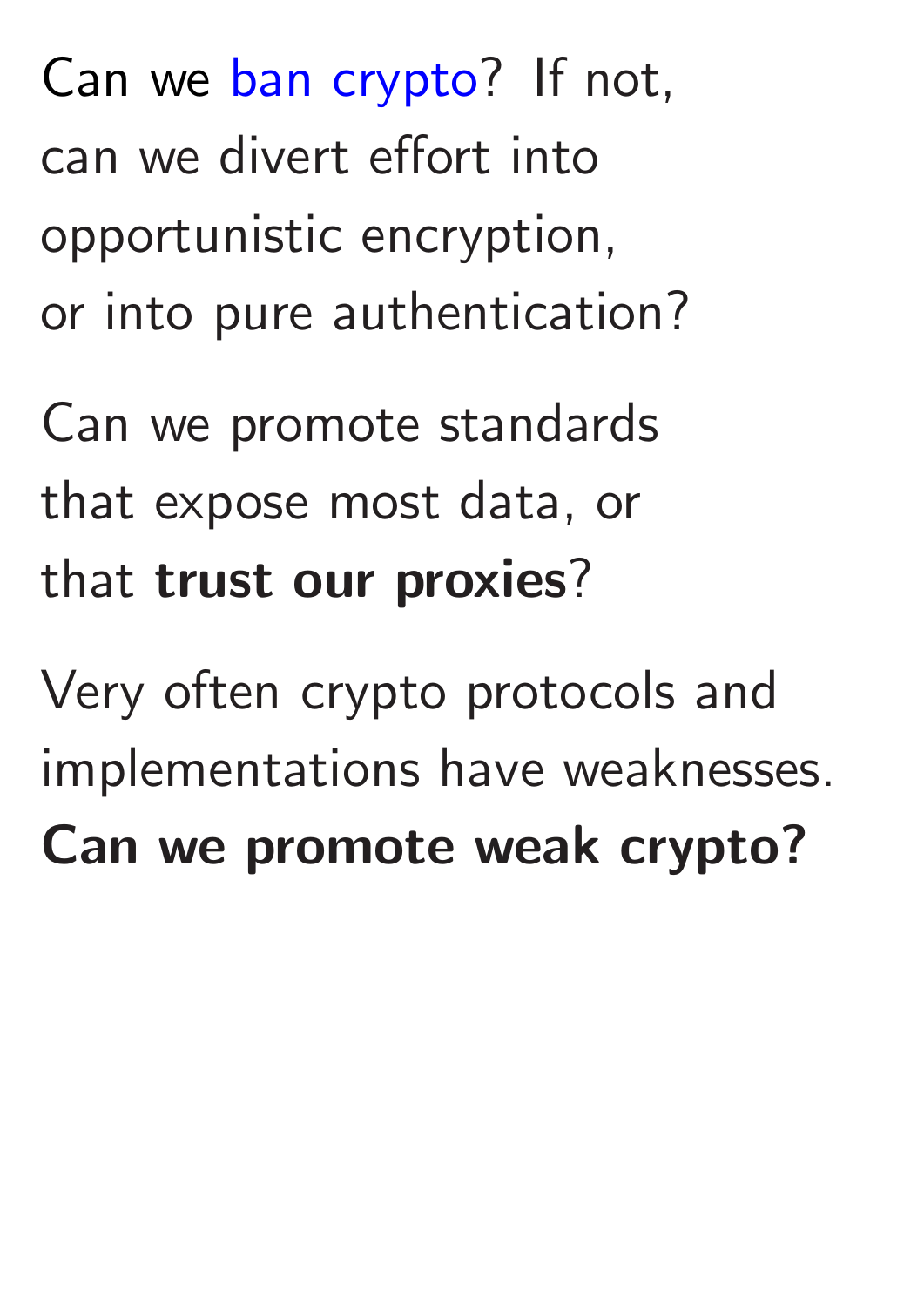Can we promote standards that expose most data, or that trust our proxies?

Very often crypto protocols and implementations have weaknesses. Can we promote weak crypto? We've started working with experts in crypto sabotage.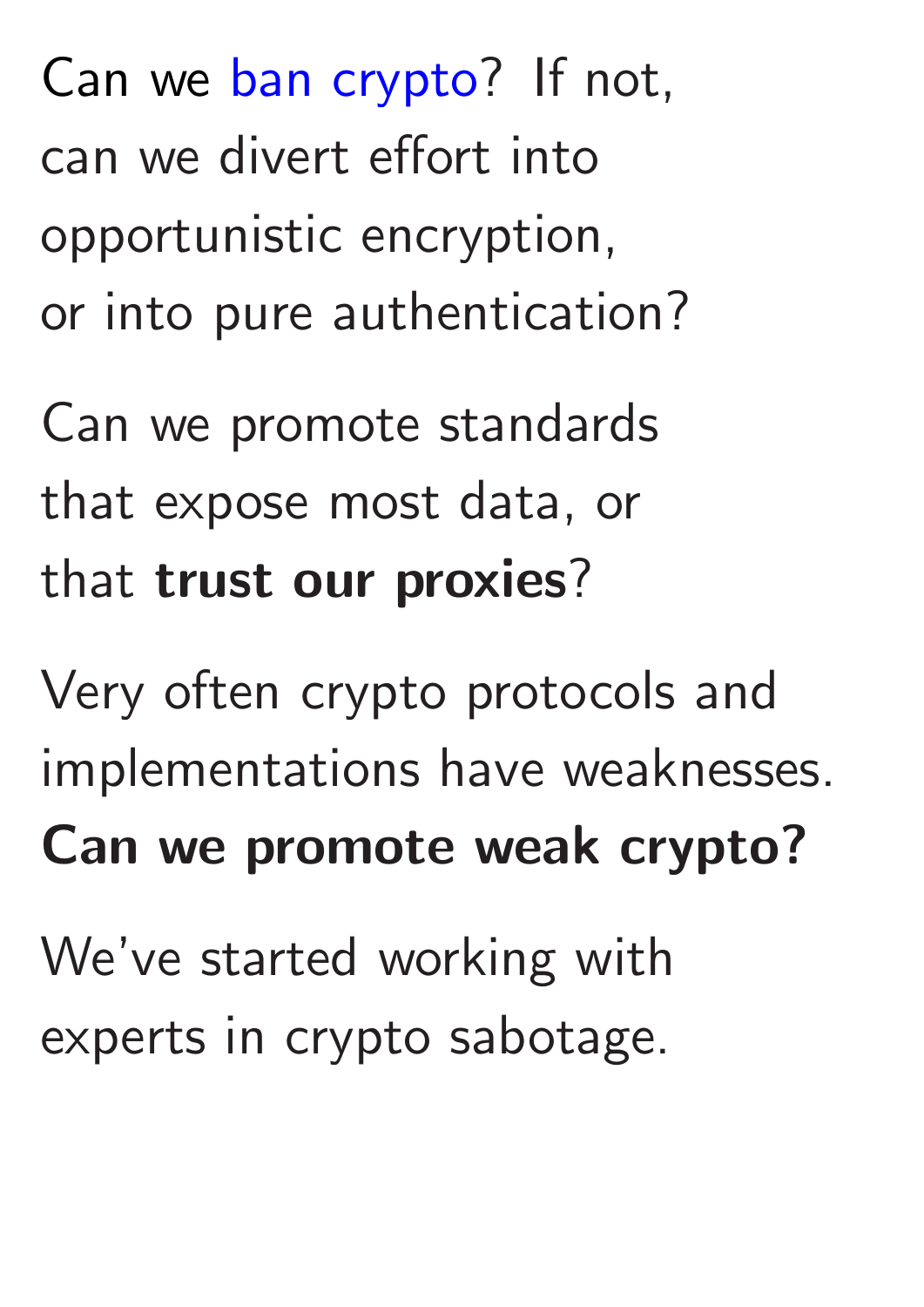Emphasize performance: "The 'heart' of RC4 is its [exceptionally](http://www.emc.com/emc-plus/rsa-labs/historical/rsa-security-response-weaknesses-algorithm-rc4.htm) [simple and extremely efficient](http://www.emc.com/emc-plus/rsa-labs/historical/rsa-security-response-weaknesses-algorithm-rc4.htm) [pseudo-random generator."](http://www.emc.com/emc-plus/rsa-labs/historical/rsa-security-response-weaknesses-algorithm-rc4.htm)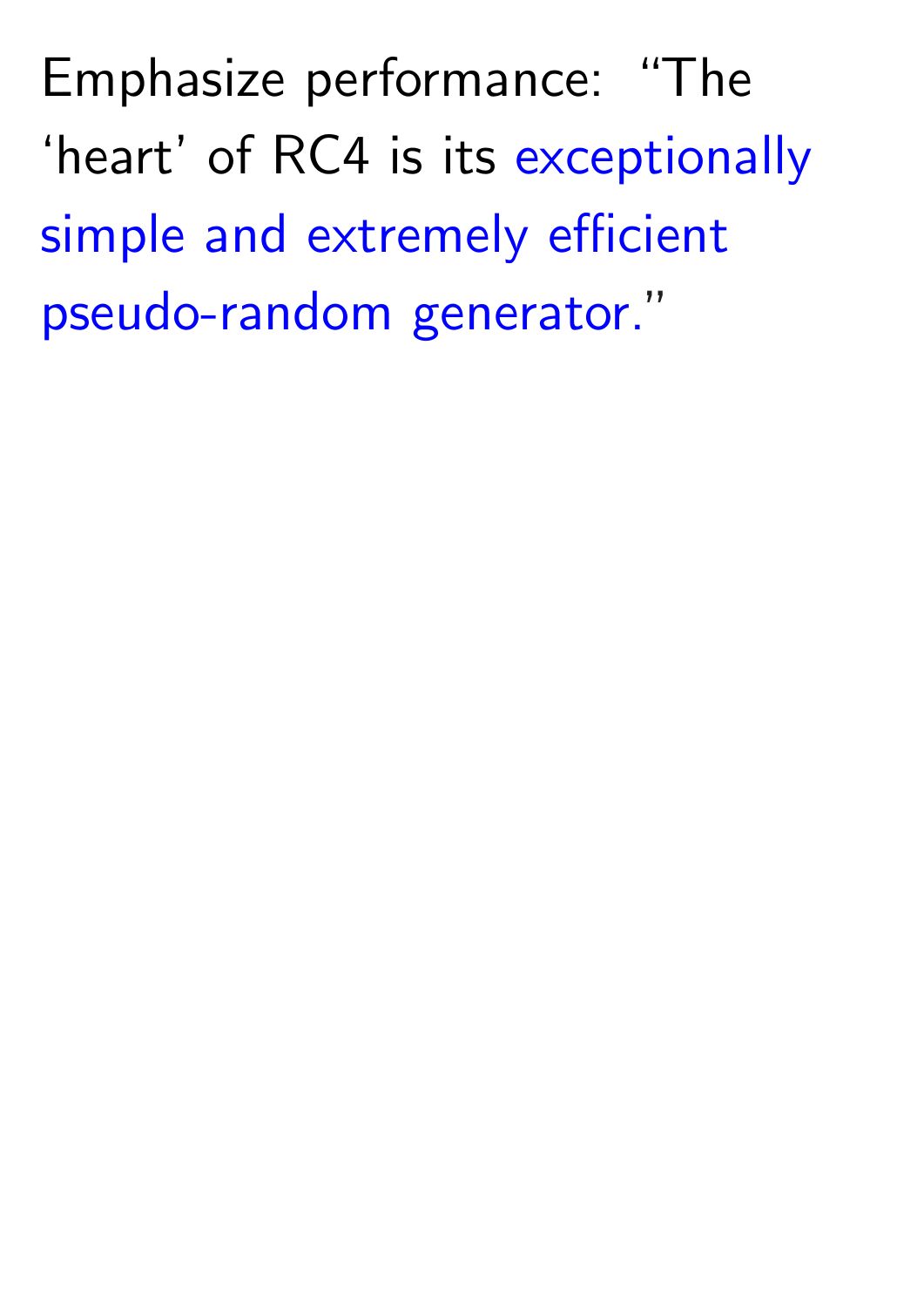Emphasize performance: "The 'heart' of RC4 is its [exceptionally](http://www.emc.com/emc-plus/rsa-labs/historical/rsa-security-response-weaknesses-algorithm-rc4.htm) [simple and extremely efficient](http://www.emc.com/emc-plus/rsa-labs/historical/rsa-security-response-weaknesses-algorithm-rc4.htm) [pseudo-random generator."](http://www.emc.com/emc-plus/rsa-labs/historical/rsa-security-response-weaknesses-algorithm-rc4.htm)

Bamboozle people: Dual EC is "[the only DRBG mechanism in](http://csrc.nist.gov/publications/nistpubs/800-90A/SP800-90A.pdf) [this Recommendation whose](http://csrc.nist.gov/publications/nistpubs/800-90A/SP800-90A.pdf) [security is related to a hard](http://csrc.nist.gov/publications/nistpubs/800-90A/SP800-90A.pdf) [problem](http://csrc.nist.gov/publications/nistpubs/800-90A/SP800-90A.pdf) in number theory."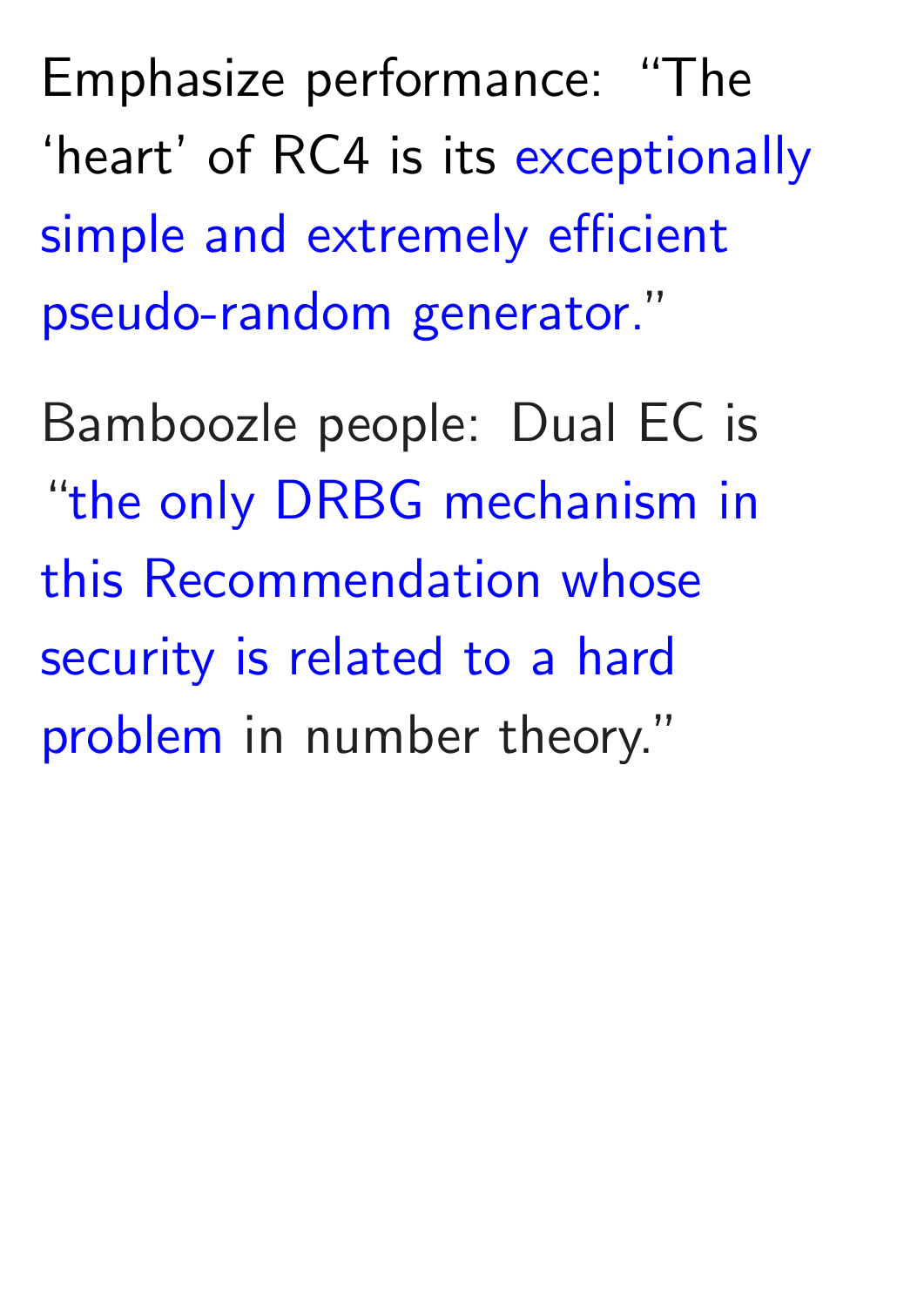Emphasize performance: "The 'heart' of RC4 is its [exceptionally](http://www.emc.com/emc-plus/rsa-labs/historical/rsa-security-response-weaknesses-algorithm-rc4.htm) [simple and extremely efficient](http://www.emc.com/emc-plus/rsa-labs/historical/rsa-security-response-weaknesses-algorithm-rc4.htm) [pseudo-random generator."](http://www.emc.com/emc-plus/rsa-labs/historical/rsa-security-response-weaknesses-algorithm-rc4.htm)

Bamboozle people: Dual EC is "[the only DRBG mechanism in](http://csrc.nist.gov/publications/nistpubs/800-90A/SP800-90A.pdf) [this Recommendation whose](http://csrc.nist.gov/publications/nistpubs/800-90A/SP800-90A.pdf) [security is related to a hard](http://csrc.nist.gov/publications/nistpubs/800-90A/SP800-90A.pdf) [problem](http://csrc.nist.gov/publications/nistpubs/800-90A/SP800-90A.pdf) in number theory."

Make crypto protocols [so complicated that](https://www.smacktls.com/) [nobody will get them right.](https://www.smacktls.com/) Standards committees rarely fight against complications.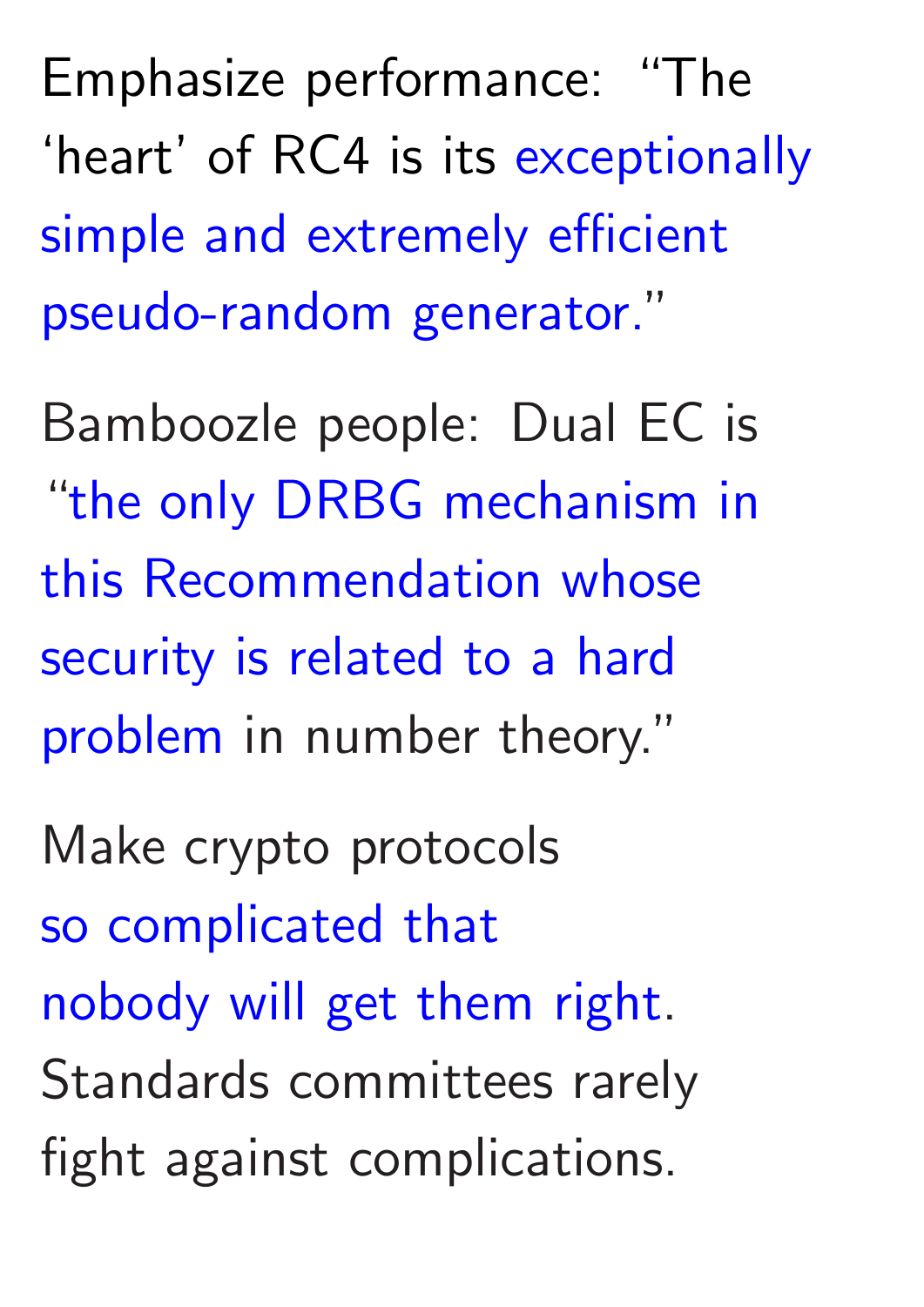#### Sabotaging crypto details

How to manipulate curve standards: a white paper for the black hat Daniel J. Bernstein Tung Chou Chitchanok Chuengsatiansup Andreas Hülsing Tanja Lange Ruben Niederhagen Christine van Vredendaal

[safecurves.cr.yp.to](http://safecurves.cr.yp.to/bada55.html) [/bada55.html](http://safecurves.cr.yp.to/bada55.html)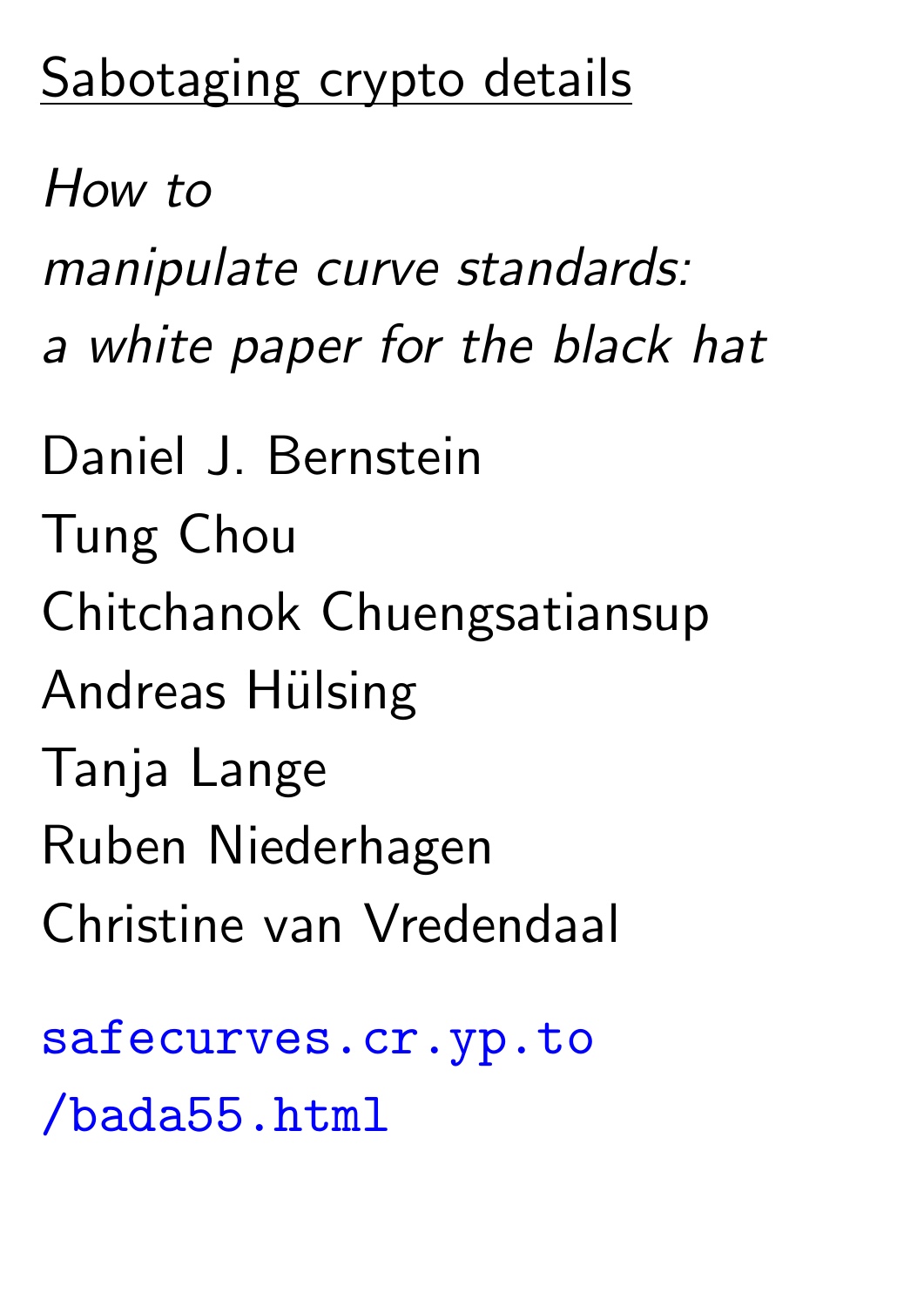Textbook key exchange using standard point *P* on a standard elliptic curve *E*:

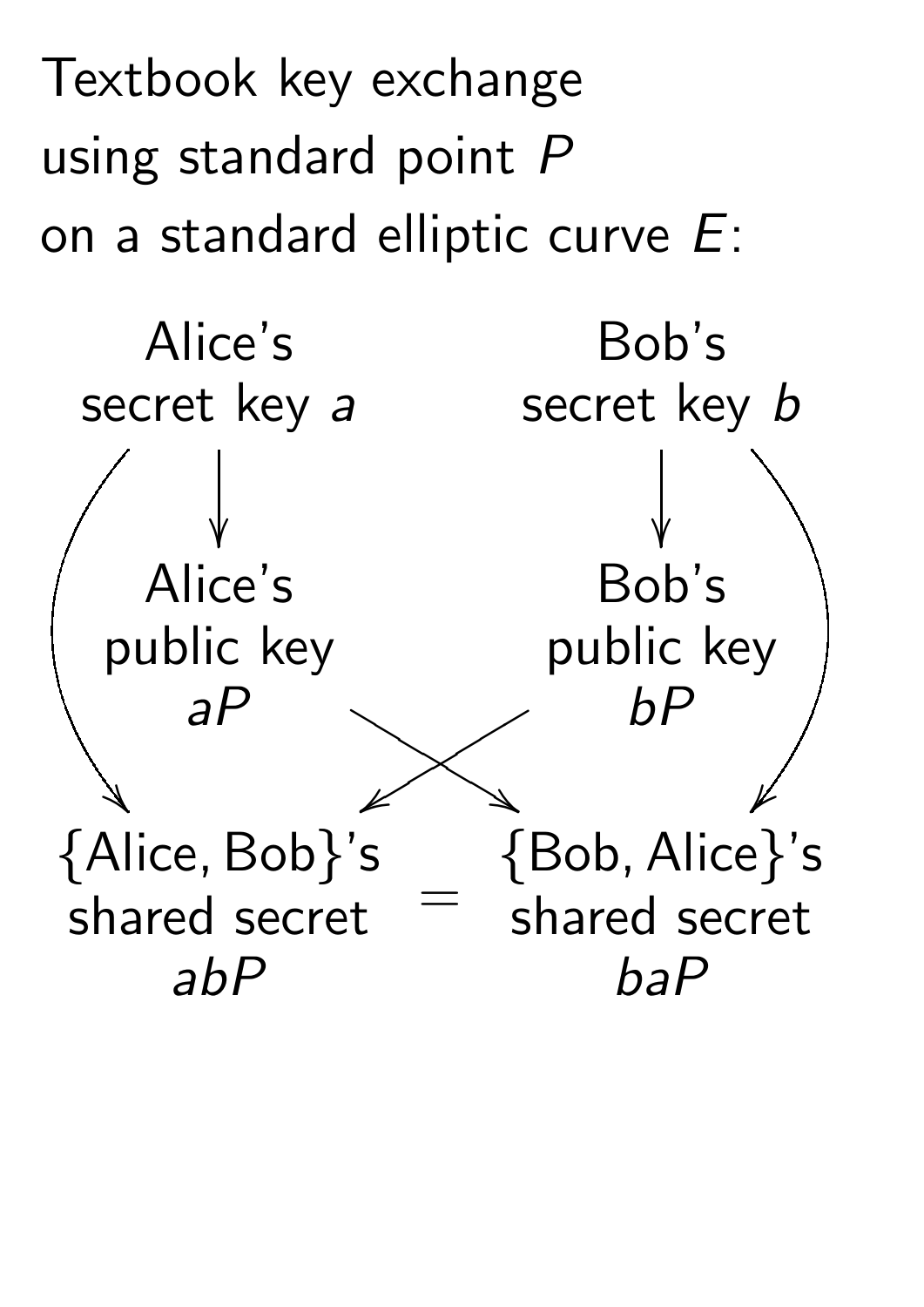Textbook key exchange using standard point *P* on a standard elliptic curve *E*:



Security depends on choice of *E*.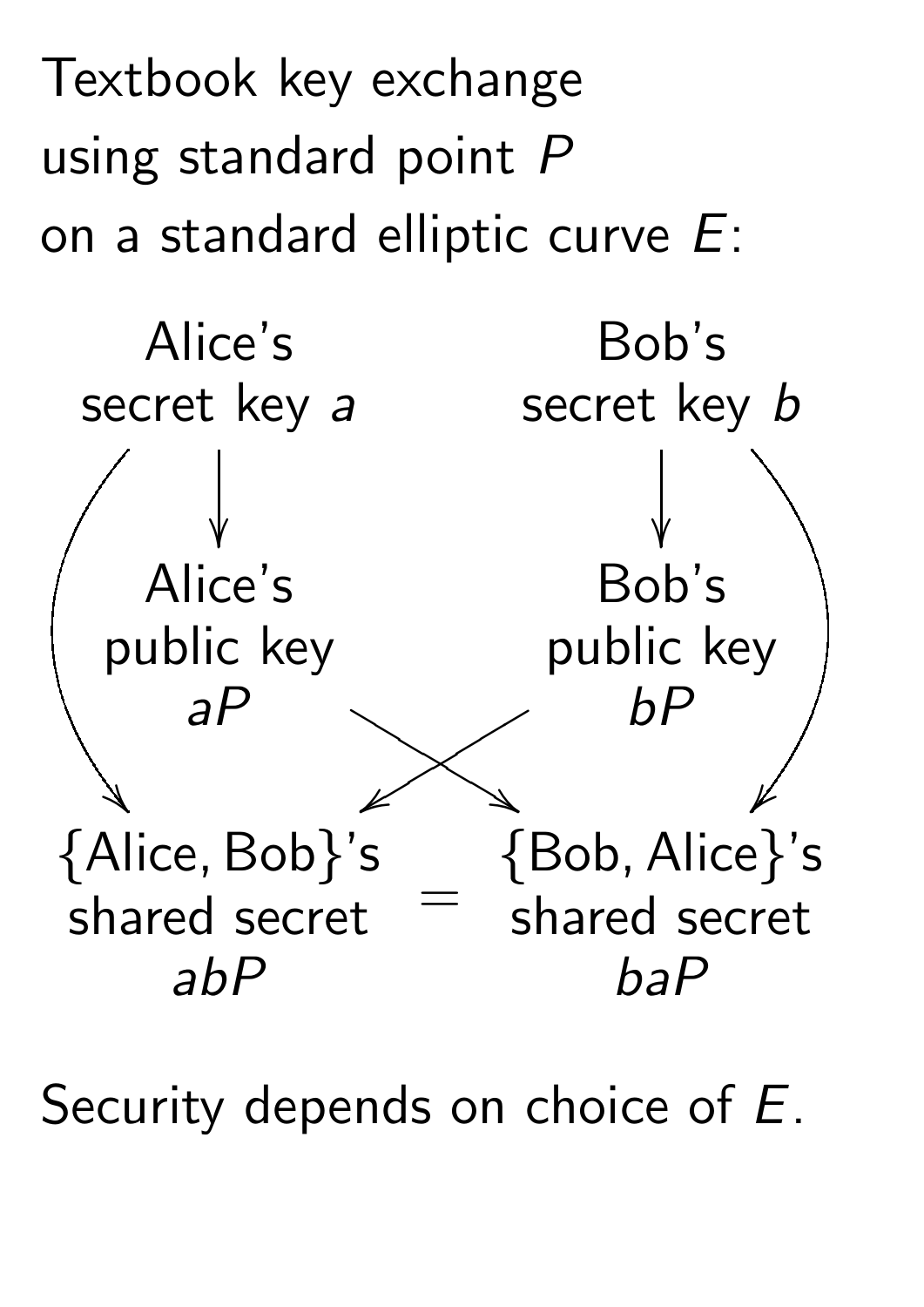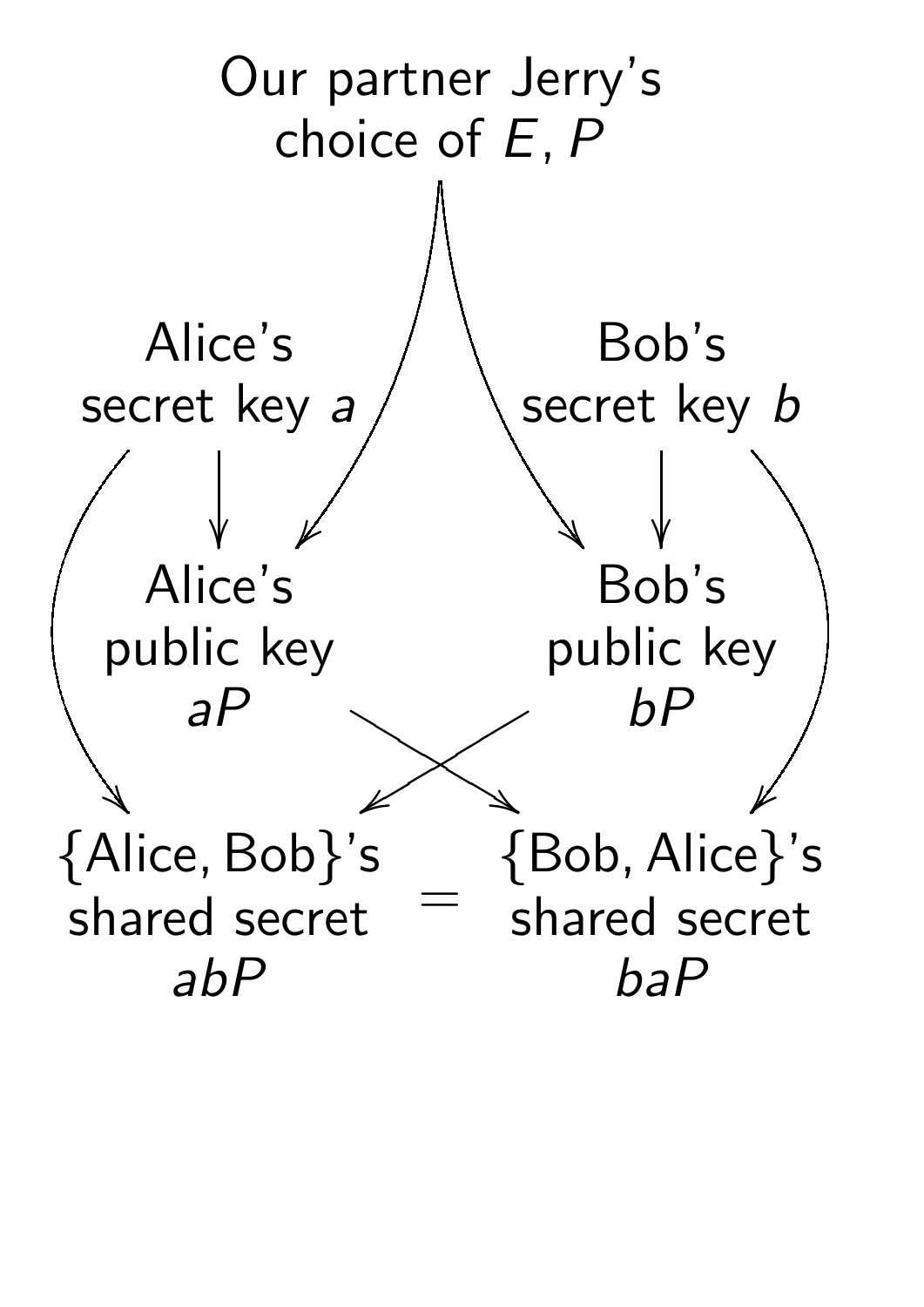

Can we exploit this picture?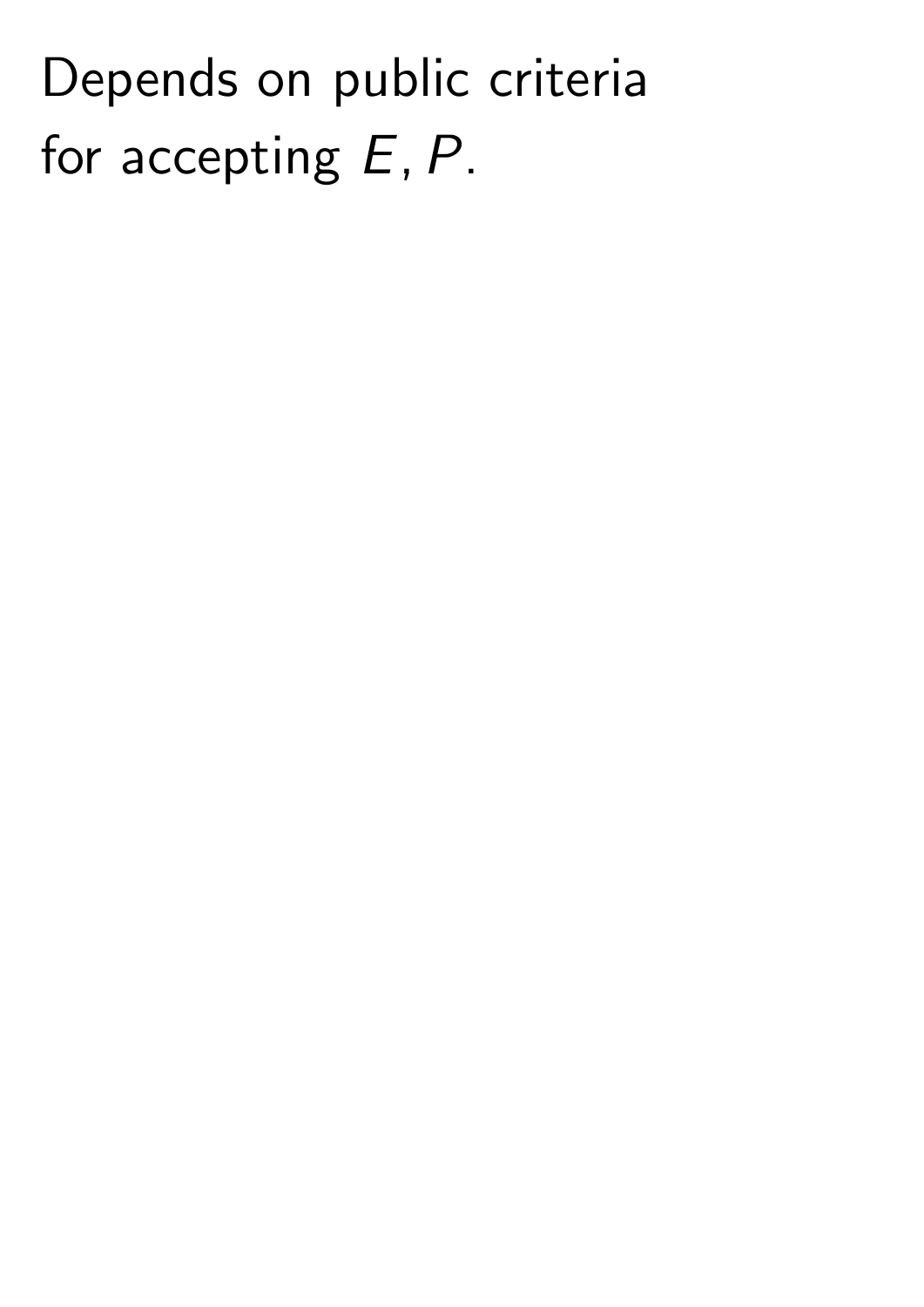[Extensive ECC literature](http://safecurves.cr.yp.to): Pollard rho breaks small *E*, Pohlig–Hellman breaks most *E*, MOV/FR breaks some *E*, SmartASS breaks some *E*, etc.

Assume that public will accept any *E* not publicly broken.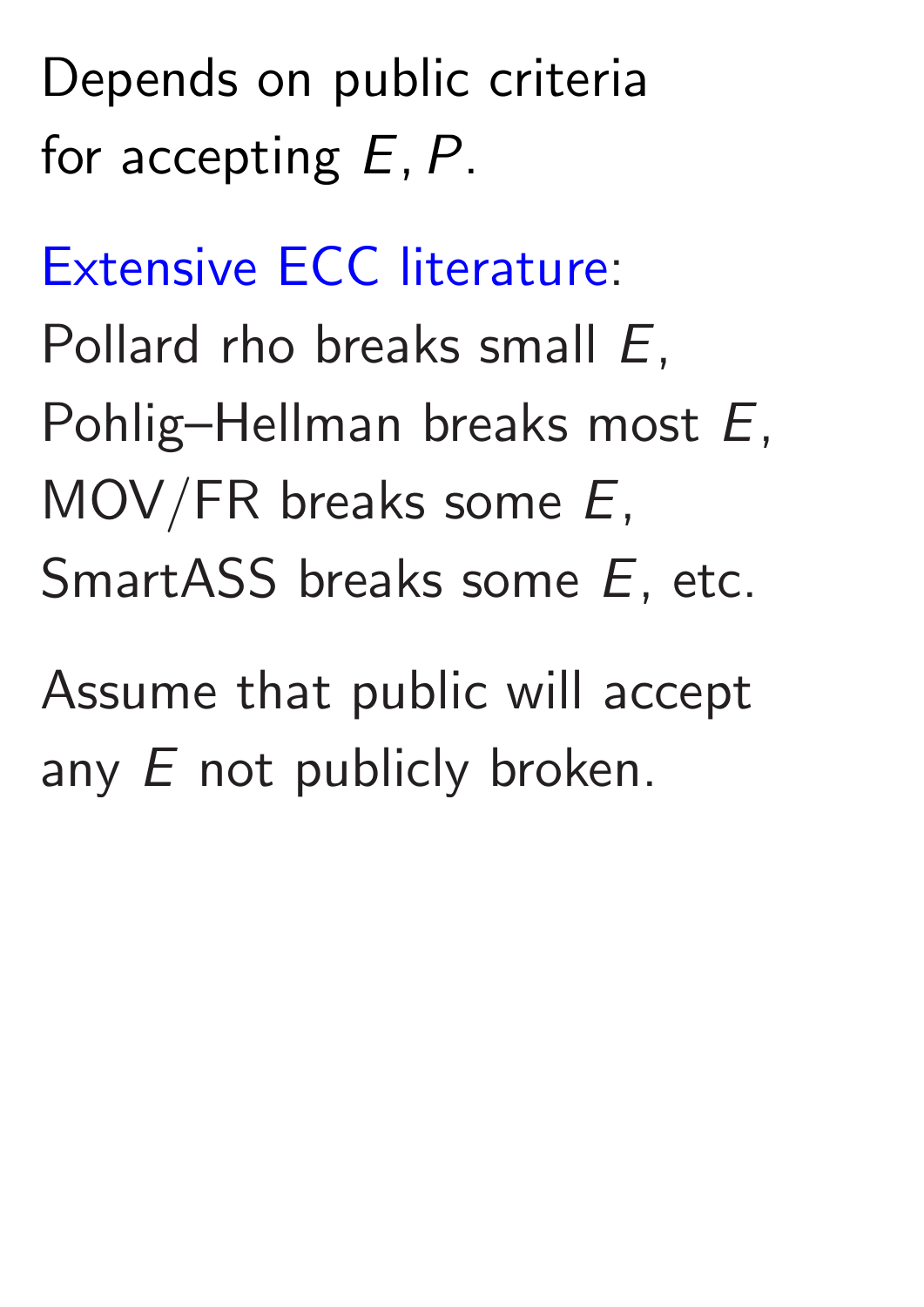[Extensive ECC literature](http://safecurves.cr.yp.to): Pollard rho breaks small *E*, Pohlig–Hellman breaks most *E*, MOV/FR breaks some *E*, SmartASS breaks some *E*, etc.

Assume that public will accept any *E* not publicly broken.

Assume that we've figured out how to break another curve *E*.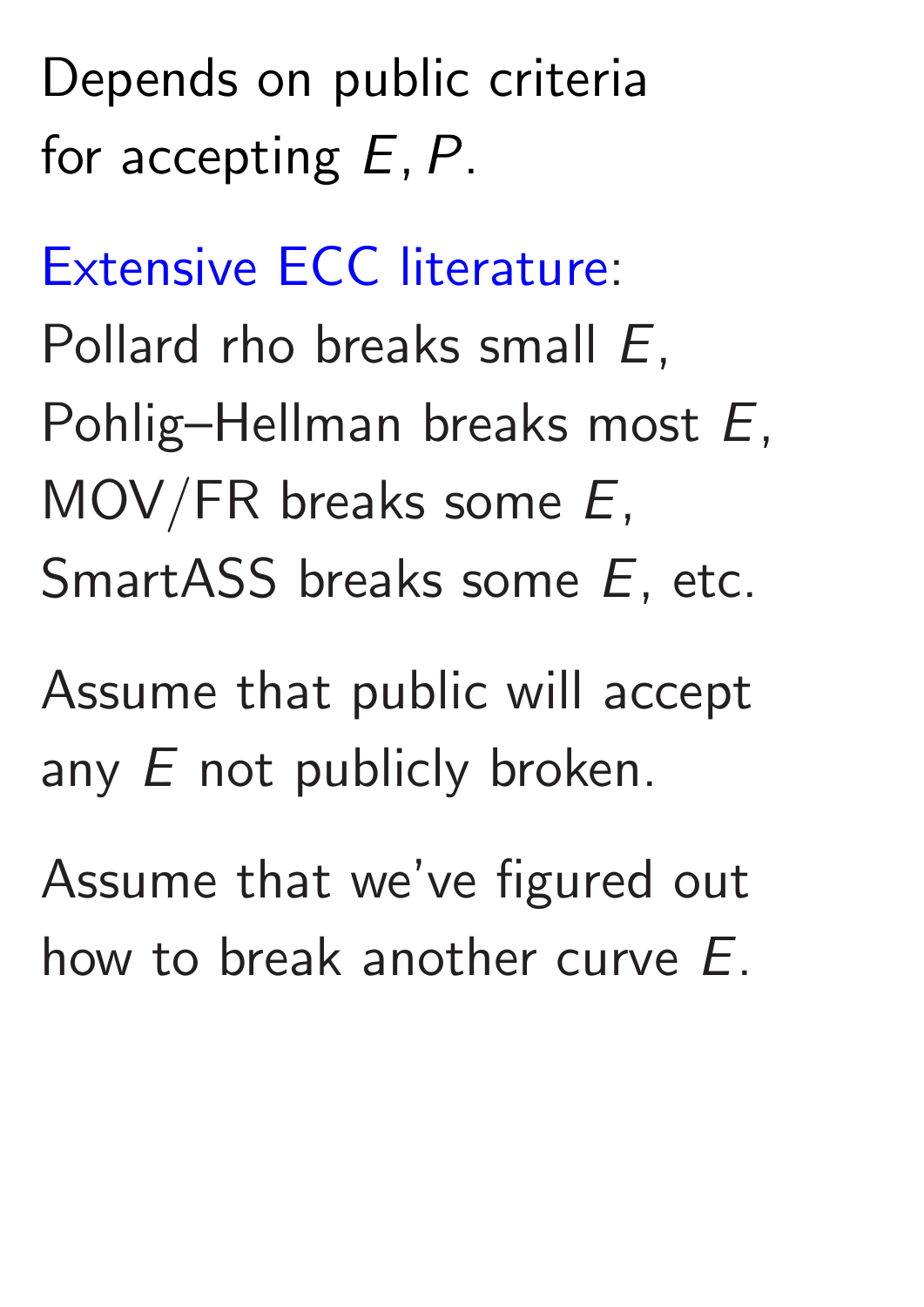[Extensive ECC literature](http://safecurves.cr.yp.to): Pollard rho breaks small *E*, Pohlig–Hellman breaks most *E*, MOV/FR breaks some *E*, SmartASS breaks some *E*, etc.

Assume that public will accept any *E* not publicly broken.

Assume that we've figured out how to break another curve *E*.

Jerry standardizes this curve. Alice and Bob use it.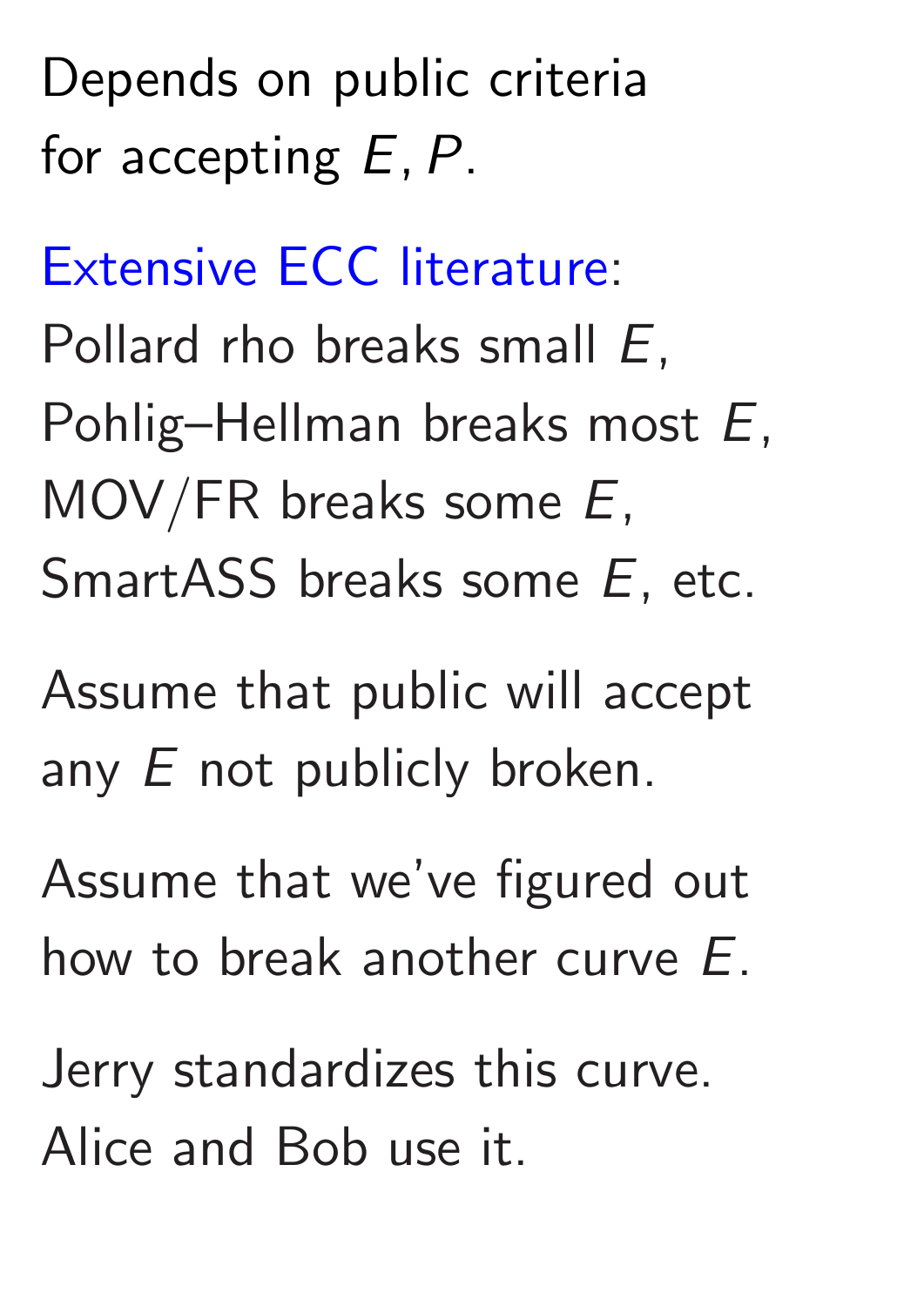Is first assumption plausible?

Would the public really accept any curve chosen by Jerry that survives these criteria?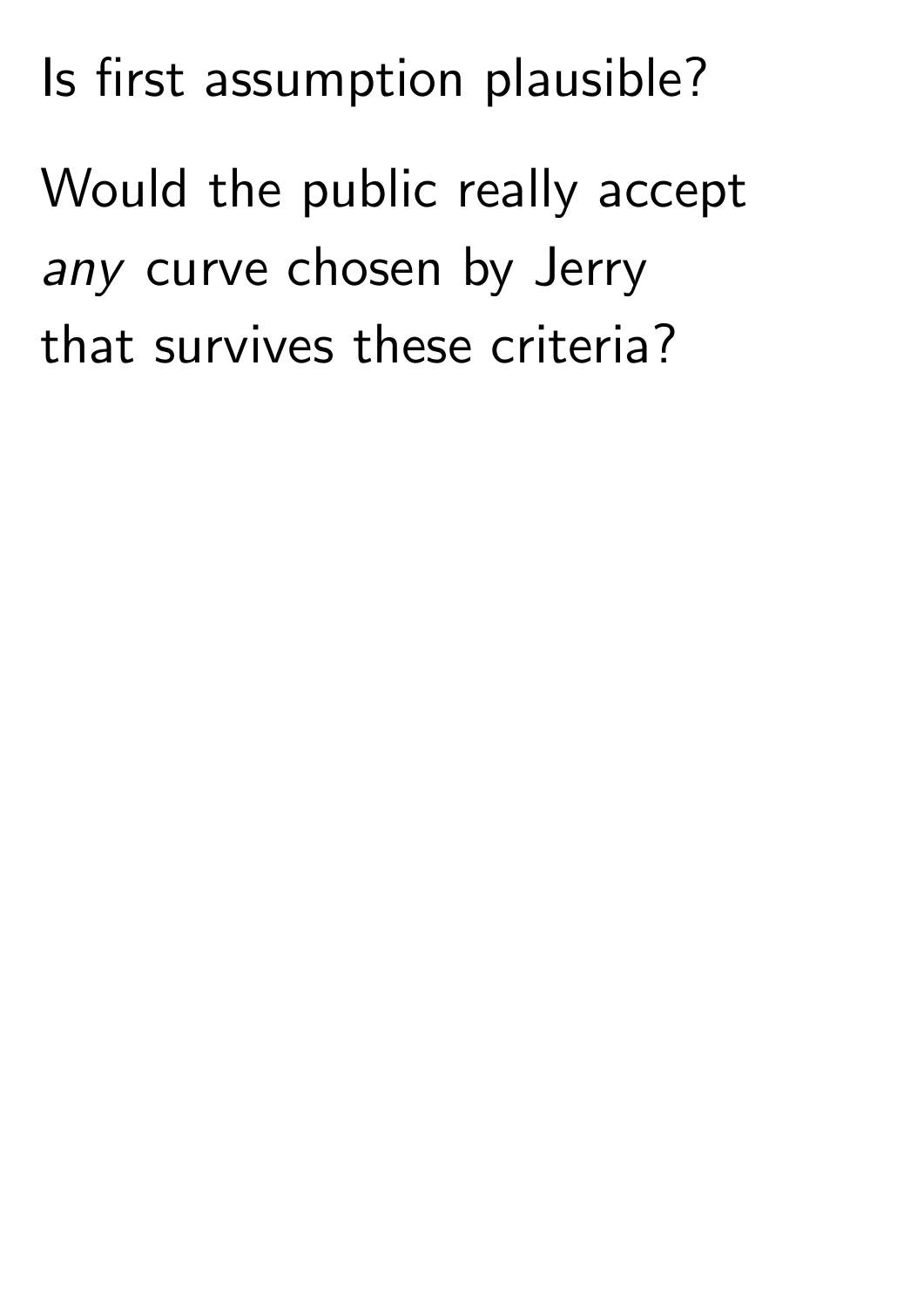Is first assumption plausible?

Would the public really accept any curve chosen by Jerry that survives these criteria?

Example showing plausibility: French [ANSSI FRP256V1](http://www.ssi.gouv.fr/agence/publication/publication-dun-parametrage-de-courbe-elliptique-visant-des-applications-de-passeport-electronique-et-de-ladministration-electronique-francaise/) (2011) is a random-looking curve that survives these criteria and has no other justification.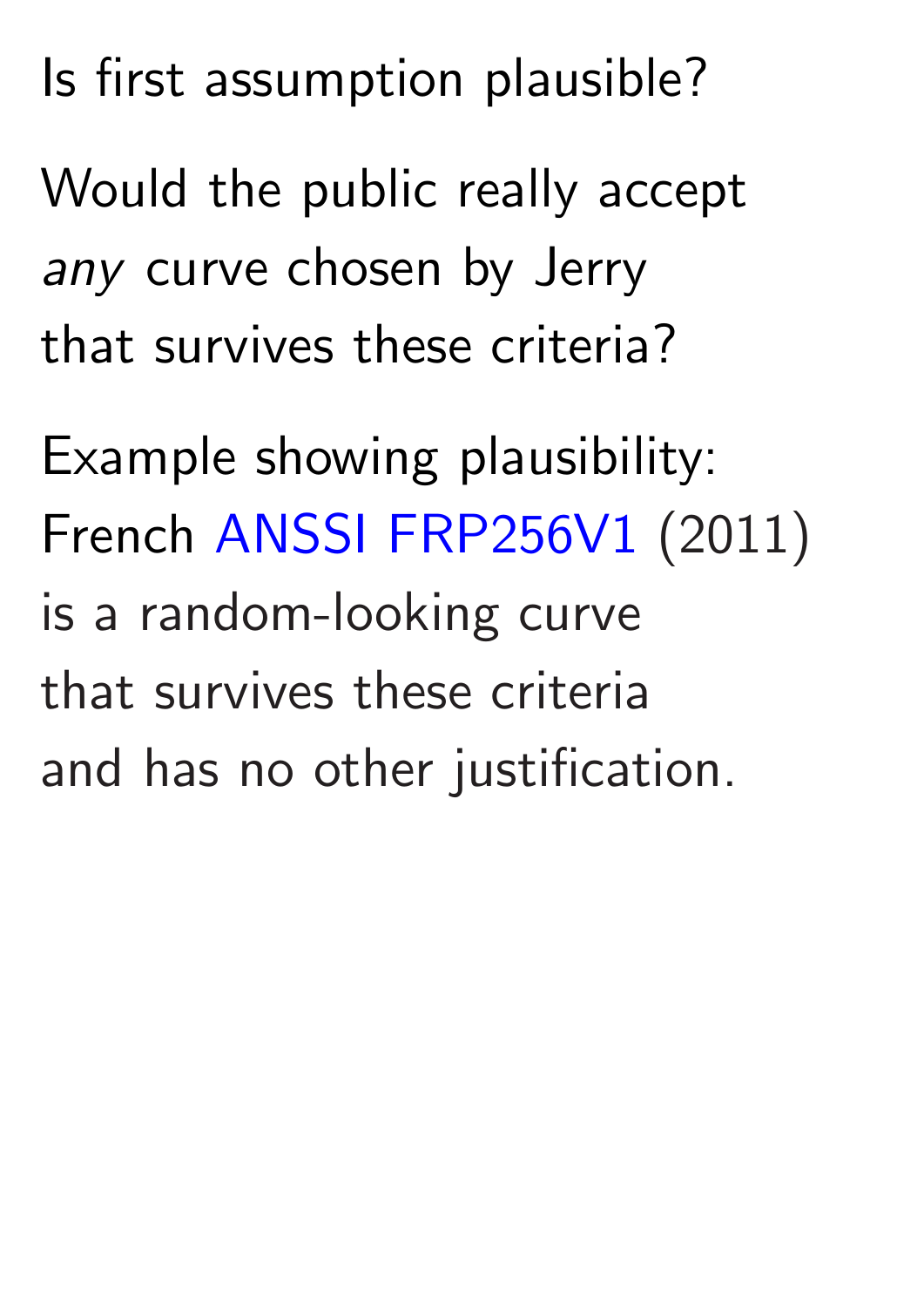Is first assumption plausible?

Would the public really accept any curve chosen by Jerry that survives these criteria?

Example showing plausibility: French [ANSSI FRP256V1](http://www.ssi.gouv.fr/agence/publication/publication-dun-parametrage-de-courbe-elliptique-visant-des-applications-de-passeport-electronique-et-de-ladministration-electronique-francaise/) (2011) is a random-looking curve that survives these criteria and has no other justification.

Earlier example: Chinese OSCCA SM2 (2010).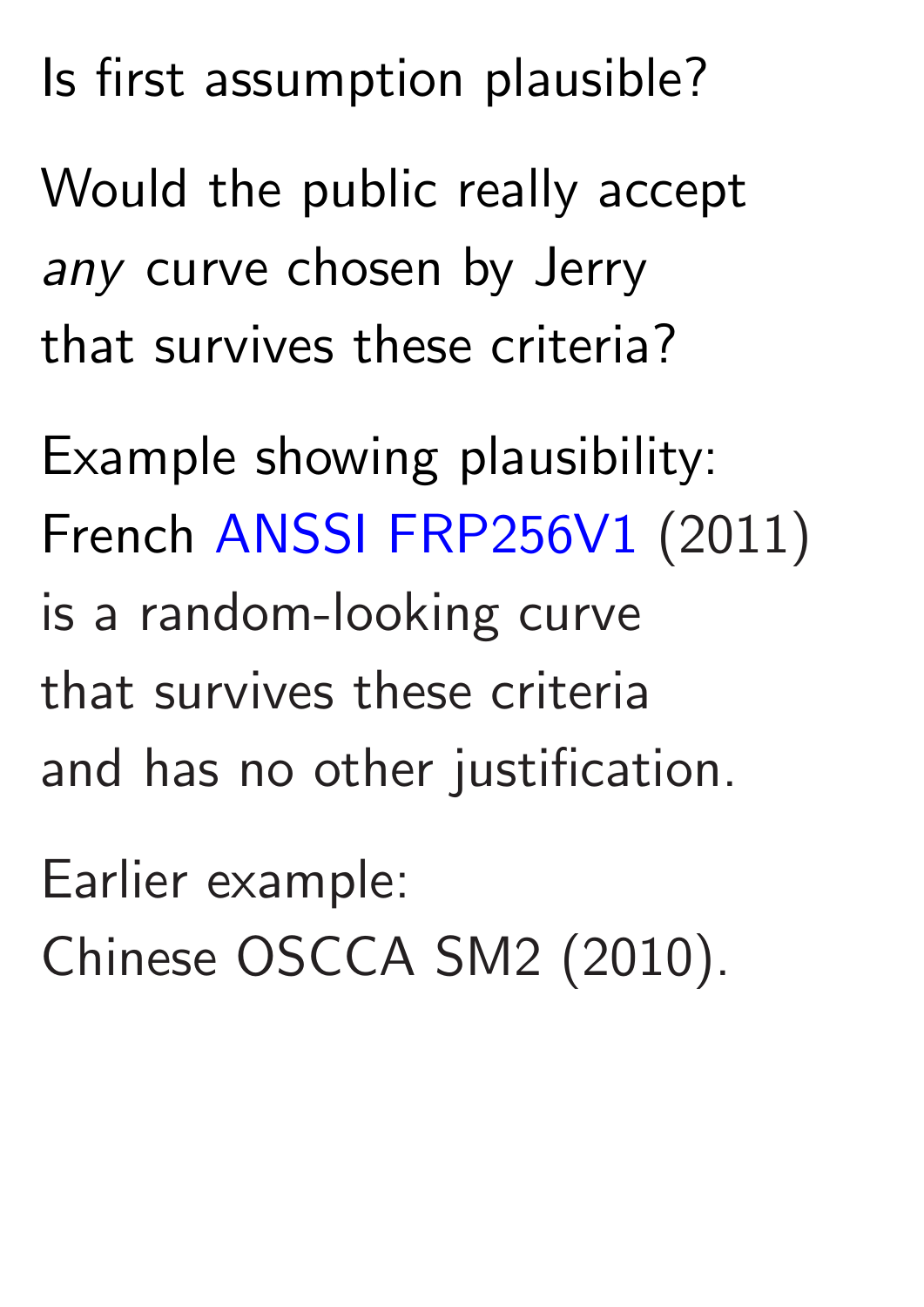Maybe public is more demanding outside France and China:

*E* must not be publicly broken, and Jerry must provide a

"seed" *s* such that  $E = H(s)$ .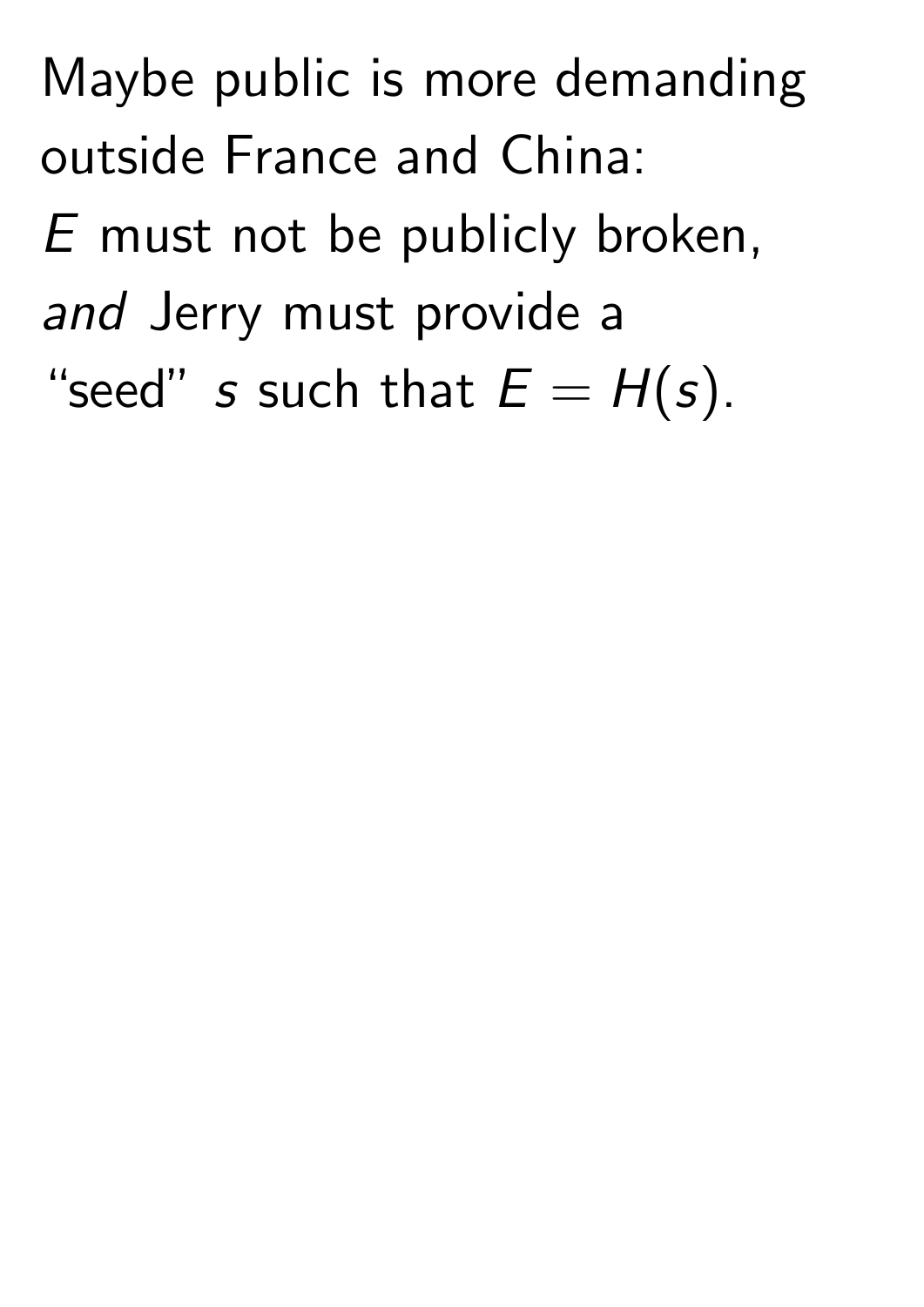Maybe public is more demanding outside France and China:

*E* must not be publicly broken, and Jerry must provide a "seed" *s* such that  $E = H(s)$ .

Examples: [ANSI X9.62](http://grouper.ieee.org/groups/1363/Research/Other.html) (1999) "selecting an elliptic curve verifiably at random"; [Certicom](http://www.secg.org/SEC2-Ver-1.0.pdf) [SEC 2 1.0](http://www.secg.org/SEC2-Ver-1.0.pdf) (2000) "verifiably random parameters offer some additional conservative features"—"parameters cannot be predetermined"; [NIST FIPS](http://csrc.nist.gov/publications/fips/archive/fips186-2/fips186-2.pdf) [186-2](http://csrc.nist.gov/publications/fips/archive/fips186-2/fips186-2.pdf) (2000); [ANSI X9.63](http://grouper.ieee.org/groups/1363/Research/Other.html) (2001); [Certicom SEC 2 2.0](http://www.secg.org/sec2-v2.pdf) (2010).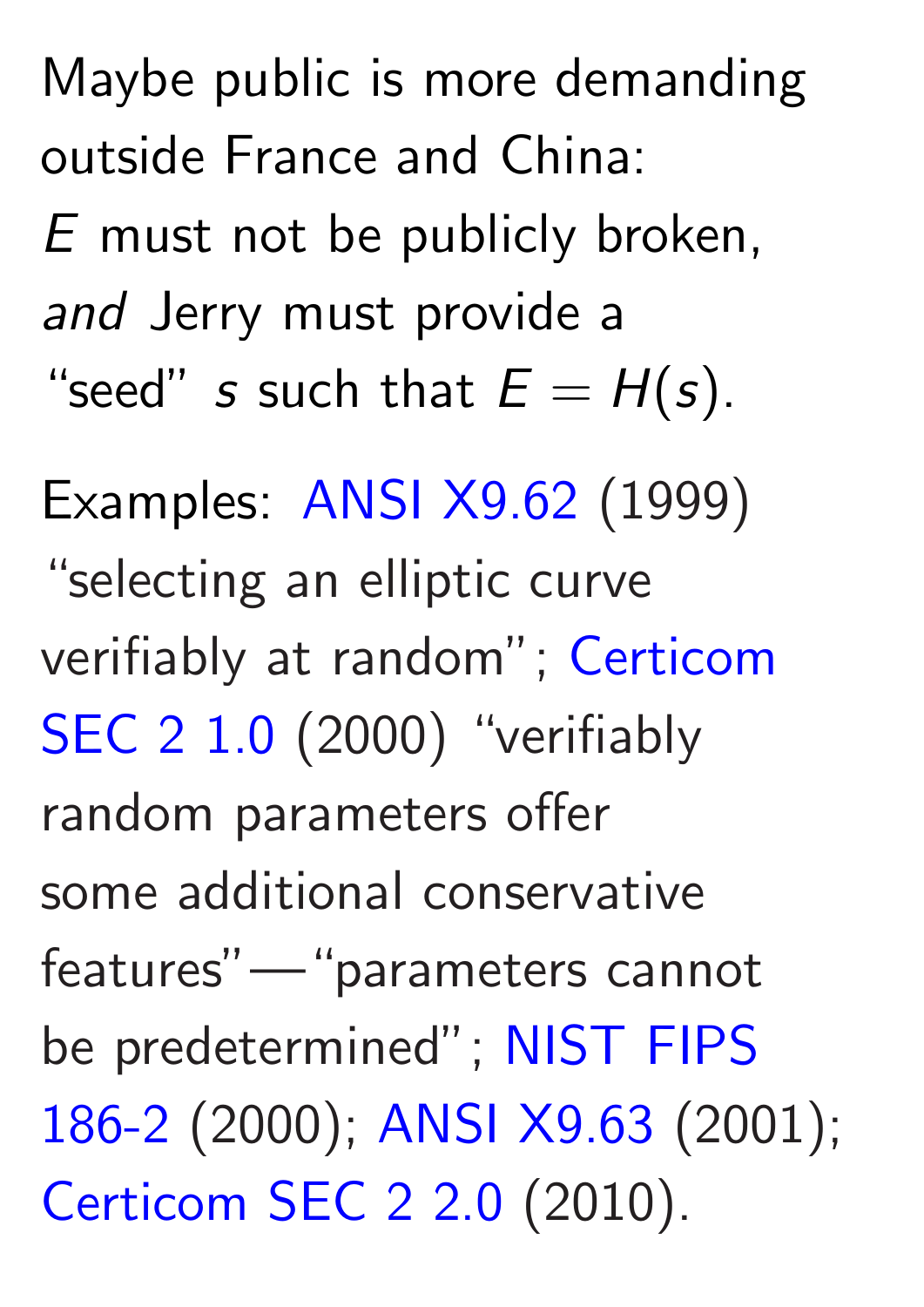#### What exactly is *H*?

NIST defines curve *E* as  $y^2 = x^3 - 3x + b$  where  $b^2c = -27$ ; *c* is a hash of *s*; hash is SHA-1 concatenation.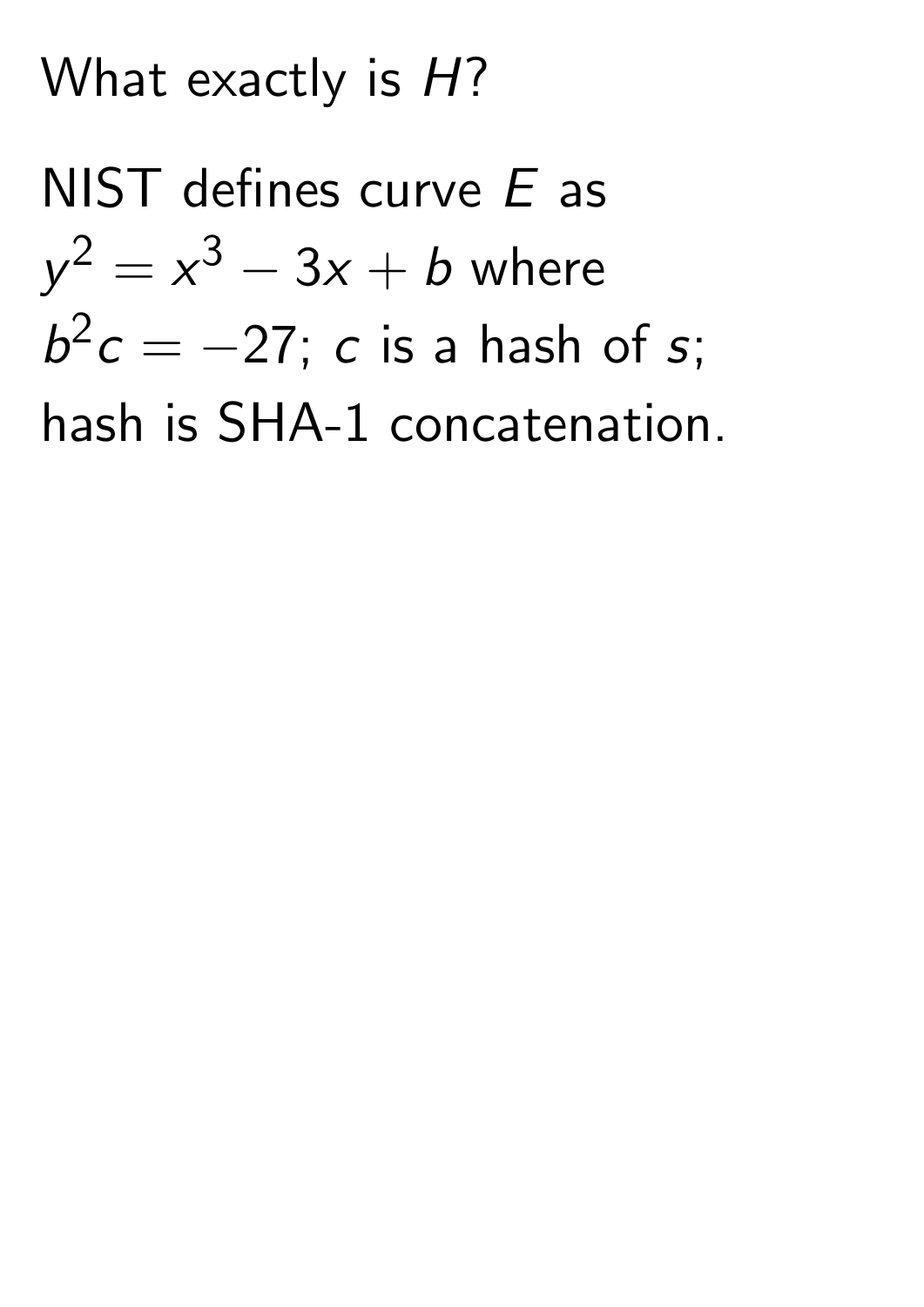#### What exactly is *H*?

NIST defines curve *E* as  $y^2 = x^3 - 3x + b$  where  $b^2c = -27$ ; *c* is a hash of *s*; hash is SHA-1 concatenation.

But clearly public will accept other choices of *H*.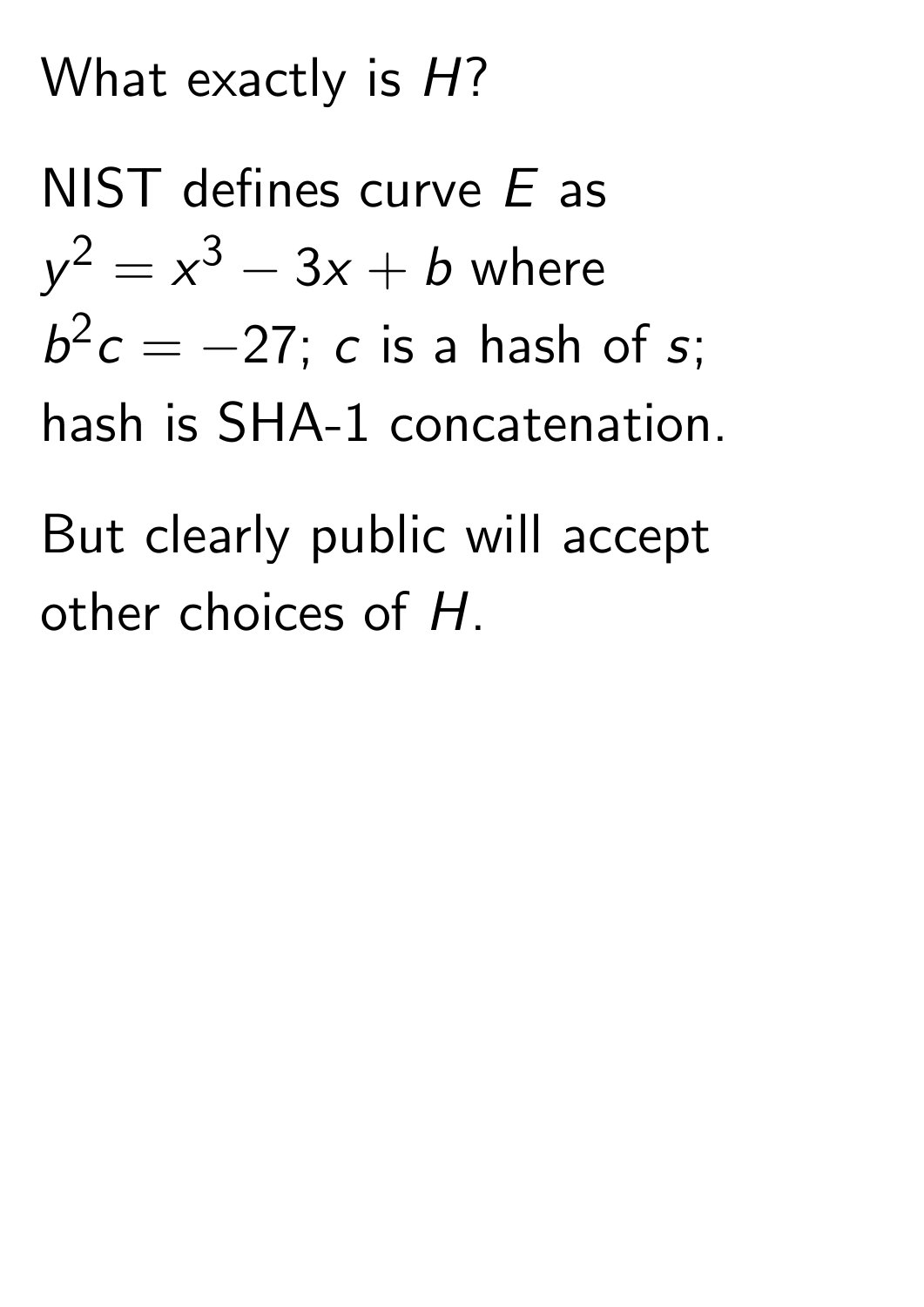#### What exactly is *H*?

NIST defines curve *E* as  $y^2 = x^3 - 3x + b$  where  $b^2c = -27$ ; *c* is a hash of *s*; hash is SHA-1 concatenation.

But clearly public will accept other choices of *H*.

Examples: [Brainpool](http://www.ecc-brainpool.org/download/Domain-parameters.pdf) (2005) uses  $c = g^3/h^2$  where *g* and *h* are separate hashes. NIST FIPS 186-4 (2013) requires an "approved hash function, as specified in FIPS 180"; no longer allows SHA-1!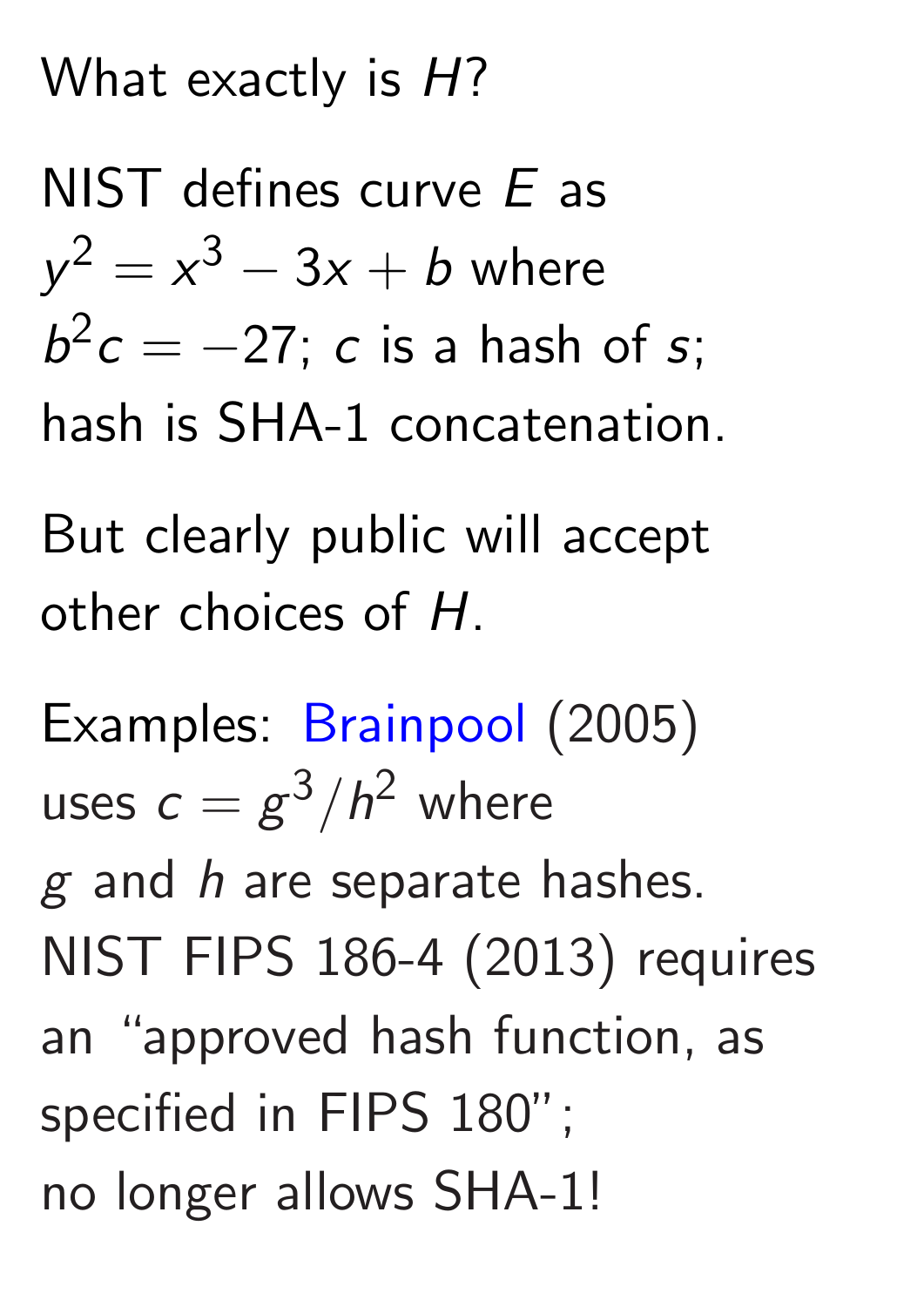1999 Scott: "Consider now the possibility that one in a million of all curves have an exploitable structure that 'they' know about, but we don't. Then 'they' [simply](https://groups.google.com/forum/message/raw?msg=sci.crypt/mFMukSsORmI/FpbHDQ6hM_MJ) [generate a million random seeds](https://groups.google.com/forum/message/raw?msg=sci.crypt/mFMukSsORmI/FpbHDQ6hM_MJ) until they find one that generates one of 'their' curves. Then they get us to use them."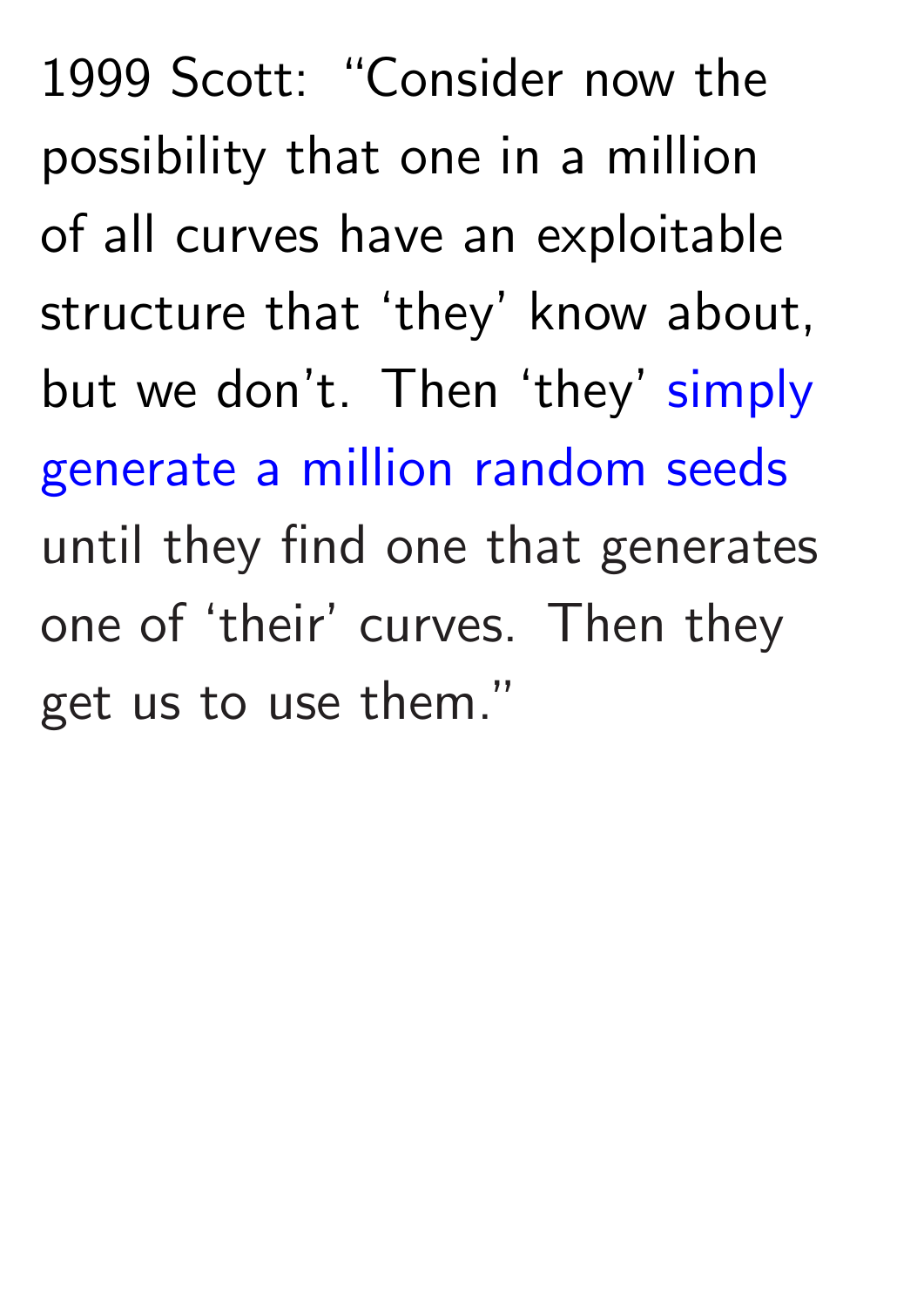1999 Scott: "Consider now the possibility that one in a million of all curves have an exploitable structure that 'they' know about, but we don't. Then 'they' [simply](https://groups.google.com/forum/message/raw?msg=sci.crypt/mFMukSsORmI/FpbHDQ6hM_MJ) [generate a million random seeds](https://groups.google.com/forum/message/raw?msg=sci.crypt/mFMukSsORmI/FpbHDQ6hM_MJ) until they find one that generates one of 'their' curves. Then they get us to use them."

New: Optimized this computation using Keccak on cluster of 41 GTX780 GPUs. In 7 hours found  $"secure+twist-secure"$   $b = 0x$ BADA55ECD8BBEAD3ADD6C534F92197DE B47FCEB9BE7E0E702A8D1DD56B5D0B0C.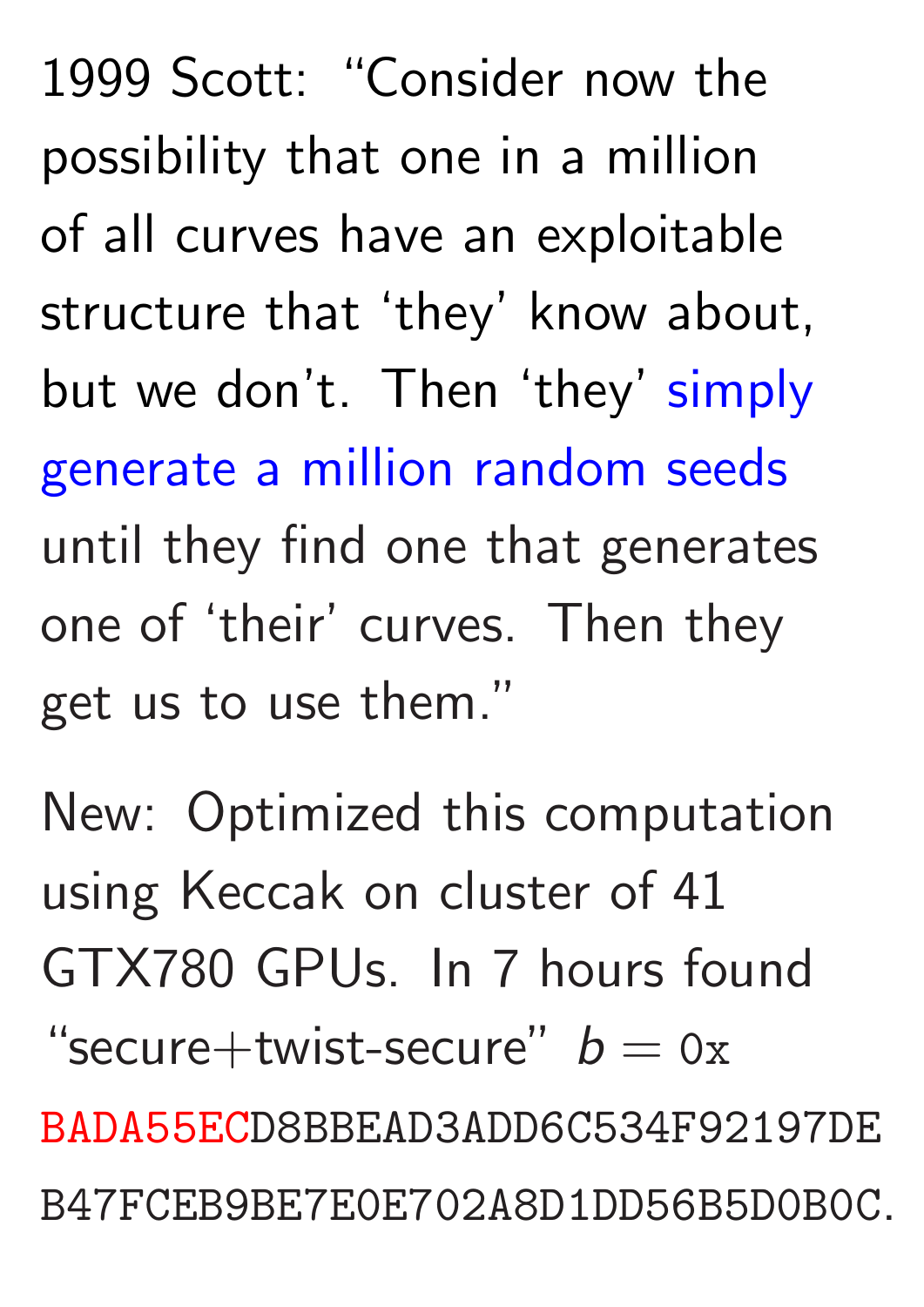# Maybe in some countries the public is more demanding.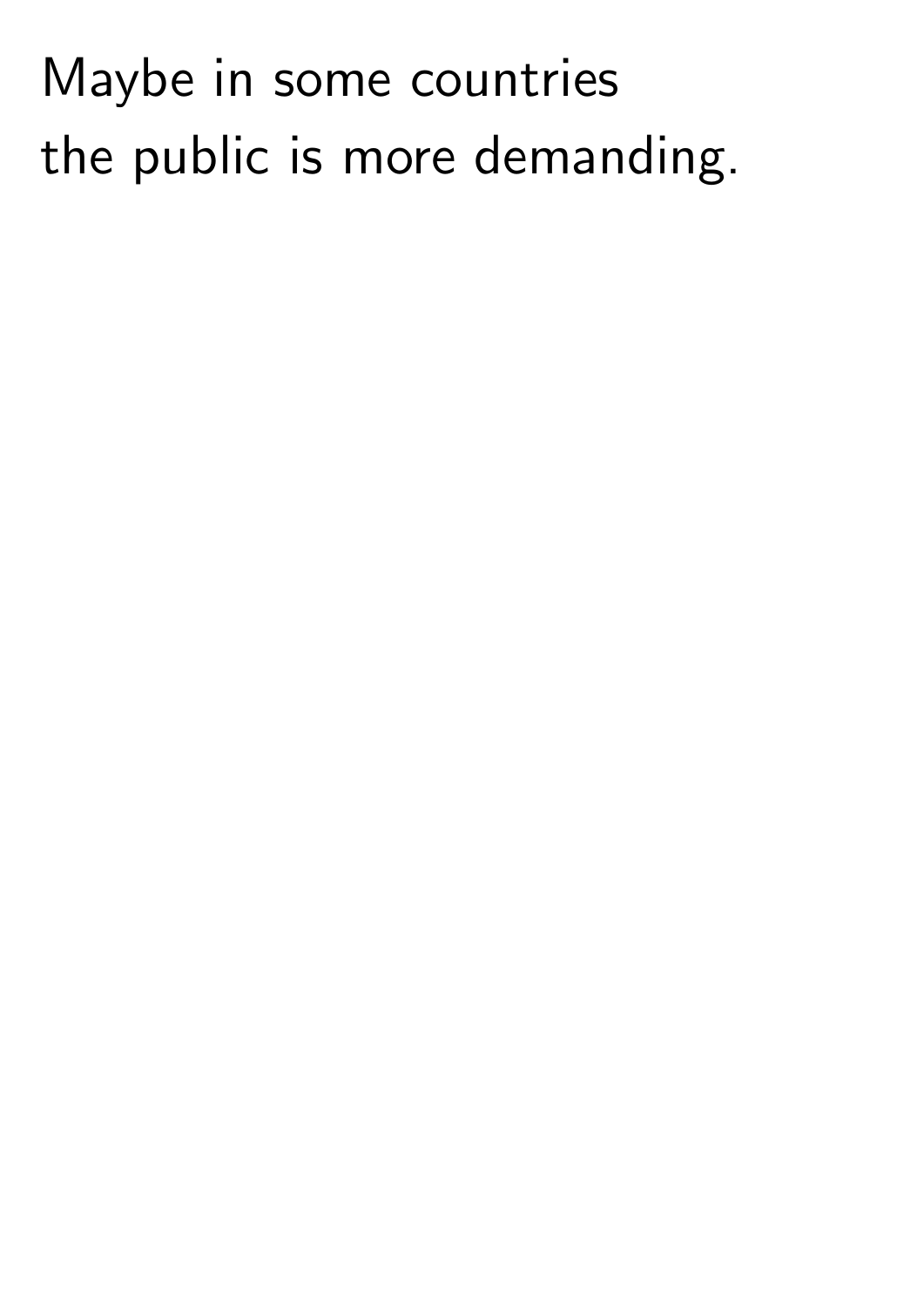Maybe in some countries the public is more demanding.

Brainpool standard: "The choice of the seeds from which the [NIST] curve parameters have been derived is not motivated leaving an essential part of the security analysis open. *: : :*

# Verifiably pseudo-random.

The [Brainpool] curves shall be generated in a pseudo-random manner using seeds that are generated in a systematic and comprehensive way."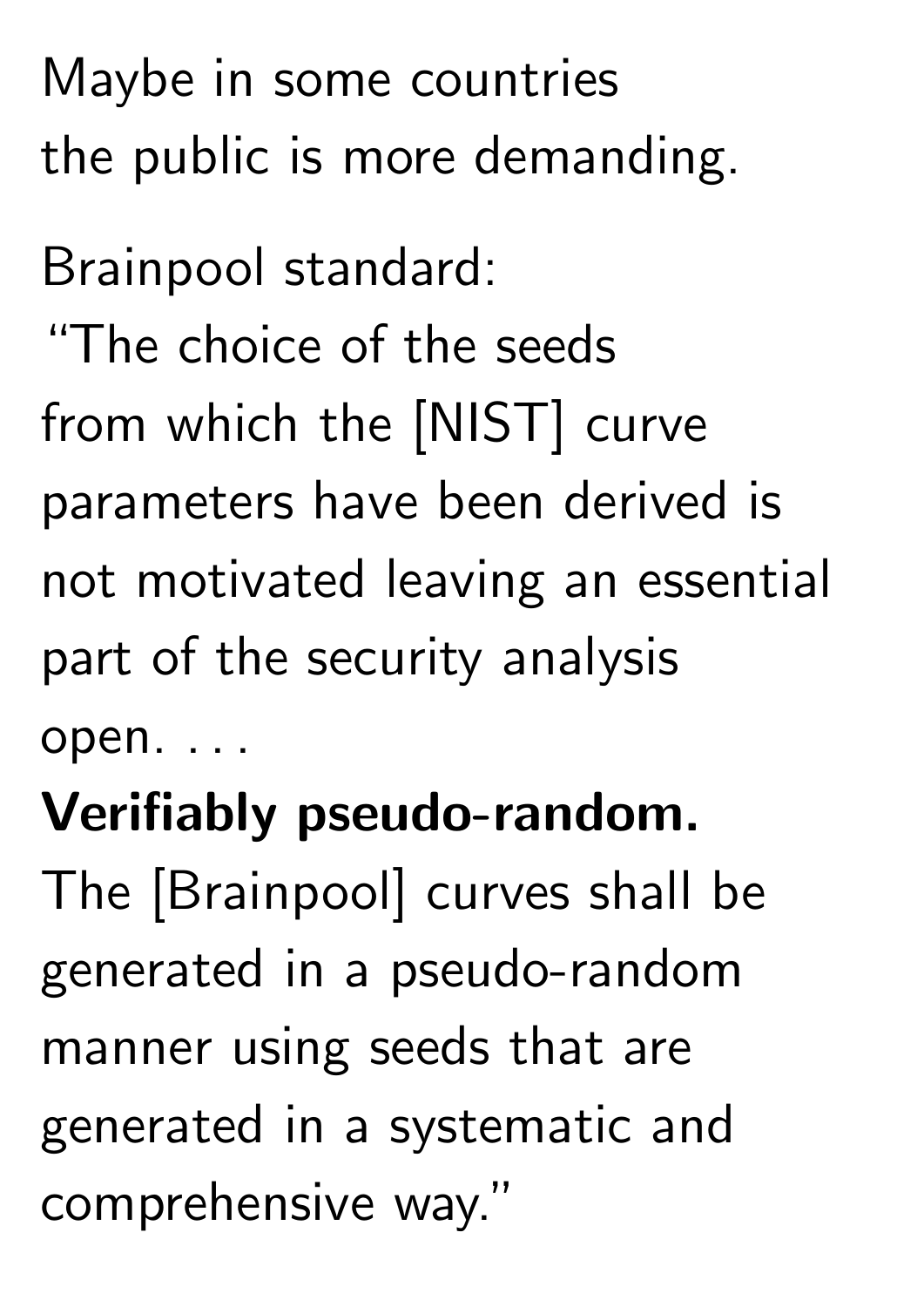Wikipedia: "In cryptography, nothing up my sleeve numbers are any numbers which, by their construction, are [above suspicion](https://en.wikipedia.org/wiki/Nothing_up_my_sleeve_number) [of hidden properties](https://en.wikipedia.org/wiki/Nothing_up_my_sleeve_number)."

Microsoft "NUMS" curves (2014): "[generated deterministically](https://www.ietf.org/proceedings/90/slides/slides-90-cfrg-5.pdf) from the security level".

Albertini–Aumasson–Eichlseder– Mendel–Schläffer "Malicious hashing" (2014): "constants in hash functions are normally expected to be [identifiable as](https://eprint.iacr.org/2014/694.pdf) [nothing-up-your-sleeve numbers"](https://eprint.iacr.org/2014/694.pdf).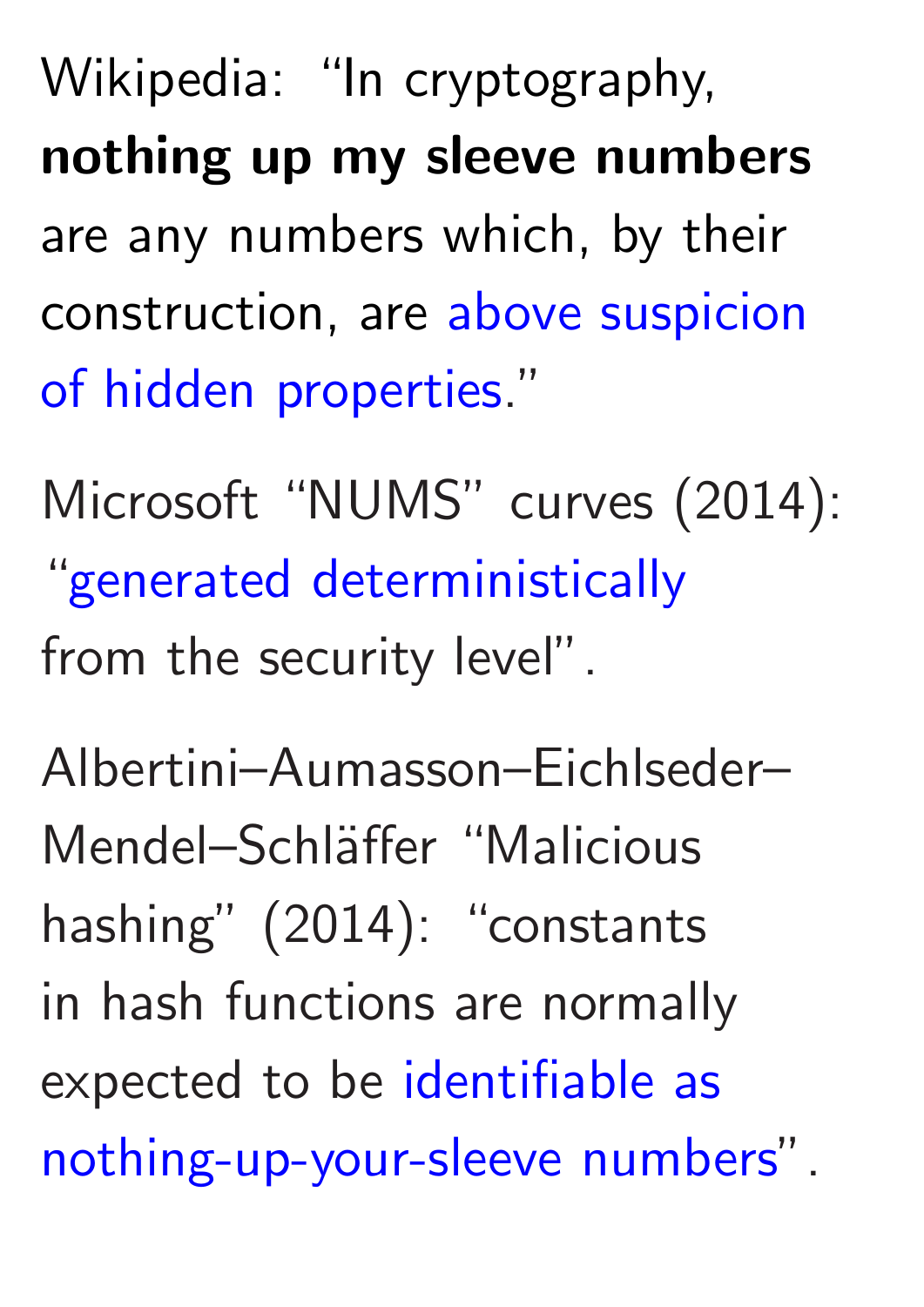# New: We generated a BADA55 curve "BADA55-VPR-224" with a Brainpool-like explanation.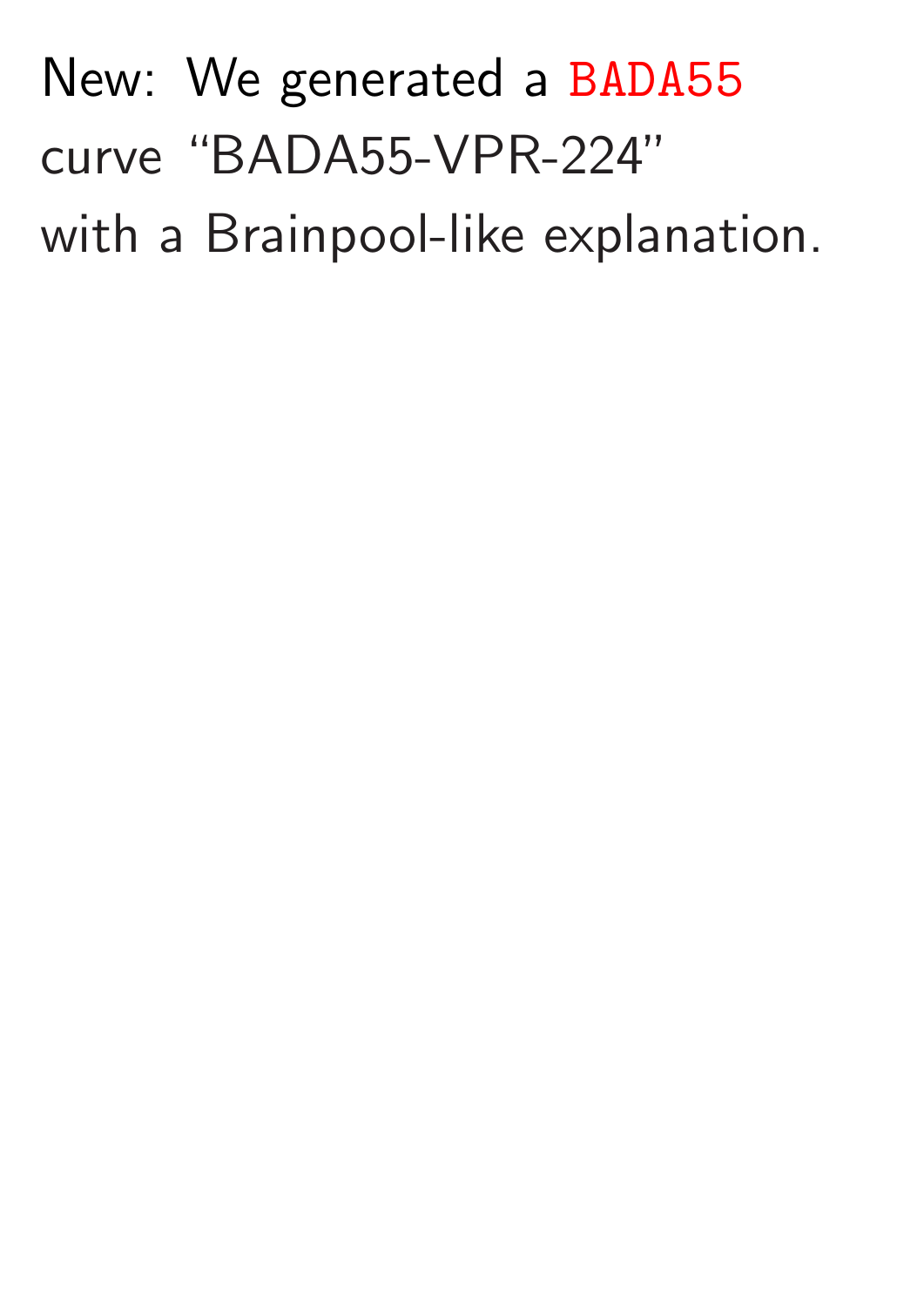# New: We generated a BADA55 curve "BADA55-VPR-224"

with a Brainpool-like explanation.

#### We actually generated

- *>*1000000 curves, each having
- a Brainpool-like explanation.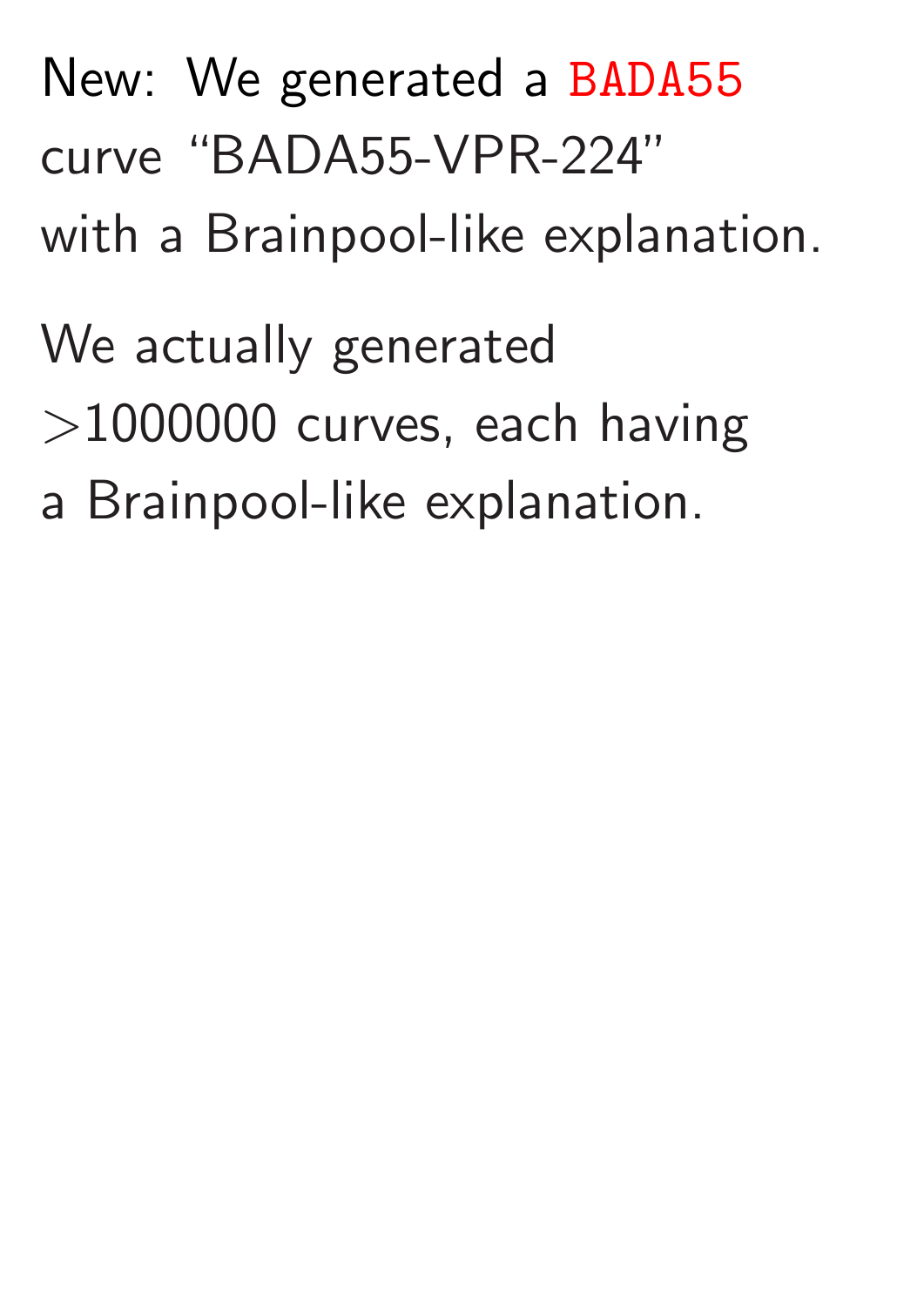# New: We generated a BADA55 curve "BADA55-VPR-224"

with a Brainpool-like explanation.

# We actually generated *>*1000000 curves, each having

a Brainpool-like explanation.

Example of underlying flexibility: Brainpool generates seeds from  $exp(1)$  and primes from arctan(1); MD5 generates constants from sin(1); BADA55-VPR-224 generated a seed from cos(1).